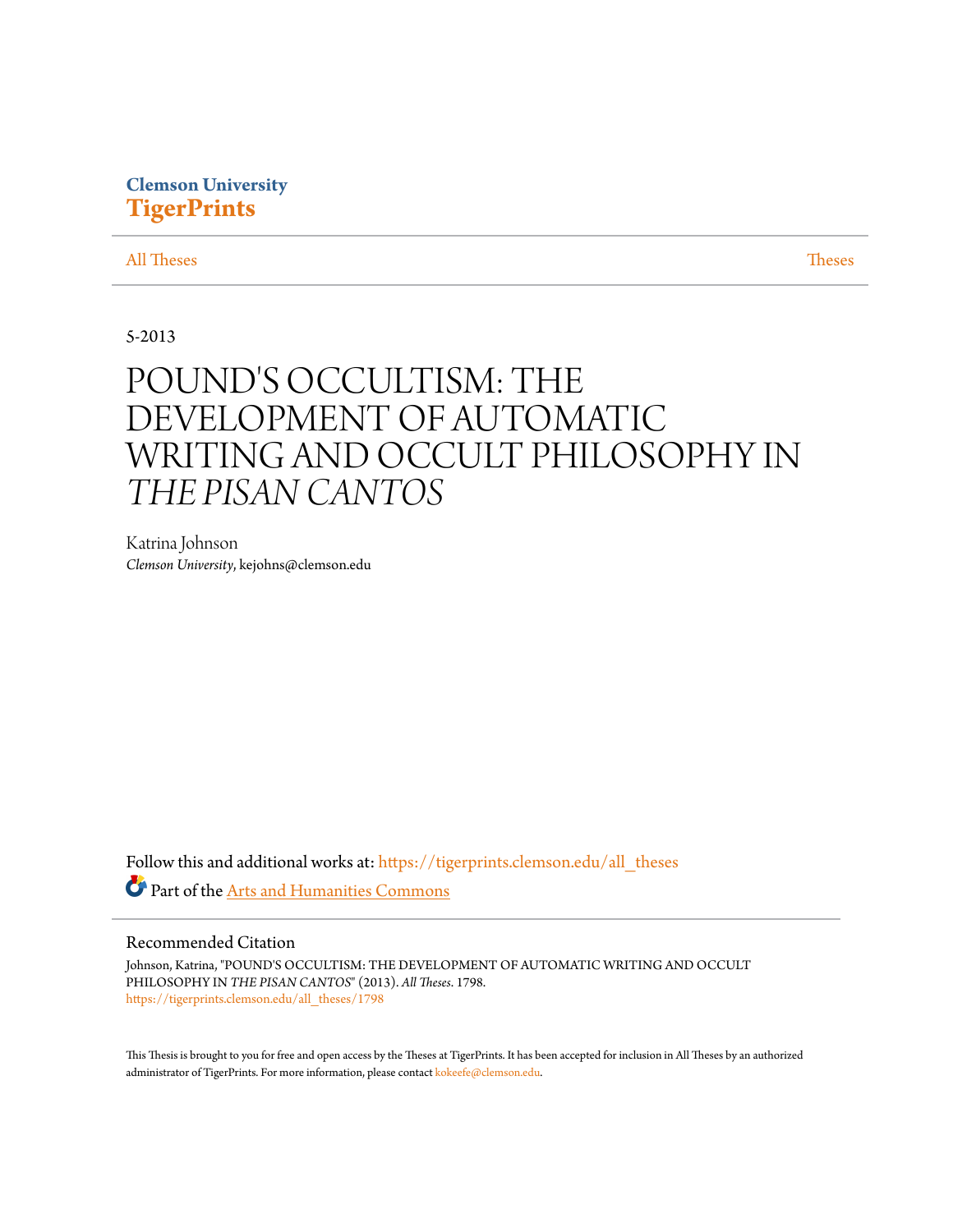#### POUND'S OCCULTISM: THE DEVELOPMENT OF AUTOMATIC WRITING AND OCCULT PHILOSOPHY IN *THE PISAN CANTOS*

A Thesis Presented to the Graduate School of Clemson University

In Partial Fulfillment of the Requirements for the Degree Master of Arts English

> by Katrina Elizabeth Johnson December 2013

Accepted by: Dr. Catherine Paul, Committee Chair Dr. Susan Hilligoss Dr. Angela Naimou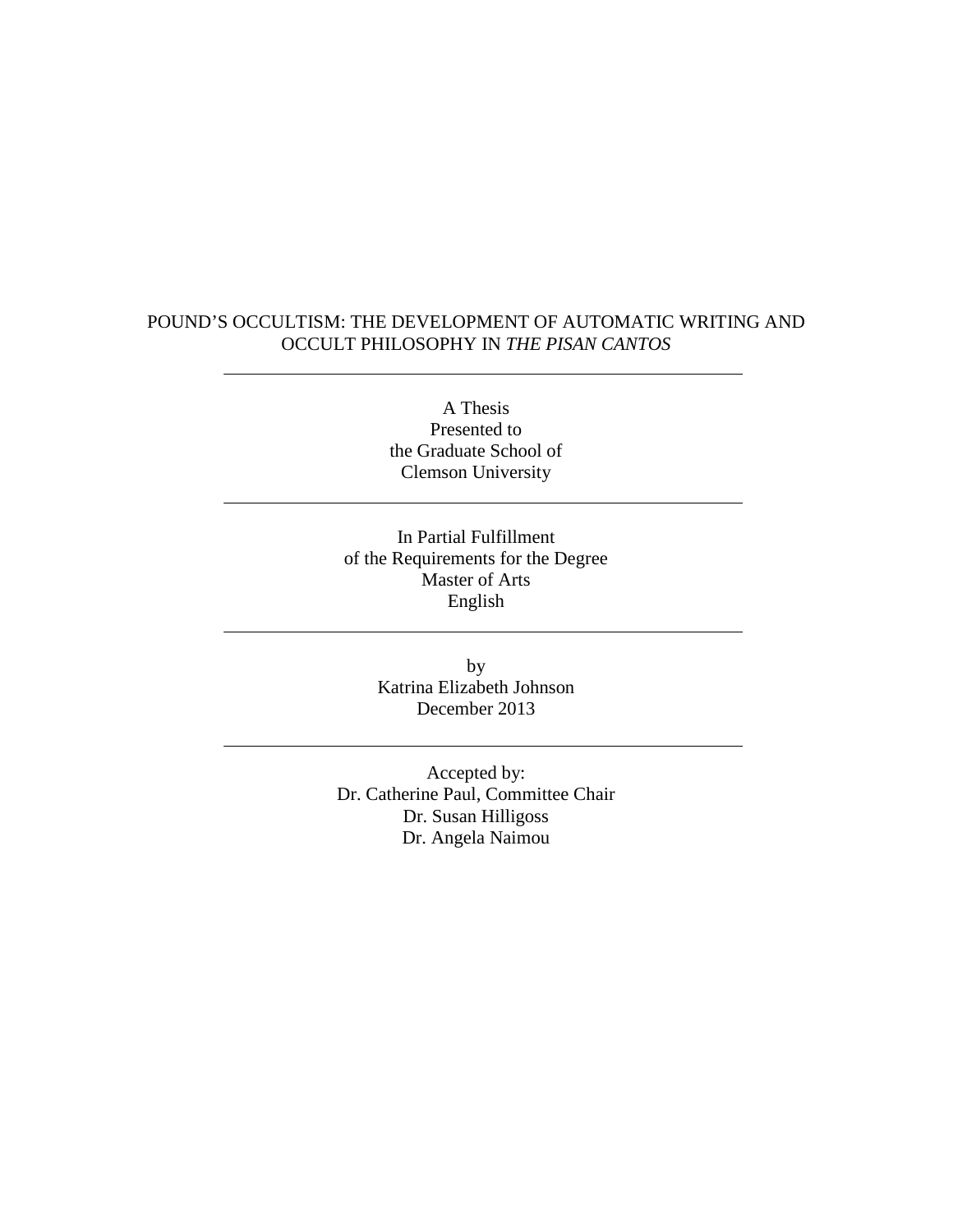#### ABSTRACT

The purpose of this thesis is to examine how occultism is a major influence within Pound's writing as a result of his mentorship under Yeats from 1909-1916. Chapter One examines the connections between Pound's time in London and his subsequent exposure to the occult. Alongside Yeats, Pound finds a use for his belief in the aristocracy of the arts through the occultist teachings of exclusivity and sharing of select knowledge. Chapter Two focuses on Pound's development of the occult practice of automatic writing and its later use in *The Pisan Cantos*. Chapter Three analyzes Pound's occultism by focusing on the séances, ghosts, and demons present with *The Pisan Cantos*. This thesis argues that Pound's occultism is a valuable tool for understanding his poetry.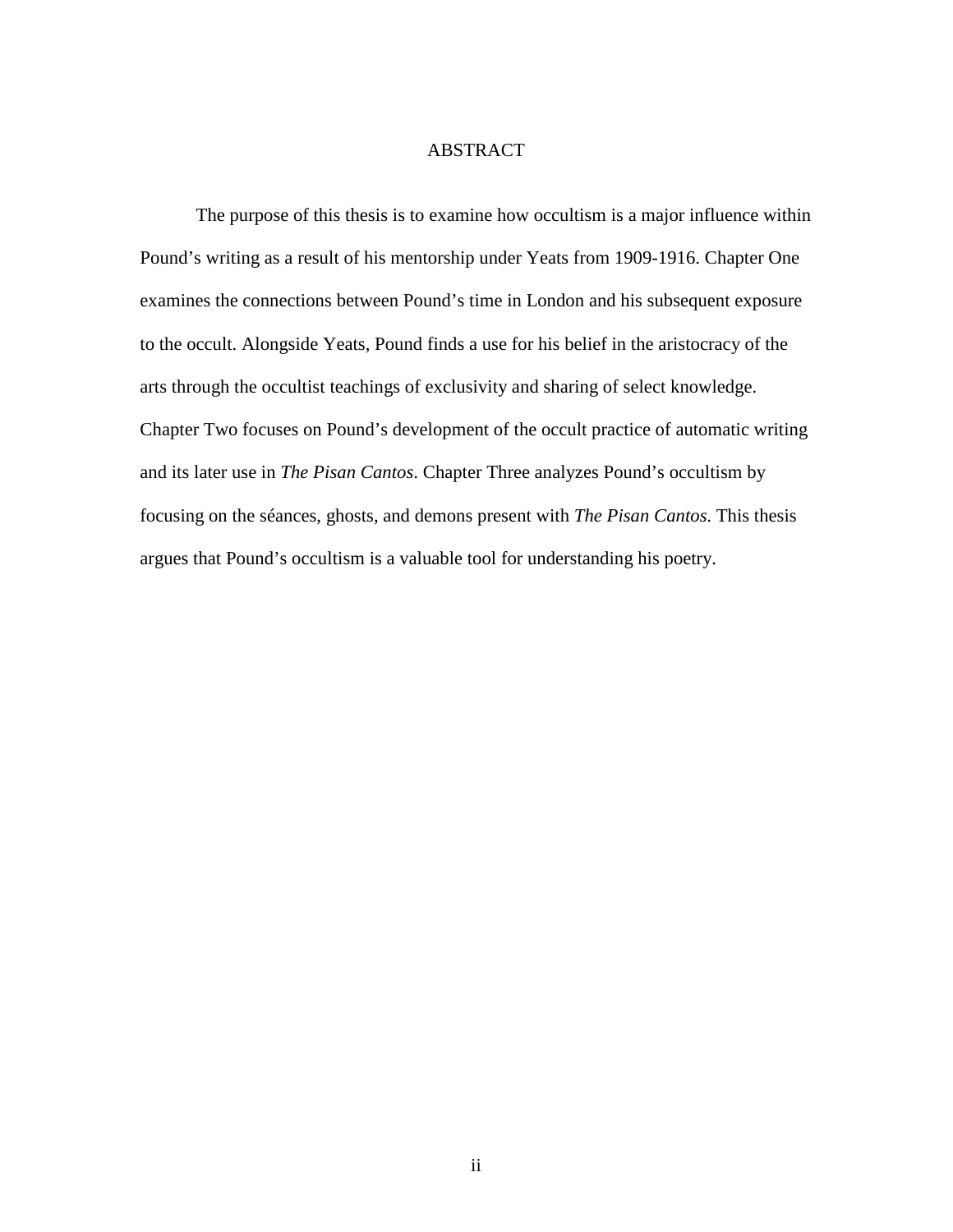#### DEDICATION

 This thesis is dedicated to the numerous people who have helped guide my way through the entirety of this extensive thesis project. I am indebted to Dr. Catherine Paul whose patience and encouragement saw me through to my defense despite the limitations of time and distance. I am thankful for my family's steadfast support of my graduate studies over the past four years.

This thesis is also dedicated in memoriam of Dr. Alma Bennett whose words of encouragement taught me to believe in my ability to succeed as a graduate student. She made an indelible mark on each student in the MAE program with her kindness and guidance. The impact of her time at Clemson and her legacy cannot be over-valued.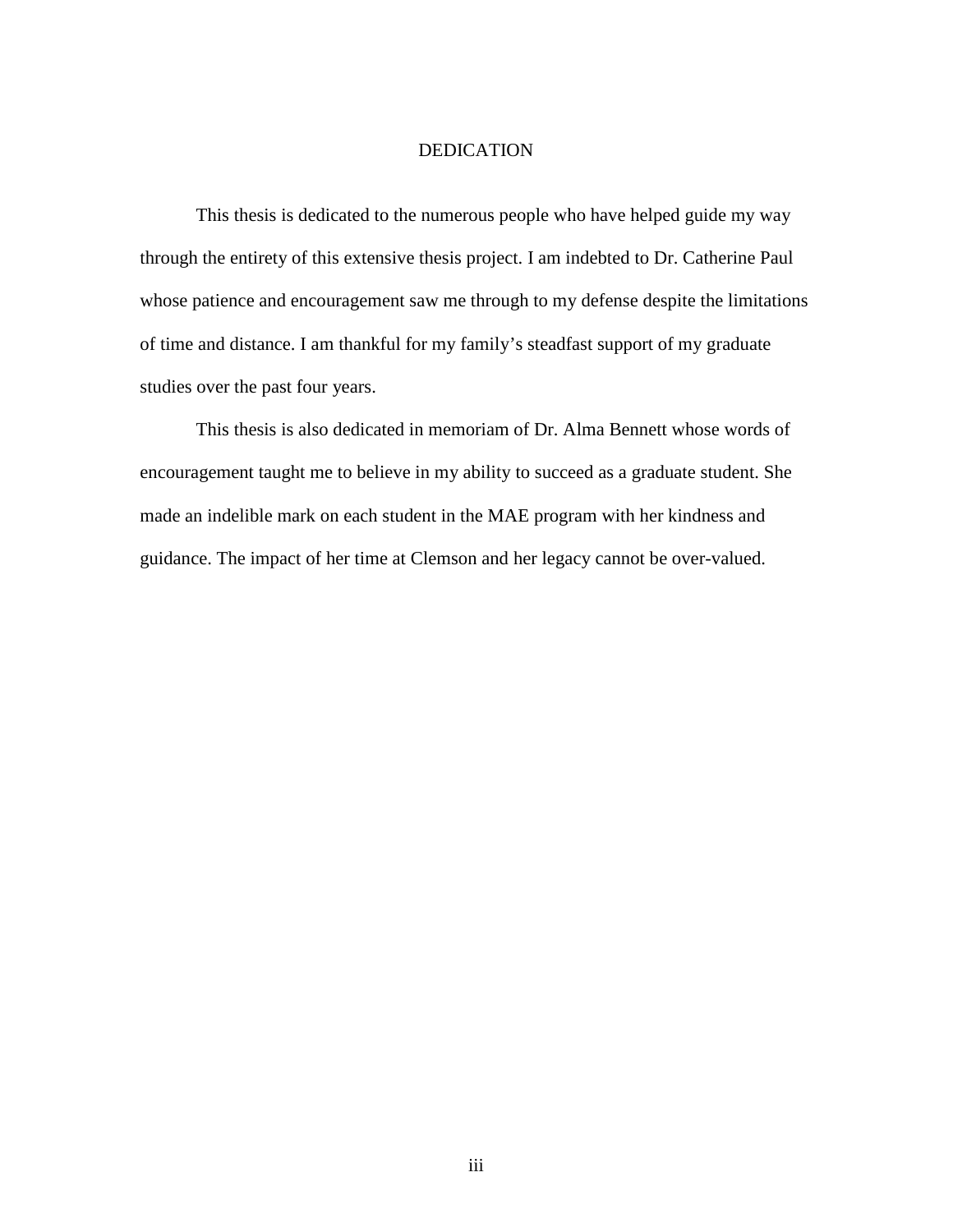## TABLE OF CONTENTS

|                 |                                                         | Page |
|-----------------|---------------------------------------------------------|------|
|                 |                                                         |      |
|                 |                                                         |      |
|                 |                                                         |      |
| <b>CHAPTER</b>  |                                                         |      |
| $\mathbf{I}$    |                                                         |      |
| II.             | POUND'S AUTOMATIC WRITING IN <i>THE PISAN CANTOS</i> 17 |      |
| III.            | "DRIVE OUT THE DEMONS": POUND'S PALINGENETIC CYCLE37    |      |
| <b>APPENDIX</b> |                                                         |      |
| A:              |                                                         |      |
| 53              |                                                         |      |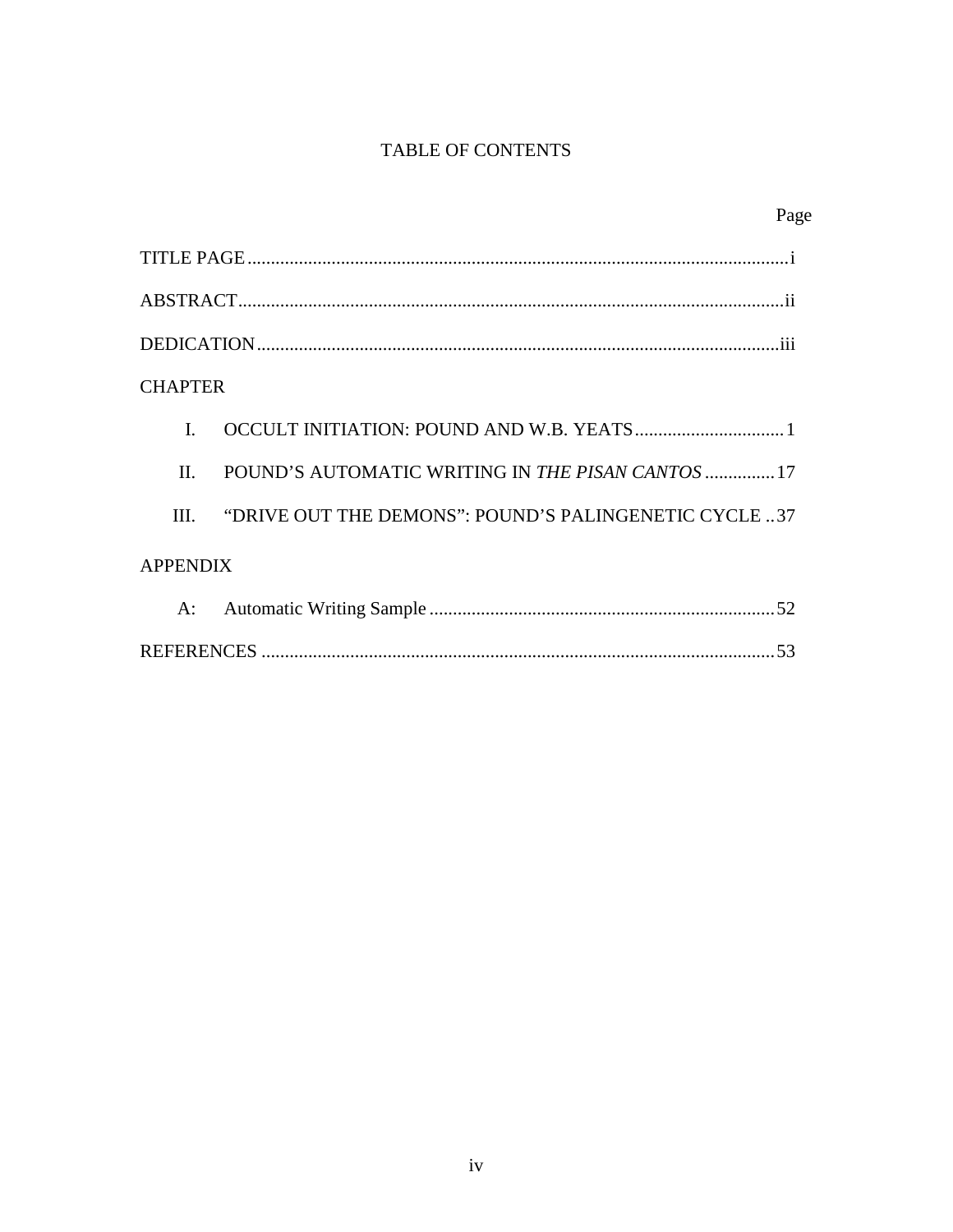#### CHAPTER ONE

#### OCCULT INITIATION: POUND AND W.B. YEATS

Despite being written some thirty years later, *The Pisan Cantos* are in part a product of the occult education Ezra Pound received in London between 1909 and 1916. One of the most influential occult figures in Pound's developing occultism was W.B. Yeats. During the Stone Cottage winters between 1913 and 1916, Pound served as secretary for Yeats and often accompanied him to various occultist meetings in London. Despite his fierce admiration for his mentor, Pound approached occult study and experimentation with a fair amount of reserve for what did not seem to him an altogether practical pursuit. Nevertheless because of his exposure to Yeats and the London occultists, Pound's writing shows obvious occult characteristics such as his inherent exclusivity, personalized form of automatic writing, and invocation of the dead.

The purpose of this thesis is to examine how occultism became a part of Pound's writing by focusing on the lifelong impact of Yeats's mentorship. Under Yeats's guidance, Pound's academic pursuit of occultism influenced his writing and became a theme to which he often returned. Chapter One establishes the connection between Pound's London years, the occult education he received there, and the occult characteristics that begin to manifest in his poems. Pound found a use for his belief in the "aristocracy of the arts" through the occultist teachings of exclusivity and sharing of select knowledge. This chapter introduces Pound's use of *The Odyssey* as a method for reinterpreting his occultism through séances and the spirit world. Chapter Two focuses on Pound's development of automatic writing in his poetry and how it is the primary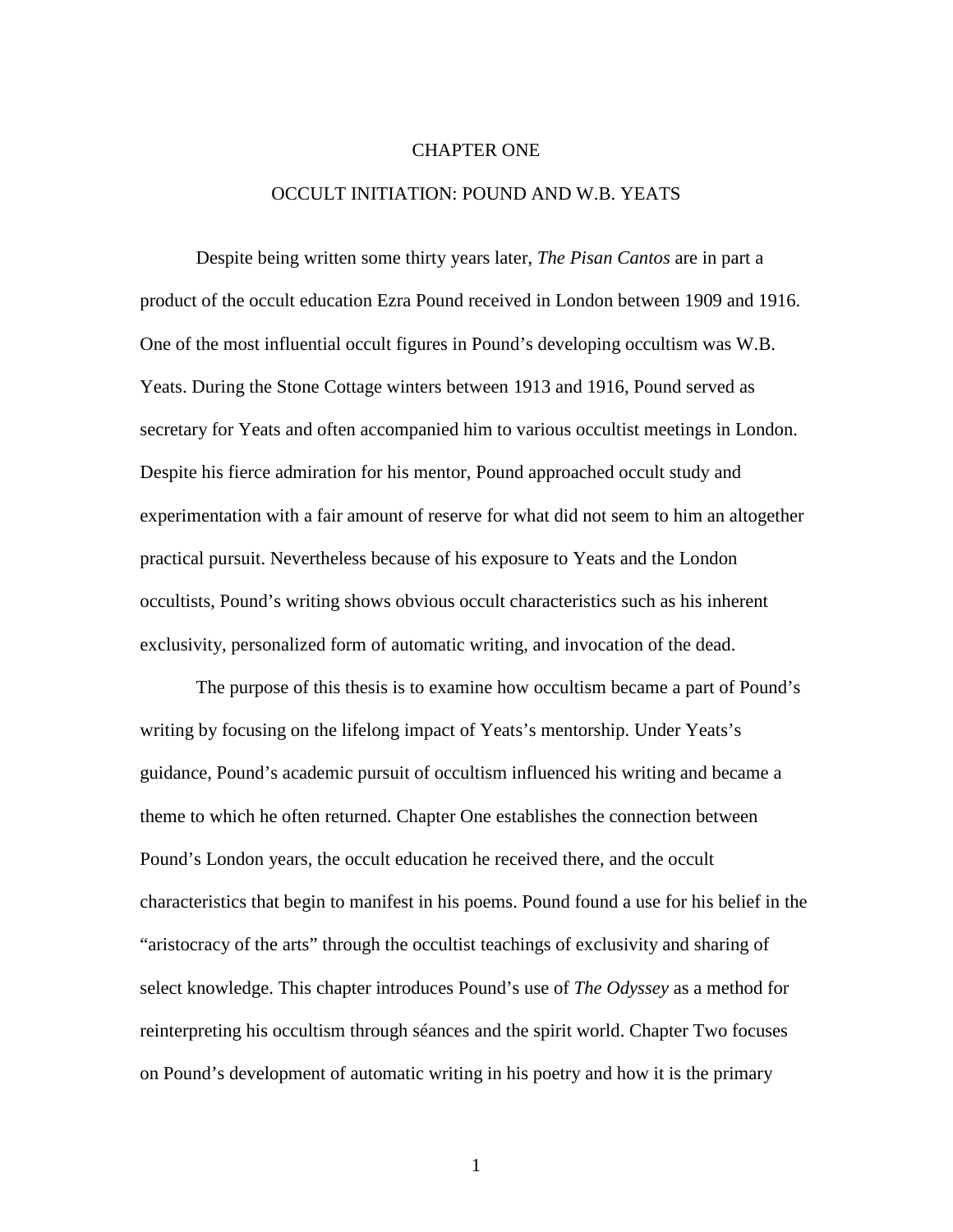method of composition for his much later *Pisan Cantos*. Chapter Three analyzes Pound's occultism by focusing on the séances, ghosts, and demons present with *The Pisan Cantos*. By arguing that occultism is a primary factor within Pound's writing, I am contributing to the modernist scholarship initiated by Leon Surette and Demetres Tryphonopoulos. This thesis will prove how Pound's occultism is a valuable tool for understanding his poetry and that his occultism should not be ignored as an uncomfortable academic subject.

Occult study has the regrettable problem of bestowing a sense of eccentricity to any author affiliated with it. Leon Surette discusses this issue in his book *The Birth of Modernism*. He writes "Like Pound's fascism, Yeats's occultism has been a subject not to be raised in polite company" (9). Surette attributes the lack of scholarly interest in studying modern occultism as an academic subject to its stigma of being taboo and misconstrued. In general usage, the definition of occultism encompasses the practice of magic for the purpose of gaining supernatural insight. For a scholarly interpretation, Demetres Tryphonopoulos defines the term, "…to mean the whole body of speculative, heterodox religious thought which lies outside all religious orthodoxies. As well, occultism involves the belief in the possibility of gnosis or direct awareness of the Divine" ("Occult Education" 74). Yeats's lifelong interest in occult study gave him connections between his strong sense of spiritualism, Irish nationalism, and religious upbringing. After establishing his friendship with Yeats, Pound began to develop his own interest in the occult through a less romantic perspective than his mentor, preferring a more academic point of view. Pound cultivated his occult ideas based upon what Tryphonopoulos calls the "celestial tradition." This celestial tradition combines the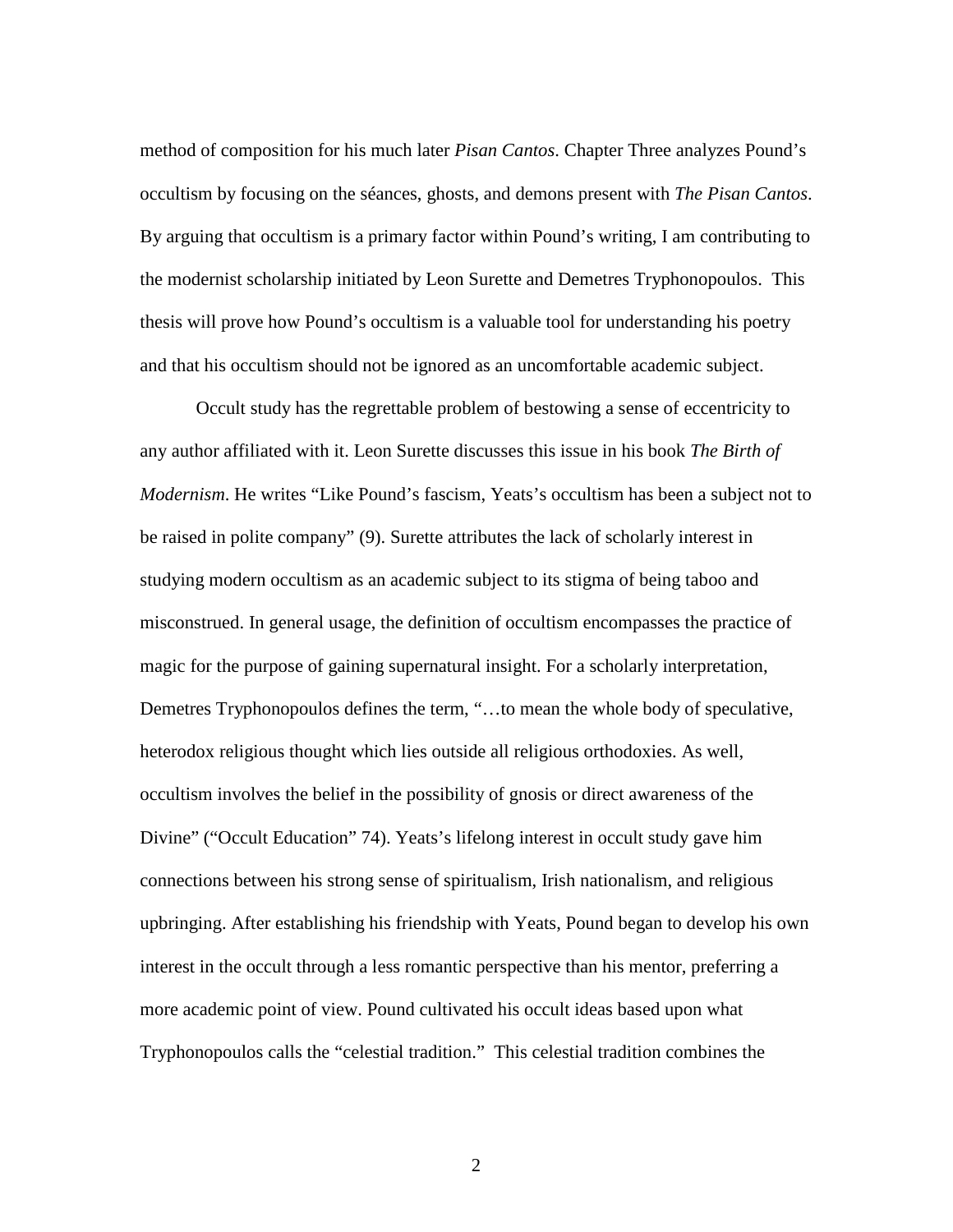pursuit of supernatural wisdom with the mythology of the ancient classics. The works of Dante, Homer, and other canonical writers provide Pound with recurring themes in his epic *Cantos* as well as his *Pisans*. This proves his involvement with the occult movement in London is a largely unaccredited influence in his *Cantos*. By employing the occult as a tool for scholarship rather than a zeitgeist in modern literature, the negative connotations it carries can be dispelled.

Fascination with the occult had swept quickly across the literary landscape of Europe prior to Pound's 1908 arrival in London, where Yeats had already become an established practitioner of the occult. Yeats's curiosity about magic and all manner of occult subjects led him to join Madame Blavatsky's Theosophical Society in 1897. The group's central doctrines were built around "…Eastern religions, from European occultism, mysticism, philosophy, and when it served their purpose, from science" (Ellmann 62). As a theosophist, Yeats became head of the Esoteric Section which studied, "secret symbols, themes between parts of the body, the seasons, the colours, elements, and the like" (Ellmann 67). When his committee failed to produce a single magical result despite Yeats's enthusiastic experimentation and research, he resigned and promptly joined the Hermetic Order of the Golden Dawn. Yeats hoped to continue his esoteric studies with support from the Golden Dawn. Ever unsatisfied with his work, Yeats became determined to find a method to combine his literary interests with the supernatural knowledge he so desperately sought. In his biography *Yeats: The Man and the Masks*, Richard Ellmann discusses how the poet's occultism advanced so that it became a firmly established presence in his life and impacted nearly all his literary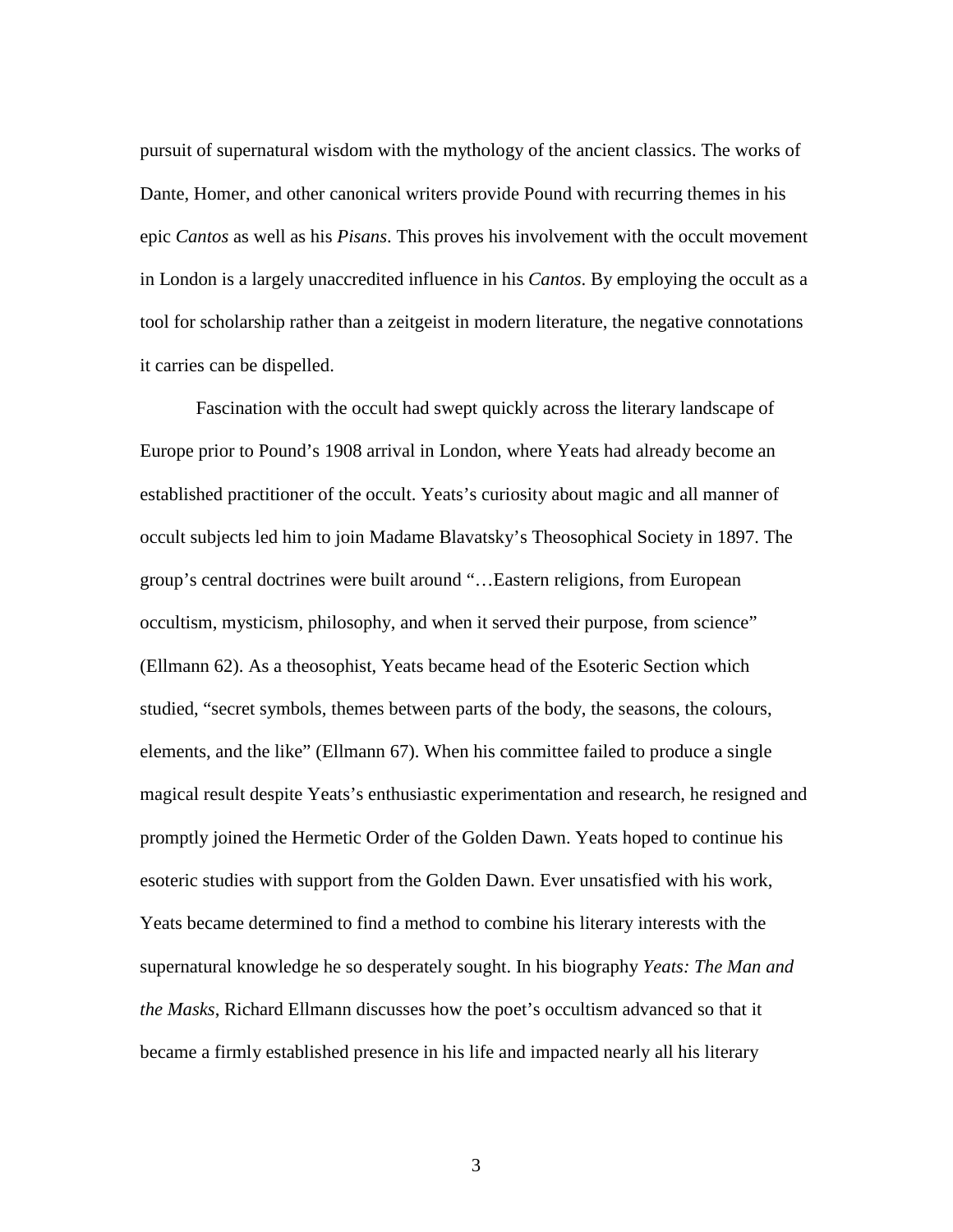endeavors. Ellmann's perspective is that Yeats's goal "was to mould both occultism and nationalism into his art" (118). His innate desire to maintain exclusivity in his work found fulfillment within the Golden Dawn's stringent levels of authority and rituals of initiation required to access occult secrets. The rituals Yeats took part in as a member of the Golden Dawn led to "visions" which are described by Ellmann as "symbolic meditations." The visions are a precursor to Yeats's attempts at automatic writing. These meditations were meant for mediums to use "their imaginations to dwell on ancient divinities, who would often obligingly seem to take definite shape and to enlighten them on various aspects of the other world" (126). As a result of these visions Yeats began to keep a diary for his occult studies, testament to the level of sincerity with which he approached these practices. His continued research and experimentation only solidified his belief in the possibility of gaining knowledge from the spirits. Yeats's search for supernatural wisdom and enlightenment were well advanced by the time Pound attempted to make the acquaintance of the respected elder poet.

Being initiated into Yeats's exclusive inner circle brought Pound a step closer to achieving his goal of modernizing poetry. In Pound's opinion, Yeats possessed the talent and connections he needed to introduce new life into the old and unfashionable modes of Victorian poetry. Pound made his rounds through meetings such as the Poet's Club and the Irish Literary Society in an effort to establish himself as one of London's literati and claim a much desired invitation to Yeats's Monday Evenings. This meeting is where the most exclusive group of poets gathered at Yeats's behest (Longenbach 11-12). After gaining an invitation to join this elite circle of artists and writers Pound still felt as if he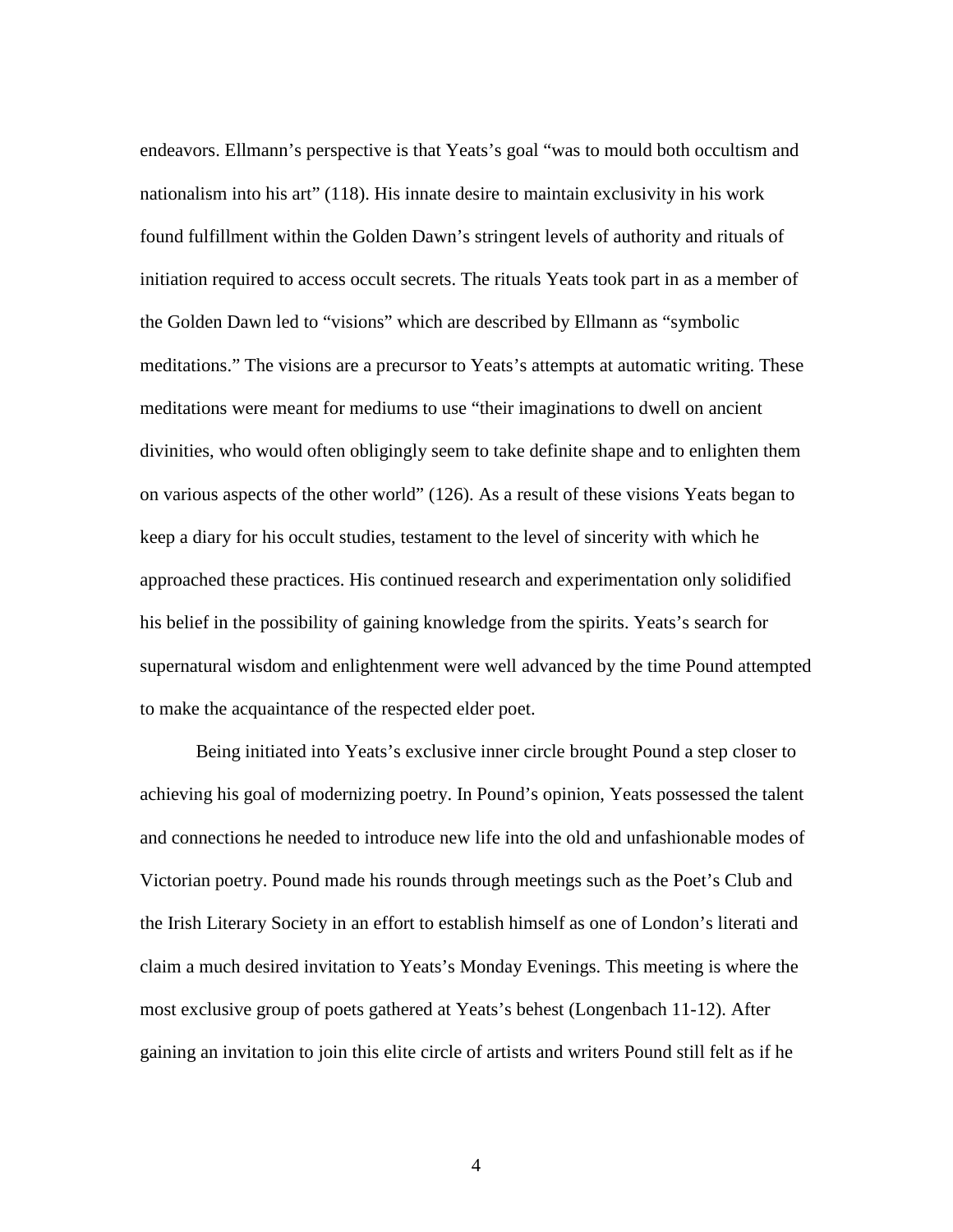had not yet reached his full potential. Inspired by Yeats's earlier Rhymer's Club, Pound organized his own exclusive two man group which he dubbed the Order of the Brothers Minor. The two-member group, consisting of only himself and Yeats, significantly raised his status as one of London's newly distinguished modern poets.

Despite having minted a friendship with Yeats, Pound did not begin his mentorship immediately. After his acceptance of Yeats's offer for a secretarial role at Stone Cottage, Pound wrote to his mother in dismay that he was afraid his time with Yeats would not be profitable due to the elder poet's ongoing investigations into psychic research ("Occult Education" 77). Yeats's fascination with the supernatural did not coincide with what Pound deemed necessary study for modernizing poetry. In an effort to please Yeats, Pound initially assumed the role of "interested and informed outsider." Even though he attended "many gatherings of people interested in esoteric matters held by Yeats and his occult friends Pound did not see himself, nor was he seen by them, as belonging" ("Occult Education" 77). Nevertheless, Pound went to occult meetings with an open mind and concentrated on finding ideas to share with Yeats such as his theories on symbolism and aesthetics. As Yeats's involvement with the occult became more dedicated, his Monday Evenings developed into mostly a gathering of his closest occult associates including G.R.S. Mead, A.R. Orage, Allen Upward, the Shakespears, and Laurence Binyon. These meetings spanned all the major occult groups such as the Theosophical Society, the Golden Dawn, the Quest Society, and minor groups whose roots grew from the Freemasons and the Rosicrucians. After Yeats introduced Pound to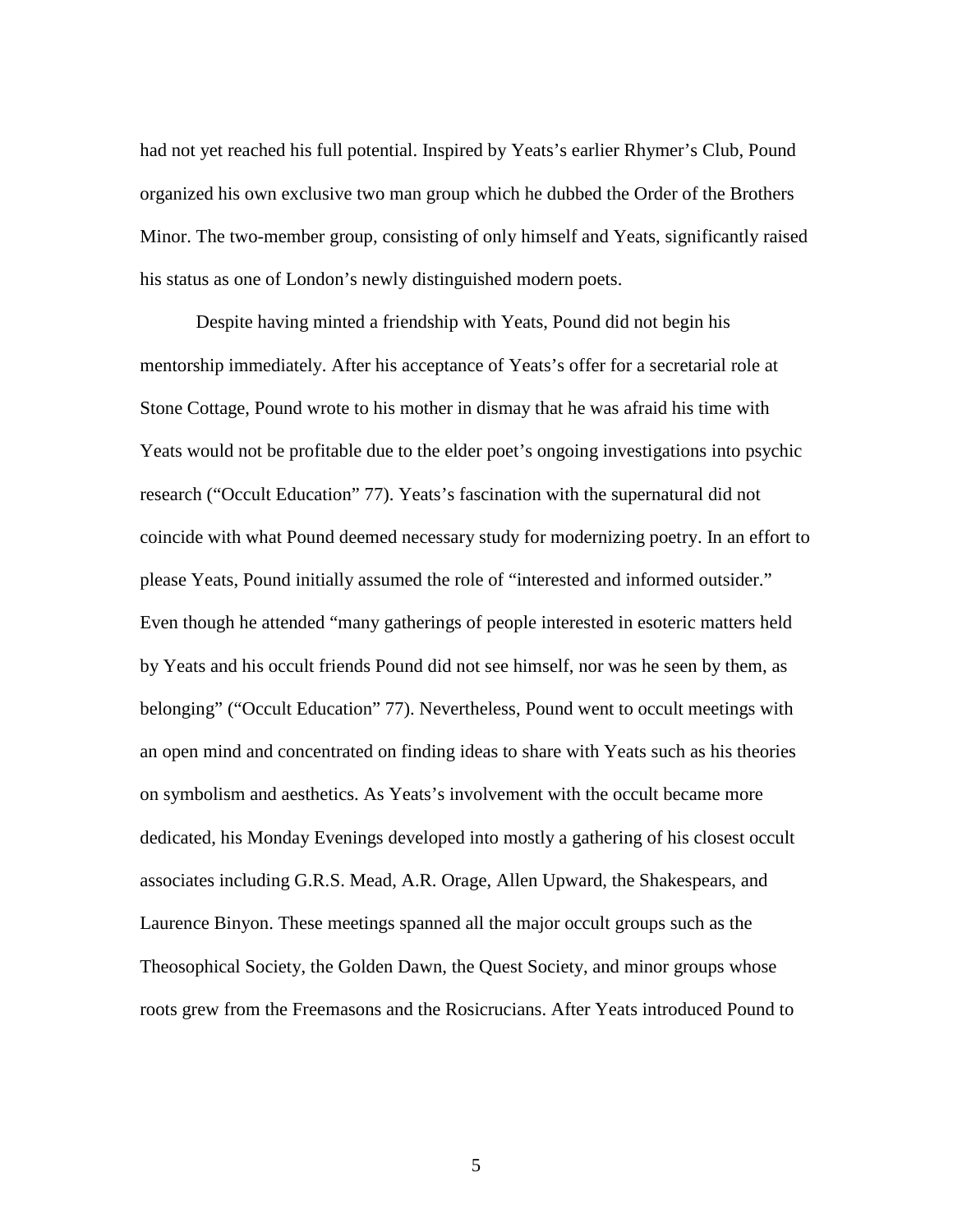this diverse set of occultists, the young poet began his occult education. Occultism gave Pound the resources and vision to bring a fresh perspective to modern poetry.

Although much of Pound's early career was spent amongst these occult groups, Tryphonopoulos correctly points out that Pound's occultism is largely overlooked by scholars and widely undervalued as a theme in his poetry. He argues that Pound's occult education and subsequent plans for an epic poem began well before his first meeting with Yeats. He notes that Pound's interest in the occult began in 1904 due to his relationship with concert pianist Katherine Heyman. Tryphonopoulos writes that Pound's feelings for Heyman inspired him to read occult literature as a way to share her interests. Heyman is known to have interpreted music through an occult perspective and voraciously pursued her own occult education (*Celestial Tradition* 63). Tryphonopoulos's argument stands in opposition to Longenbach's, whose *Stone Cottage* is dedicated to the assumption that the most important initiator for Pound's occult education was Yeats. There is not sufficient evidence to say conclusively that Heyman initiated Pound into the occult before Yeats although there is little doubt that she had an influence over the young poet. She must also be credited by aiding Pound in his quest to meet Yeats after moving to London. I am inclined to take Longenbach's position that Yeats was Pound's primary occult teacher. Tryphonopoulos argues that Pound's time spent with Miss Heyman produced only a minor interest in "fashionable occult literature" (*Celestial Tradition* 65). Pound's budding occultism began to thrive after he had been exposed to Yeats's research and occult acquaintances.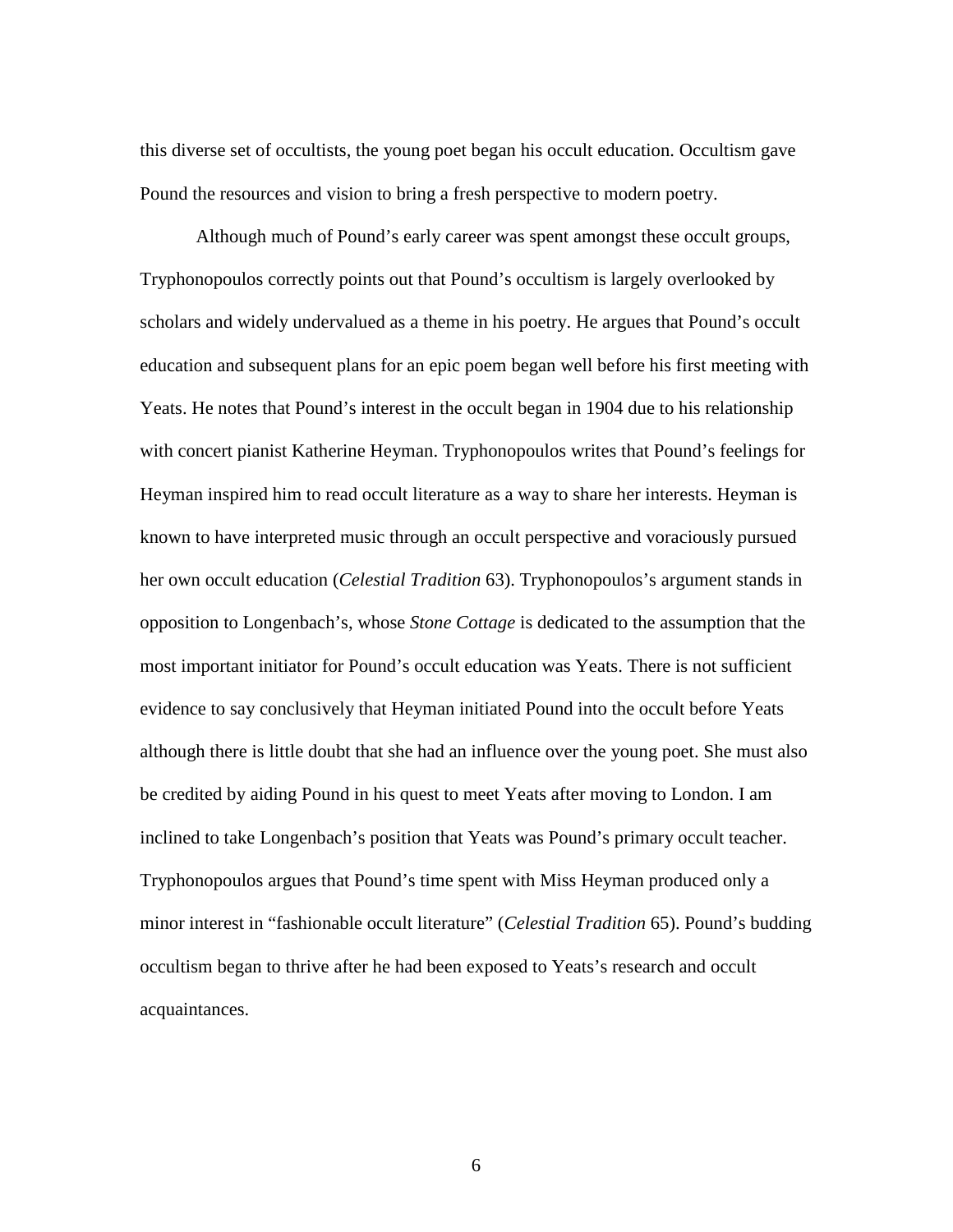Pound favored his occult connections because of the exclusivity these groups created amongst themselves. Tryphonopoulos introduces the idea that it is Pound's "elitist attitude" rather than the "thematic correspondence" that encouraged his attendance at occult meetings ("Occult Education" 81). Longenbach's perspective closely mirrors my own that Pound's goal was to create a superior form of poetry to energize traditional Victorian composition. After his acceptance to London's "occult milieu," Pound developed an enduring interest in myth and initiation rituals. These subjects quickly became recurring themes within his poetry. In an effort to please Yeats and challenge himself with new subject matter, Pound became involved with publishing his article submissions to G.R.S. Mead's magazine *The Quest*. Tryphonopoulos outlines the relationship between Pound and Mead as one of teacher-student and that Pound's admiration for Mead was founded upon scholarship and his well-rounded occult knowledge ("Occult Education" 82).

One of the primary arguments for Pound's occultism emphasizes his voluntary article submissions for Mead's magazine. Pound's friendship with Mead fostered other important occult contacts, including Allen Upward. Pound was introduced to Upward at one of Mead's Quest meetings in 1911 and they quickly became friends and colleagues. Both men shared a scholarly approach to developing literary theories and a similar attitude concerning occultism. Upward was one of the more skeptical participants in Yeats's ongoing psychic experiments. When Pound was introduced to Yeats in May 1909, Yeats had already made significant progress in his occult research. At the time, he was most involved in a study of practical magic in the form of theurgy (*Celestial*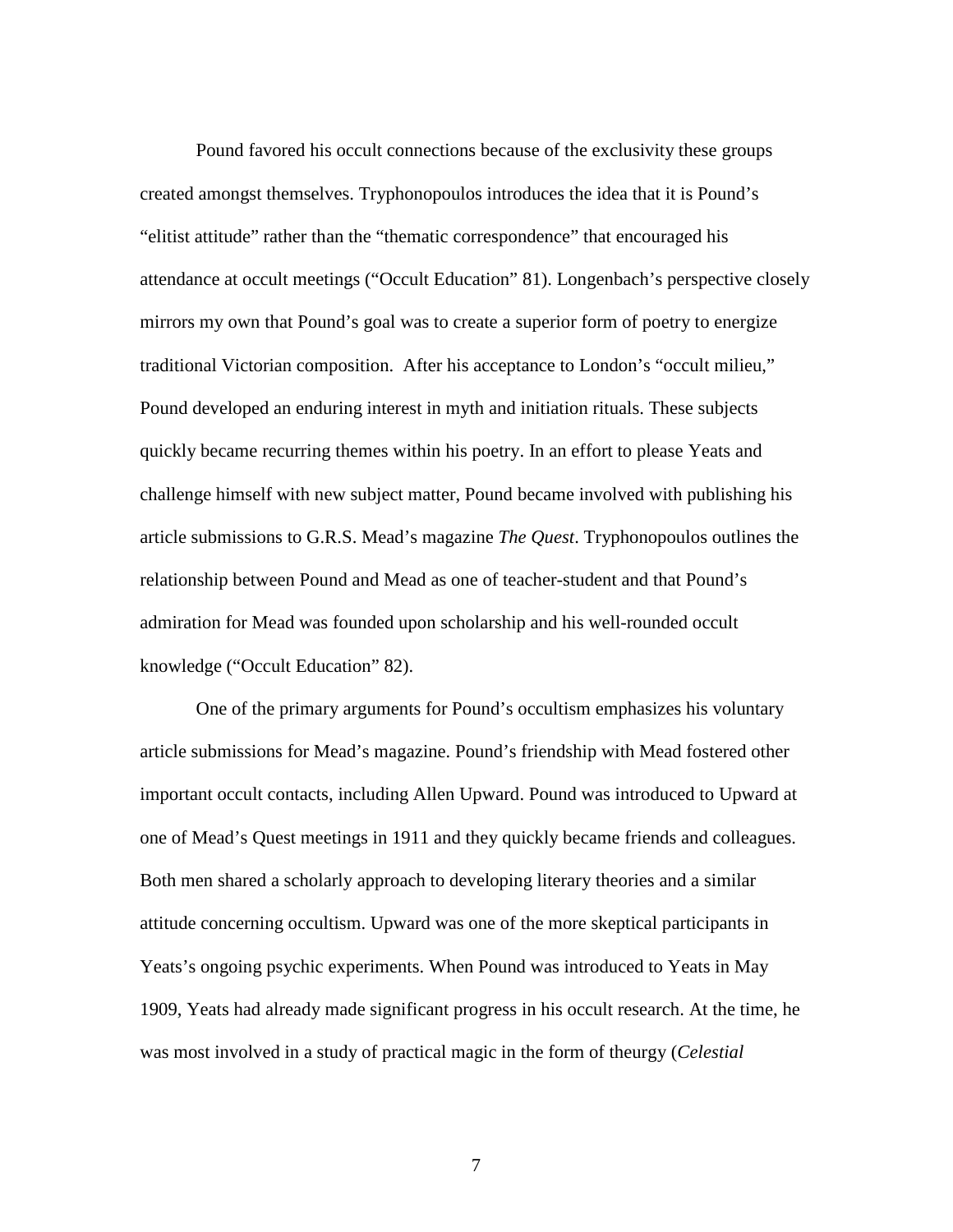*Tradition* 76). Pound's initial perceptions of Yeats's occultism were founded on his sometimes unconventional experiments and their results. For the literary community in London occultism aided in the development of modernism. Because of a correlation to literature and art, studies of the occult began to transform into more serious scholarly pursuits rather than a vogue pastime. Pound's many collaborations with his colleagues provide a strong argument for his occultism through the evidence of his literary contributions to occult scholarship.

Pound succeeded in linking his occult and non-occult interests by fostering an attitude of exclusivity created with Yeats through their mutual desire to modernize literature. James Longenbach devotes a major point in his book *Stone Cottage* to discussion of Yeats and Pound's preference for maintaining exclusivity within their work in order to attain more authority within London's literary scene. Longenbach attributes their bond to a shared "impulse to insult the world" with harsh criticism and similar arrogant attitudes. Pound's arrogance resulted from having Yeats as one of his primary influences (73). Yeats understood his pupil to be a fiery poet and brash young man not unlike himself during his days as political activist and haughty Irish nationalist. Within the Order of the Brothers Minor, Yeats's voice was more dignified and experienced, which caused a bit of tension with his protégé at times (Longenbach 71). Pound's need to promote exclusivity within his work gave him a certain amount of dominance over his literary peers despite his inexperience and youth. He gleaned this approach from Yeats, whose desire for exclusivity in his work found fulfillment within the Golden Dawn's rites of initiation and levels of authority which granted access to occult secrets. The brief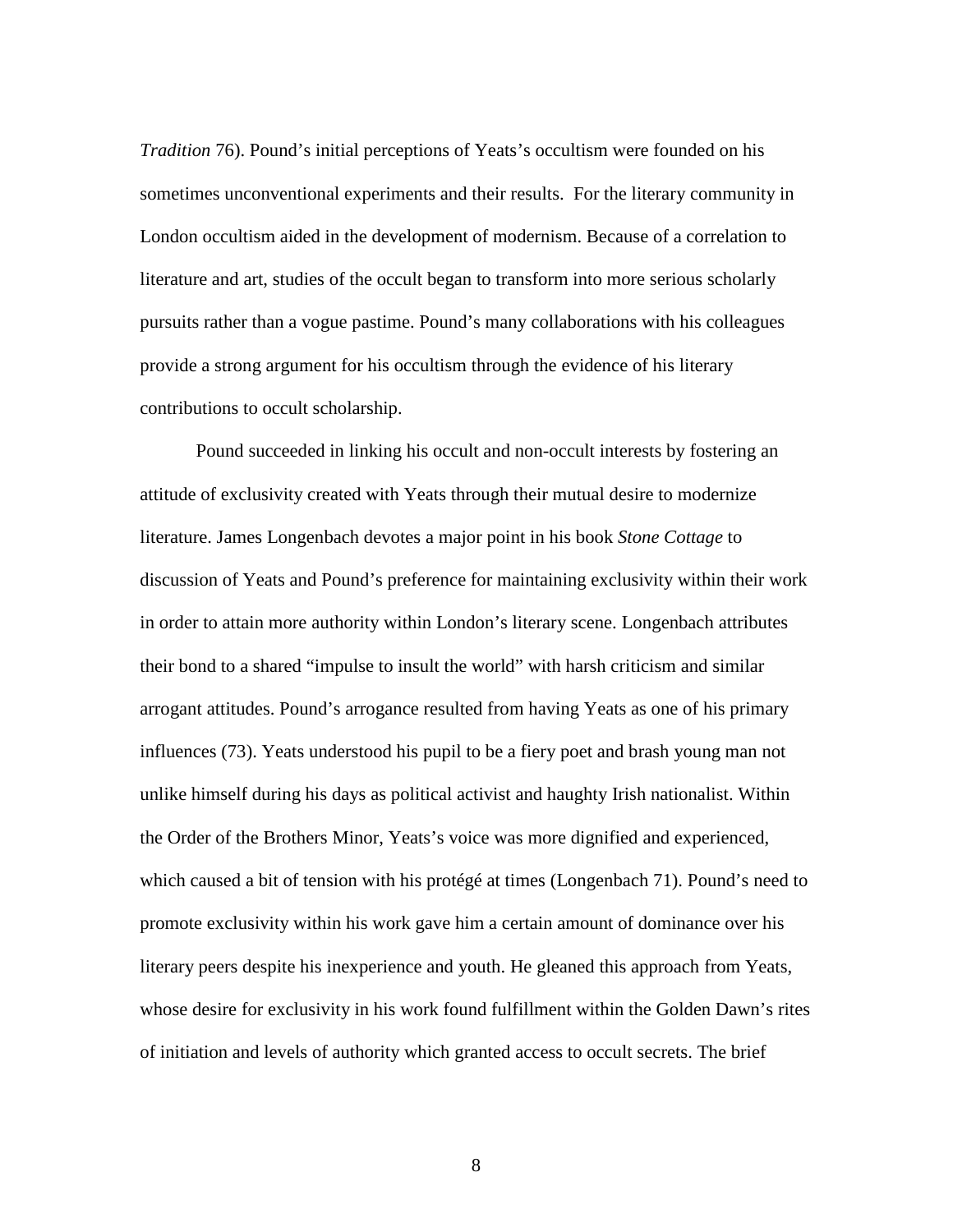examination of the occult groups discussed here offers a glimpse into how difficult it may have been for Pound to access occult secrets despite his close association with Yeats. After undergoing his own initiation, Pound adopted the occultist method of sharing select or secret knowledge as a tool for exclusivity to compose his poetry. Pound's understanding of occult exclusivity and select knowledge originate from an interest in historicism based on his readings of Dante, Homer, and tomes of the classic philosophers. These studies supplied Pound a natural accompaniment to Yeats's occultism. Pound discovered, as Surette writes, that the occult shares with literary modernism "an interest in philosophy of history, in secret history, and in the history of religion and mythology" (*Birth of Modernism* 23).

By combining myth, history, and secret knowledge in his writing, Pound constructs an environment of initiation into which he can bring his readers. He believed that to gaining comprehensive understanding of a people or culture resulted from the directly from the initiation of the reader. Pound's *Cantos* are notoriously full of bits and pieces of news, language, and references which the average reader might find challenging. Pound initially defended his choice of difficult material and the lack of understanding amongst his readers by saying, "YOU WILL NEVER KNOW either why I chose them, or why they were worth choosing, or why you approve or disapprove my choice, until you go to the TEXTS, the originals" (*ABC of Reading* 45). In his poems, Pound recreated the occult perspective that once a reader is initiated, then true understanding of the material will follow.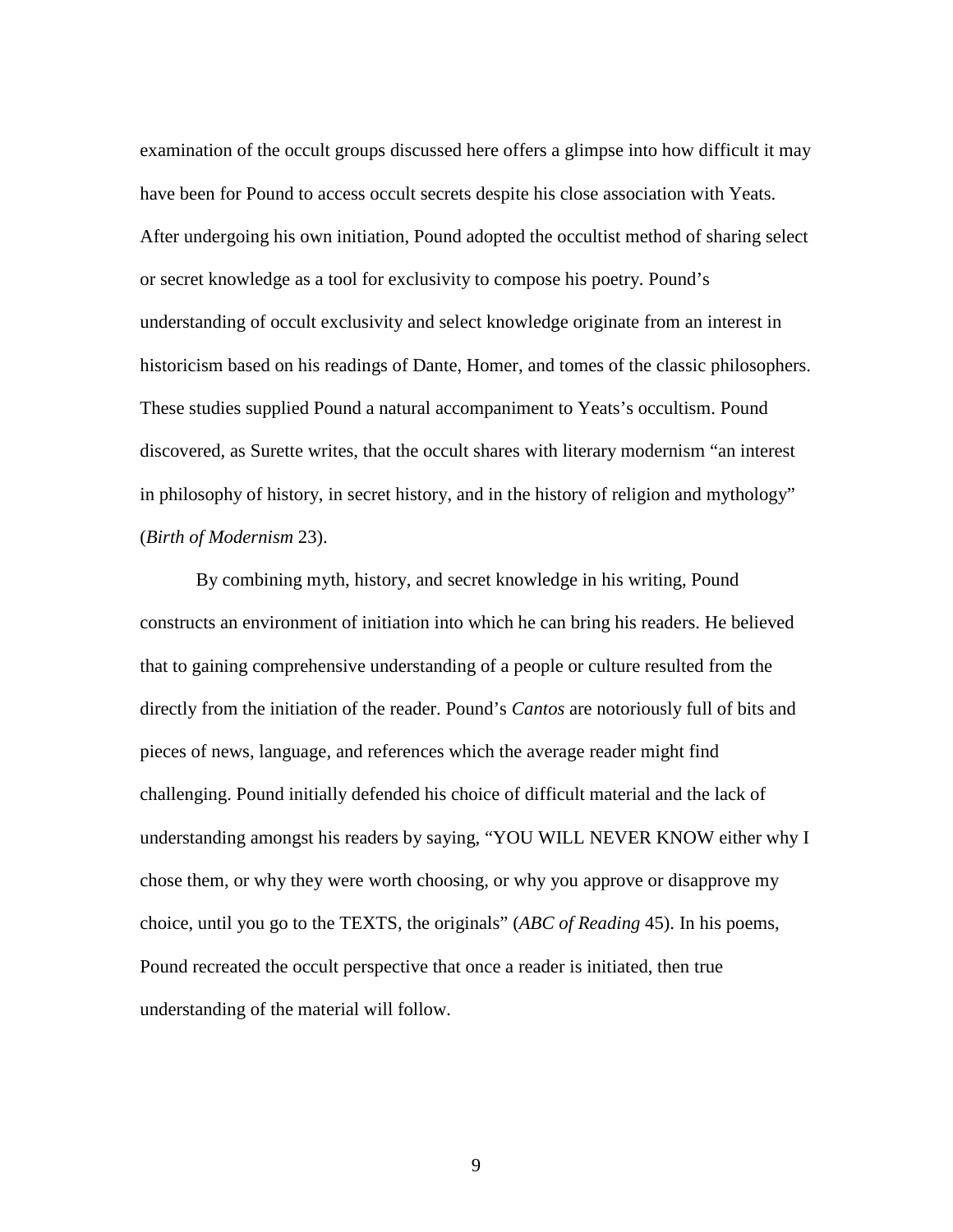I agree with Surette's perspective on this point that Pound's message is genuinely occult. Surette writes that this occult teaching is represented throughout the entirety of *The Cantos*; meaning hidden through obscurity of surface is typical Pound. In effect, "*The Cantos* are intended only for initiates, or perhaps more accurately, for those whom the poem itself can initiate into the mysteries it obscurely manifests" (Surette 35). I agree with Surette's argument that Pound's writing is less "mystical visionary," but instead follows a more Blakean tradition. Pound's visions are not meant to be shared with the everyman. As Pound learned from Yeats's occult friends, new members must pass initiation rituals before they can be privy to even the lowest level of occult secrets. Pound used this elitism in his poems as a means to maintain an air of authority reminiscent of his London years. Pound intended for his poems to provide illumination for the unenlightened. In layman's terms this sometimes makes Pound's poetry seem as if it is at best a complex mix of citations. This "obscurity of surface" is not unfamiliar to his other work, including his *Guide to Kulchur*. Surette heralds the text as "a cranky book" even for Pound wherein he continually suggests there is a secret "too profound to be plainly uttered" (Surette 100). Surette's argument concerning these texts builds upon the idea that Pound's work contains ambiguous occult historiography inclusive of the secret history of Europe, America, and China (37). By hinting at these secret histories or select knowledge, Pound can be identified as the initiator just as Yeats was his initiator into the occult.

During the Stone Cottage years, Pound expanded his role as an initiator by working both as Yeats's secretary, his occasional editor, and radical modernist. Pound's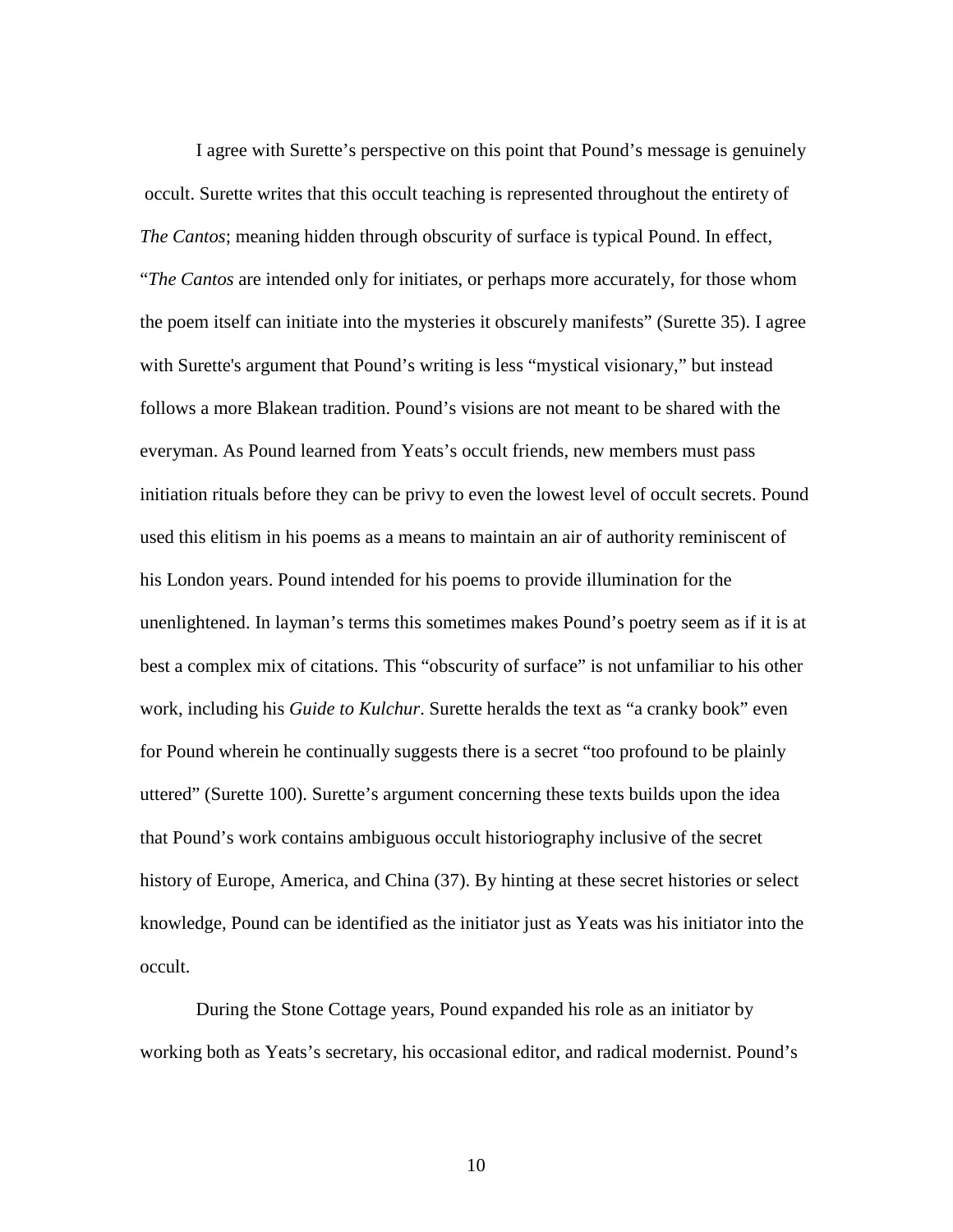exclusive attitude, use of language, and attention to unfamiliar references gave him authority to impart or restrain select knowledge just as he had learned from his occult peers. Pound stood by his opinion that to be enlightened one must be well read. In *ABC of Reading* Pound writes "It is my firm conviction that a man can learn more about poetry by really knowing and examining a few of the best poems than by meandering about among a great many" (43). Even the most comprehensive study of Pound's classics would still not yield to the average reader full disclosure of his secret histories and myth so as to make his poems more approachable. Lee Lady offers the metaphor that "Reading the *Cantos* is like paying a visit to a wonderful enormous shop run by a devoted antiquarian….He walks you around the shop and shows you all sorts of unusual objects…to the shopkeeper, each of these objects has profound significance, and as he shows them to you he expects you to be able to appreciate this significance" ("Reading Ezra Pound's *Cantos*"). Pound's writing is permeated by his Odysseus obsession and dedication to what Longenbach defines as the aristocracy of the arts. Pound used this basis of select knowledge to establish the foundation of his epic cycle of poems, *The Cantos*.

Pound's motivation for writing *The Cantos* originated from his occult education and use of secret history, initiation, and invocation of the dead. Tryphonopoulos and Surette both agree that Pound's *Cantos* are supposed to read as an initiation for the reader into the world of culture and myth that Pound creates. This point of view directly opposes the argument that *The Cantos* is simply an extended journey taken by Pound's secondary Odyssean mask. Surette argues that *The Cantos* are better understood through an occult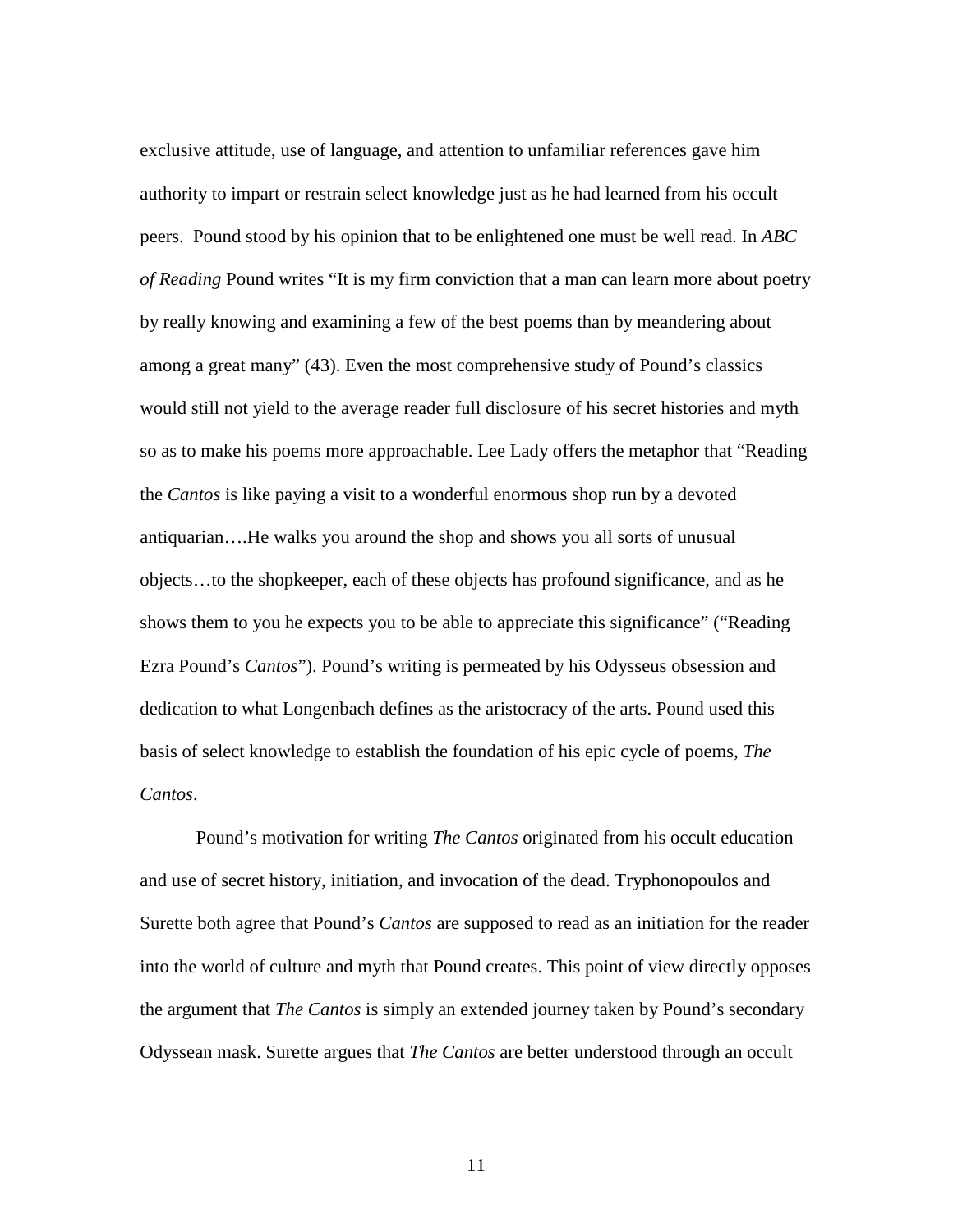approach. He writes, "The dead who appear in *The Cantos* are wise rulers, great artists, and a few villains. *The Pisan Cantos* are much more like a séance for they are dominated by Pound's recollection of friends—both dead and absent…" (124-125). Pound combined his occultism with his intention to write an "epic 'including' history." Surette's discussion of Pound's historical epic as a practice in occult séance admittedly does not conclusively provide a cohesive element to *The Cantos*, but does provide an answer for the foundation on which *The Cantos* are built. This makes the readability of the text in its entirety a study in occult initiation, Pound's personal reflections, and inclusive of historical narrative.

In his article concerning Pound's occultism, Tryphonopoulos does not delve into the difficulty of reading Pound's historicism alongside the Homeric themes prevalent throughout *The Cantos*. Pound's exclusive attitude and occultism is attached to his reading of Homer's *The Odyssey* and Odysseus's journey through the world of historic myth. The figure of Odysseus becomes the embodiment of Pound's idealism and politics which are inseparable from his occultism. Surette writes that "Pound's poem would reveal the pattern hidden in the steel dust of historical events" (125). In his later *Cantos*, Pound attempted to amalgamate his occult interest in the "secret history of Europe," keeping personal record of unfolding historical events, and in his darkest hours summoning the dead in his Pisan séance.

The argument concerning whether Pound's *Pisan Cantos* are more autobiographical than his earlier *Cantos* is irrevocably linked to Pound's occultism and political ideology. This line of questioning comes as a result of his perceived fascist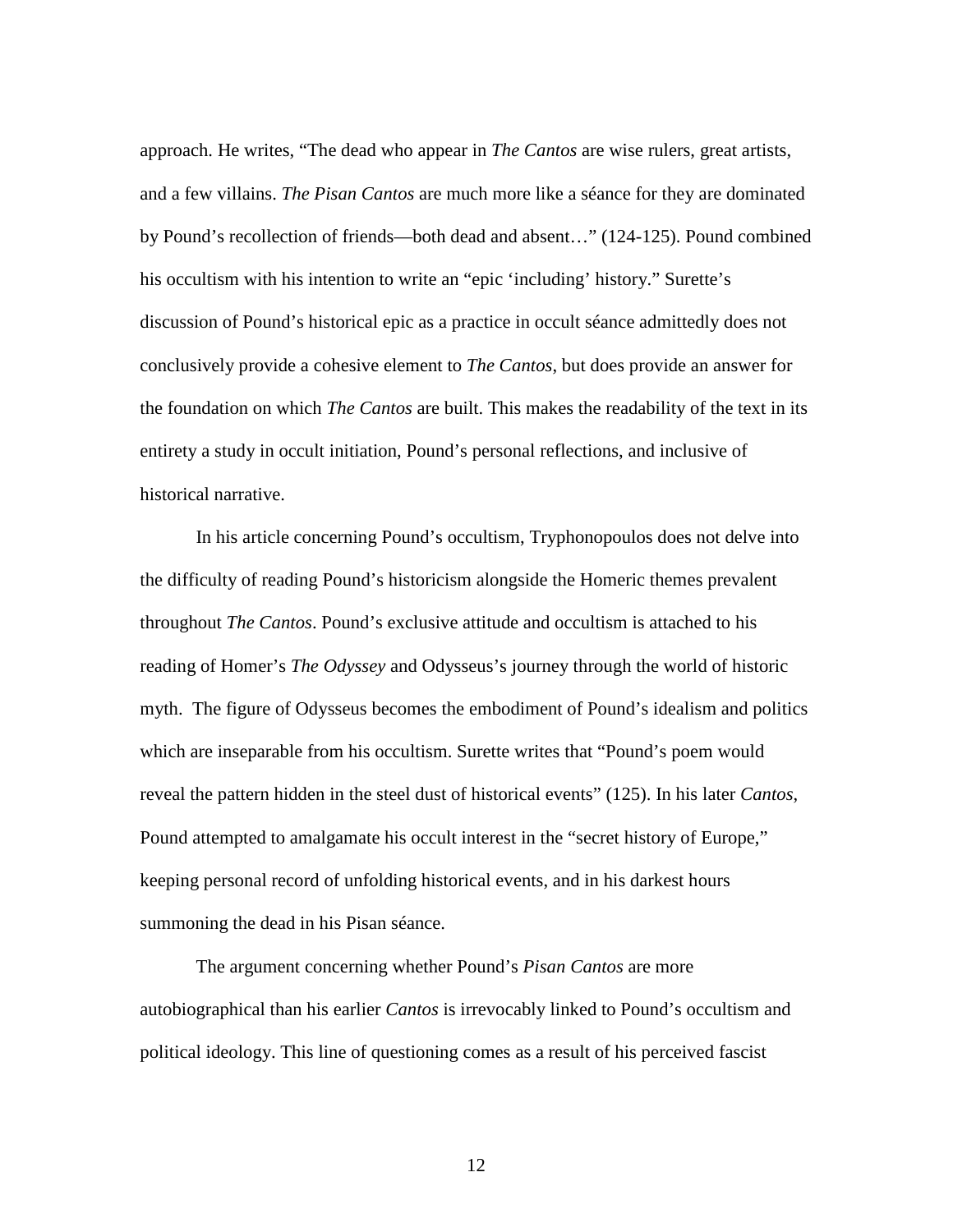sympathy and support for Mussolini's regime. Although his sentiments carry overtones of fascist propaganda, Pound's desire to continue his epic *Cantos* and establish a legacy is the pivotal point of *The Pisan Cantos*. Pound's "séance" brings back the ghosts not only of fallen fascist leaders, but of friends and mentors as well. He remembers the ghosts of his past while continuing the séance he began with Yeats during his London years. Canto 76 finds him considering a reference to his occult education:

spiriti questi? personae?

tangibility by no means *atasal*

but the crystal can be weighed in the hand

formal and passing within the sphere…(76.217-220)

Interspersed throughout this canto are references to the "crystal" or sphere. For a student of the occult, the practice of using crystals for spiritual healing or guiding energy is commonplace. There is the double entendre of occult reference for the crystal and the sphere of heaven which he could glimpse through his "smoke hole" (76.288). The spirits surrounding him in the passage are questioned by Pound. He is caught in a tangible plane of being and cannot grasp "Union with the Divine." Pound's struggle between two planes of existence is a consequence of his confines at the American Disciplinary Training Center and the mental duress of his imprisonment. The longer he is in the little cage the more he seems surrounded by ghosts from his past. Pound himself seems caught in his own invocation of "Death/insanity/suicide degeneration" as he suffers beneath the burden of not knowing who of his friends have survived the war (76.154). He decides that: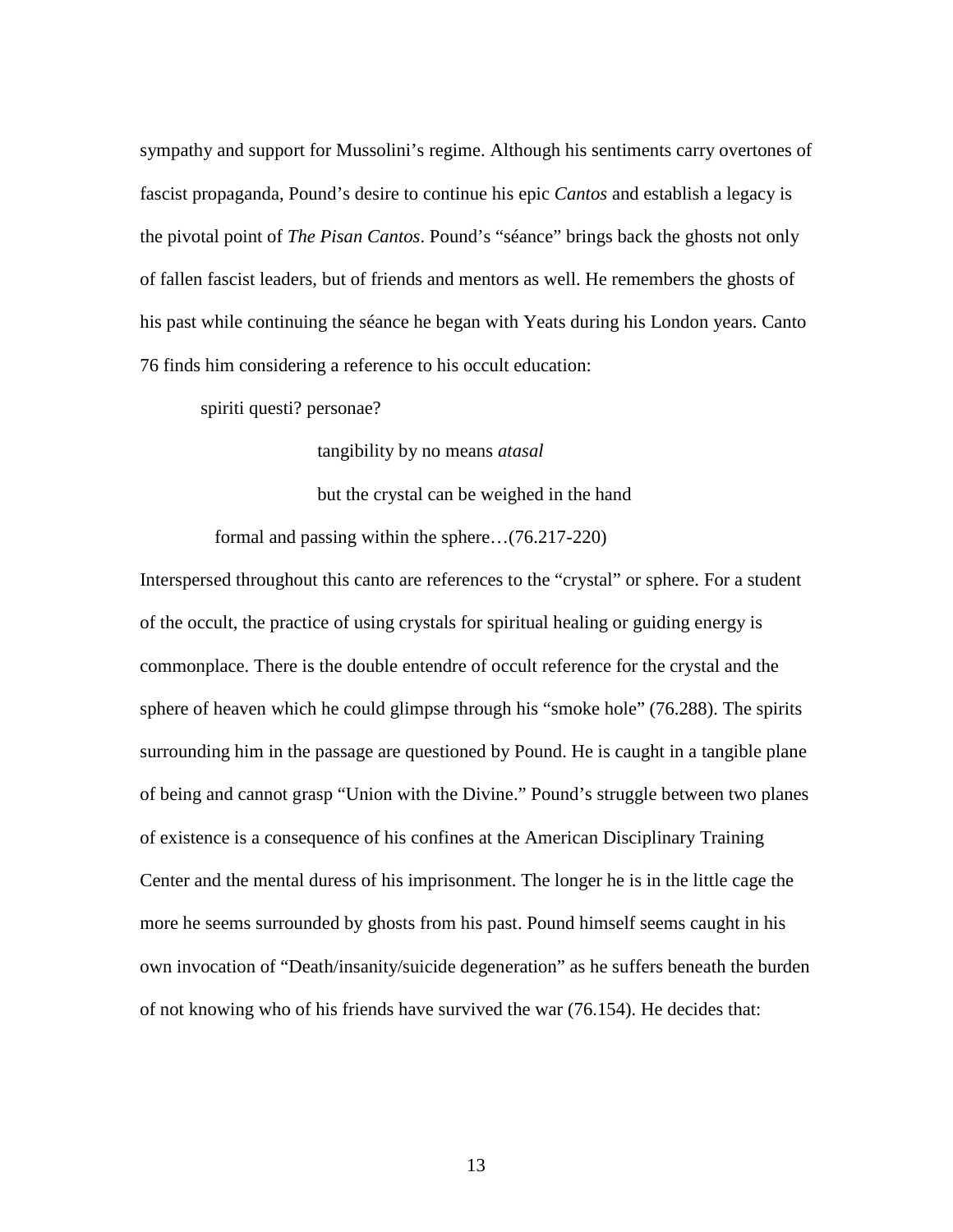nothing matters but the quality of the affection in the end—that has carved the trace in the mind dove sta memoria" (76.157-160)

The memories that haunt him throughout the *Pisans* are woven together by his images of ghosts and gods. In his introduction, Richard Sieburth describes *The Pisan Cantos* as "a séance during which the poet takes dictation from all various voices and personae that have been summoned to inscribe themselves on the palimpsestic writing pad (Freud's *Wunderblock*) of his psyche" (*Pisans* xxiv).

Just as *The Pisan Cantos* are designed to fit into the larger schema of *The Cantos*  epic, Pound's occult initiation ritual for his audience continues from one poem to the next. Tryphonopoulos writes of *The Cantos* that "The obscure and hermetic nature of the poem embodies the initiation for the reader" in an attempt to create "an actual revelation or mystical experience" (*Celestial Tradition* 62). In the *Pisans* Pound returns to his theme from Canto I where the Odysseus is faced with a descent to the underworld. Tryphonopoulos discusses the important use of the classical epic tradition of a hero who will descend to the underworld or *nekuia* where after battle he will come to enlightenment or *gnosis*. In Pound's English translation of Andreas Divus's Latin translation of *The Odyssey* for Canto I, he uses Odysseus' descent and journey towards *gnosis* which is symbolic of Pound's own *katabasis* as he writes his own epic. Pound acknowledges that his version of the reinterpreted Homer is indebted to the Divus edition. Pound commands the ghost of the translator, "Lie quiet Divus. I mean, that is Andreas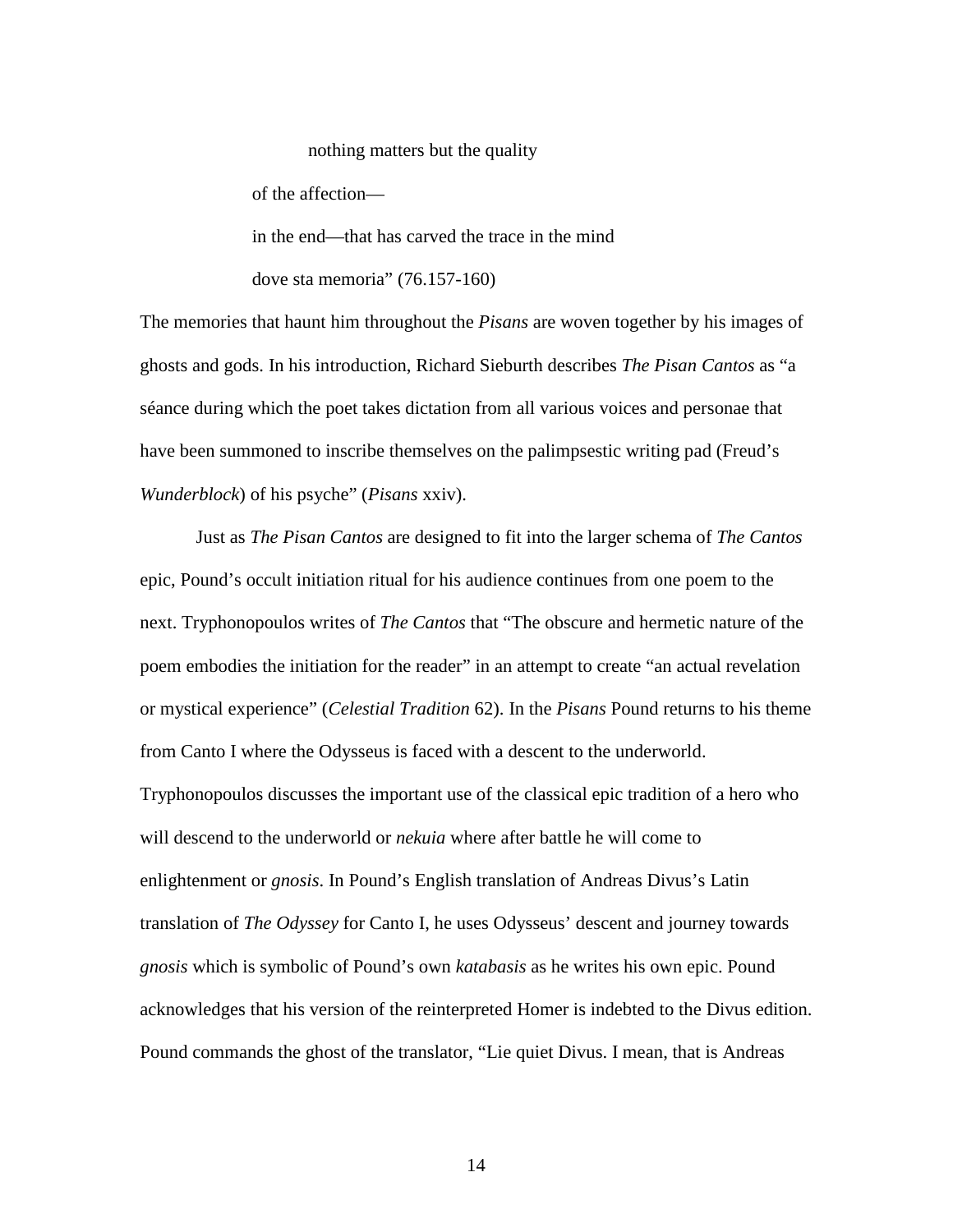Divus" (1.68). By pointedly mentioning Divus's name, Pound felt some disagreement with the prior version preferring to take the text and translate it personally. By completing a new translation of the Divus text, Pound built the foundation of an occult initiation ritual. Tryphonopoulos suggests "…that, motivated by his familiarity with Hellenistic ritual, Pound reads the ancient works as representation of initiation rituals having a common origin" (*Celestial Tradition* 103). The ritual sacrifice Odysseus performs for Tiresius brings forth:

Dark blood flowed in the fosse,

 Souls out of Erebus, cadaverous dead, of brides Of youths and at the old who had borne much; Souls stained with recent tears, girls tender, Men many, mauled with bronze lance heads, Battle spoil, bearing yet dreory arms,

These many crowded about me; with shouting, (Canto 1.28-34)

The goal of Odysseus's sacrifices in this canto is to gain access to the world of the dead an intangible plane where Pound's Odysseus will eventually attain *atasal* or Union with the Divine. The souls he conjures as a result of the ritual are a part of a "spiritualistic séance or necromancy" (*Celestial Tradition* 105). Divus and the ghosts of Odysseus's dead men are the first ghosts filling the expansive mausoleum of *The Cantos*. The spirits crowd around Pound and follow him throughout *The Cantos* as he reaches towards enlightenment. Whether he ever has the "magic moment" as Tryphonopoulos calls it, is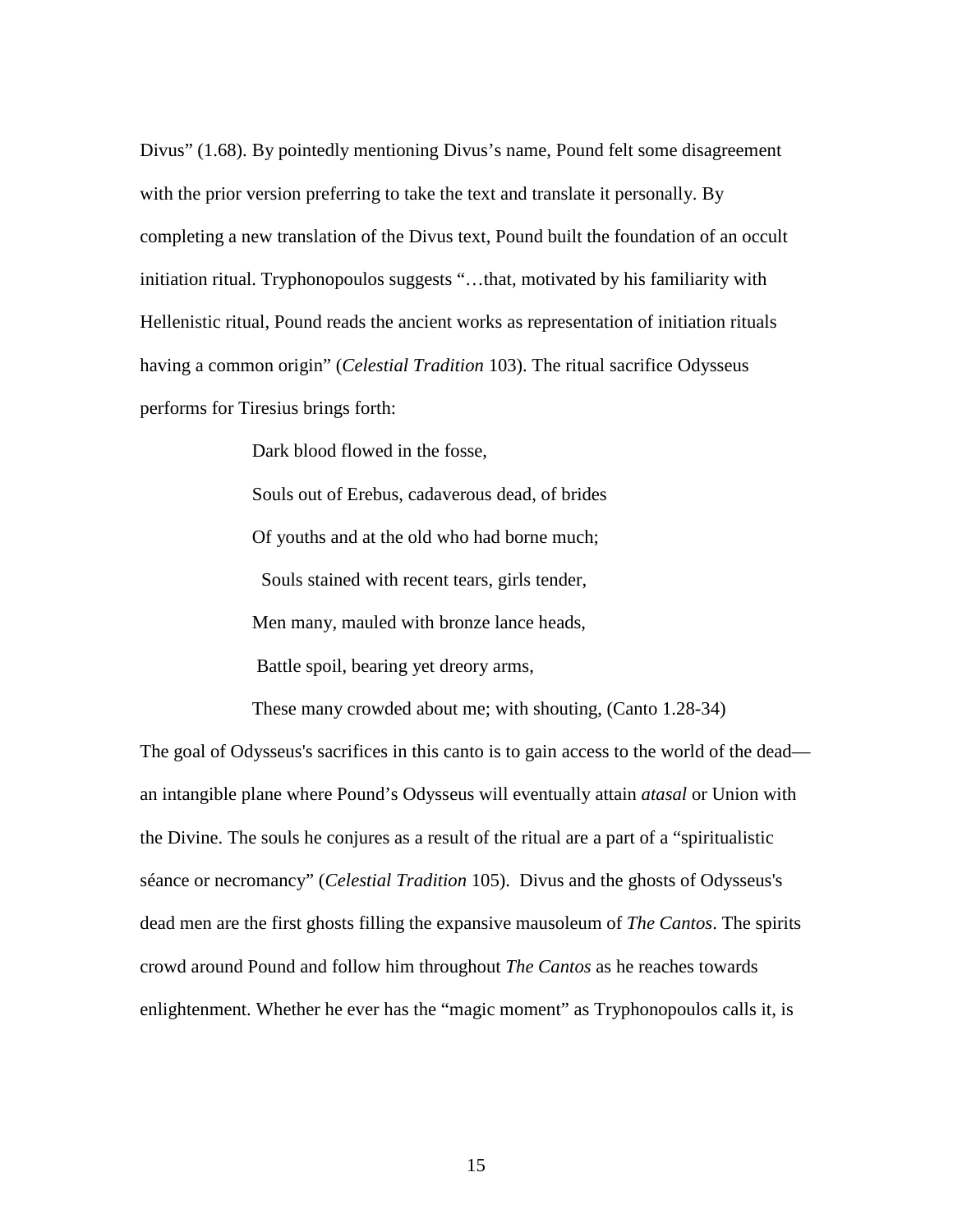an unanswered question. Even in his later *Pisan Cantos* Pound seeks *gnosis* and the promise of Paradise in the DTC amongst his ghosts and goddesses.

As he continues his initiation ritual and Odyssean journey in *The Pisan Cantos*, Pound uses a form of automatic script to describe his visions and séance. This reemphasizes the influence of his occult education and legacy of his relationship with Yeats during his London years. In the *nekuia* at the American Disciplinary Training Center, Pound was in the unique position of writing what he perceived to be a final set of poems. Since fear of death and uncertainty consumed Pound, he turned to a type of automatic script in which to house his calling forth of ghosts, spirits, and gods to witness his perdition as an American traitor and disgraced poet.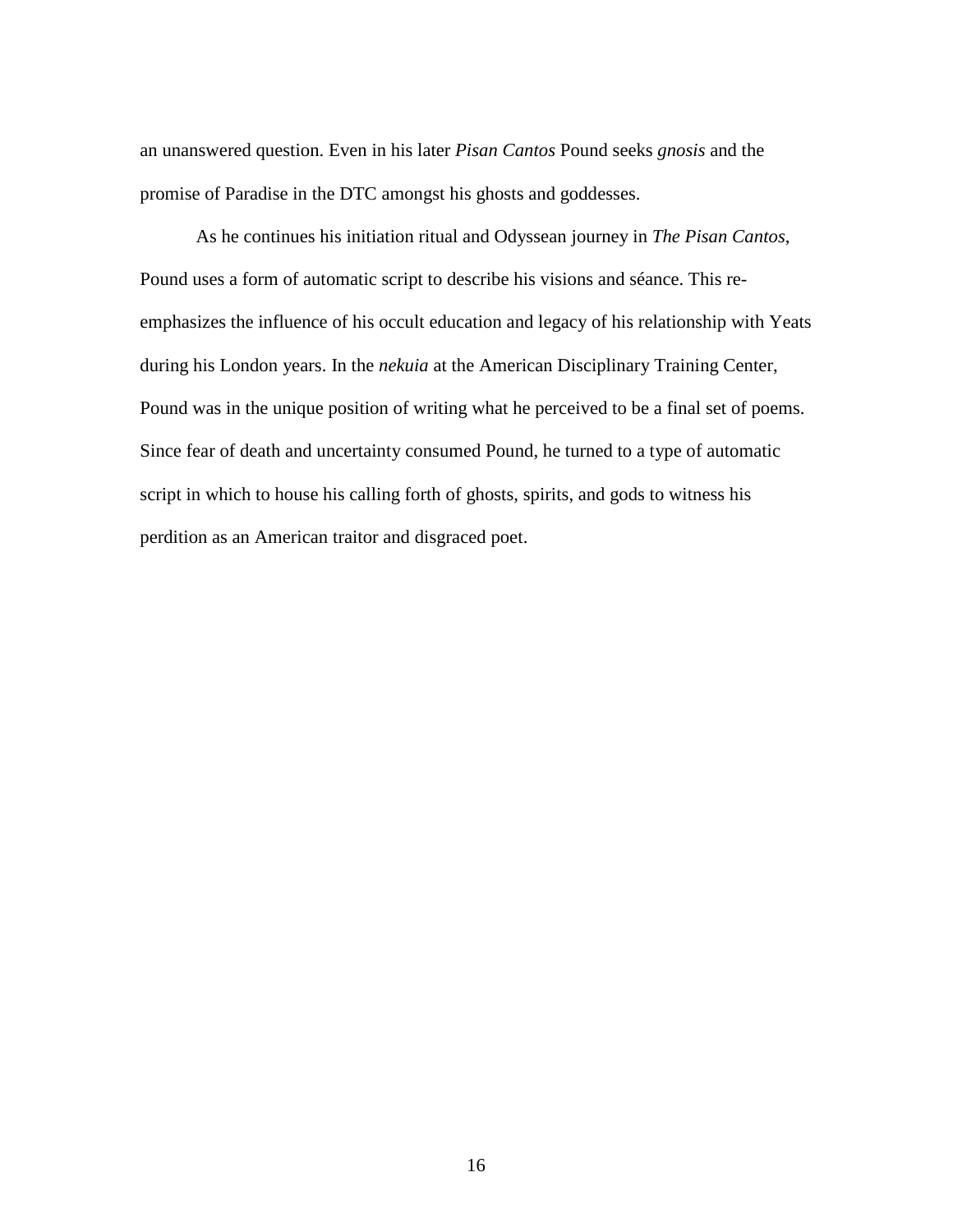#### CHAPTER TWO

#### POUND'S AUTOMATIC WRITING IN *THE PISAN CANTOS*

Pound began writing his *Cantos* in 1915 while under Yeats's mentorship in London, and the long poem spans over more than five decades. There are more than one hundred and twenty completed poems aside from the numerous revisions and drafts. The myriad of subject matter in *The Cantos* includes historical and current events, Pound's ongoing autobiography, political revelations, and at least six languages. Before World War II, Pound was working on the section known as his Italian Cantos. These poems are written in Italian and include his approach to propagandistic material. From 1940 to 1943, Pound had a bi-weekly radio broadcast supporting Mussolini's regime. Deemed an American traitor, Pound was arrested in 1945 and sent the American Disciplinary Training Center in Pisa. While incarcerated Pound composed ten poems published as *The Pisan Cantos* in 1948. His next section of *The Cantos* was written during his thirteen year interment at St. Elizabeths Hospital. These cantos, published as *The Rock-Drill* and *Thrones*, are followed by the final chapter of the epic *Drafts and Fragments of Cantos CX–CXVII*. After he was released on the grounds that he would not stand trial, Pound moved back to Italy. His final set of cantos was published in 1969.

There is no surprise that his formative years as a poet would be the most influential for Pound's development of *The Cantos*. Inspired by his occult education, Pound becomes the initiator while writing *The Cantos*. His primary motivation is his belief that readers must be cultured. As established in Chapter One, Pound's initiation ritual begins with a re-telling of Odysseus's journey to the underworld where battles his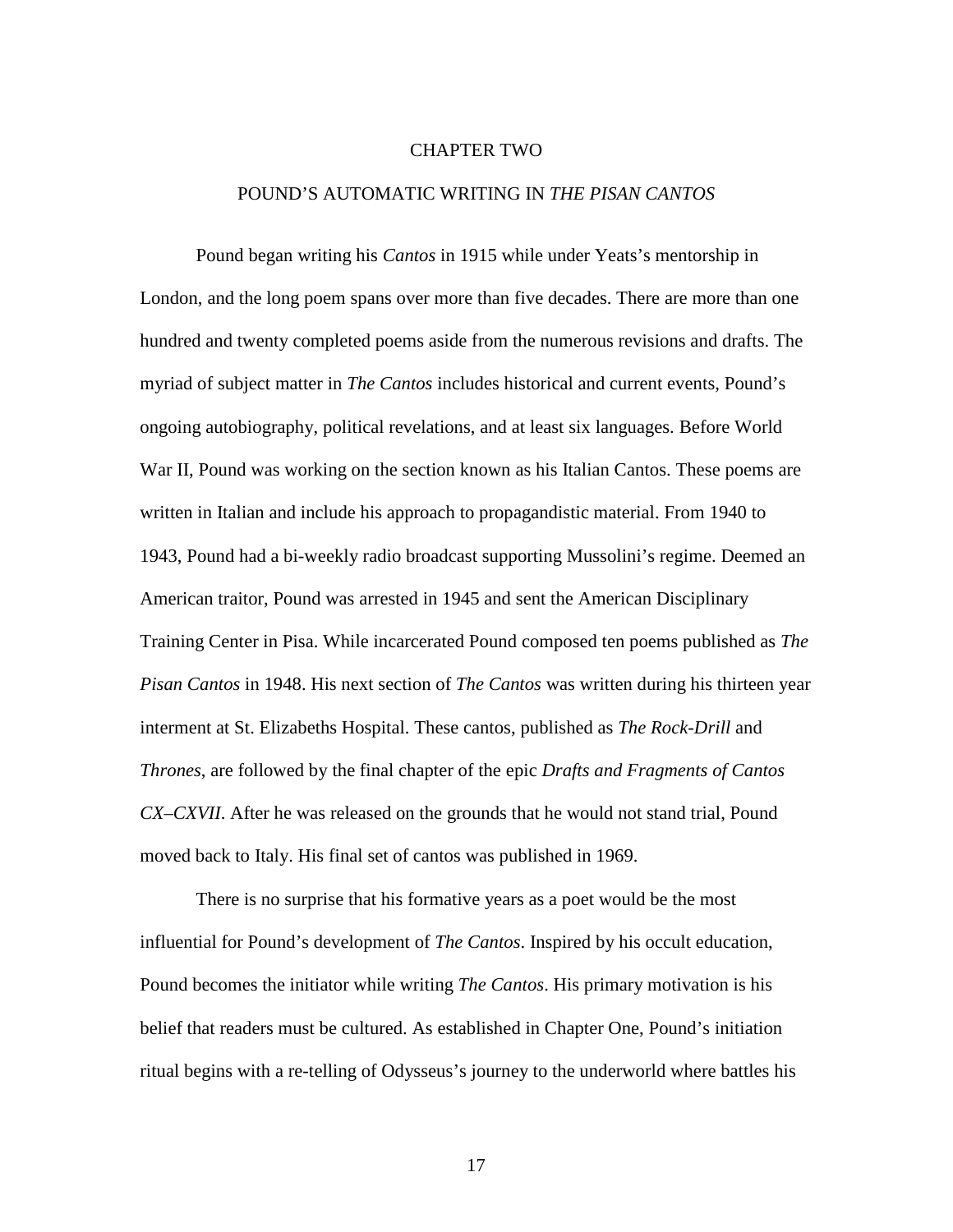way back home to Ithaca. Pound returned to the *nekuia* theme and his Odyssean masks as a guide for continuing his epic *Cantos* when he was imprisoned from May to November 1945 at the American Detention Center. Pound's "poem including history" applies not only the occult teachings of initiation and exclusivity, but also employs automatic writing as the method of composition. My analysis of *The Pisan Cantos* reveals that Pound's unique form of automatic writing as evident through his visions, secondary personality, spirit guides, and invocation of the dead.

For automatic writing to occur, the medium or writer must be receptive to creative and supernatural influences. In an automatic writing session, the primary goal of the medium is to produce writing inspired by supernatural or spiritual influence. Automatic writing can assume several formats including free-hand drawings, abbreviated phrases, and even multi-lingual composition. The Online American Heritage Dictionary defines automatic writing to be, "Writing performed without conscious thought or deliberation, typically by means of spontaneous free association or as a medium for spirits or psychic forces." The primary objective is to discern a subconscious or spiritual meaning from thought processes not always fully understood or accessible to the writer. A more experienced writer can serve as a medium for the spirits. Ellmann summarizes automatic writing as "...chiefly a matter of suspending conscious use of the faculties" (225). Traditionally automatic writing emphasizes a shared "ancestral memory" which is one source for the select knowledge the spirits may share in a session (Nally 58).

During his London years, Pound became familiar with occult experimentation including automatic writing, its connection to the medium's identity, and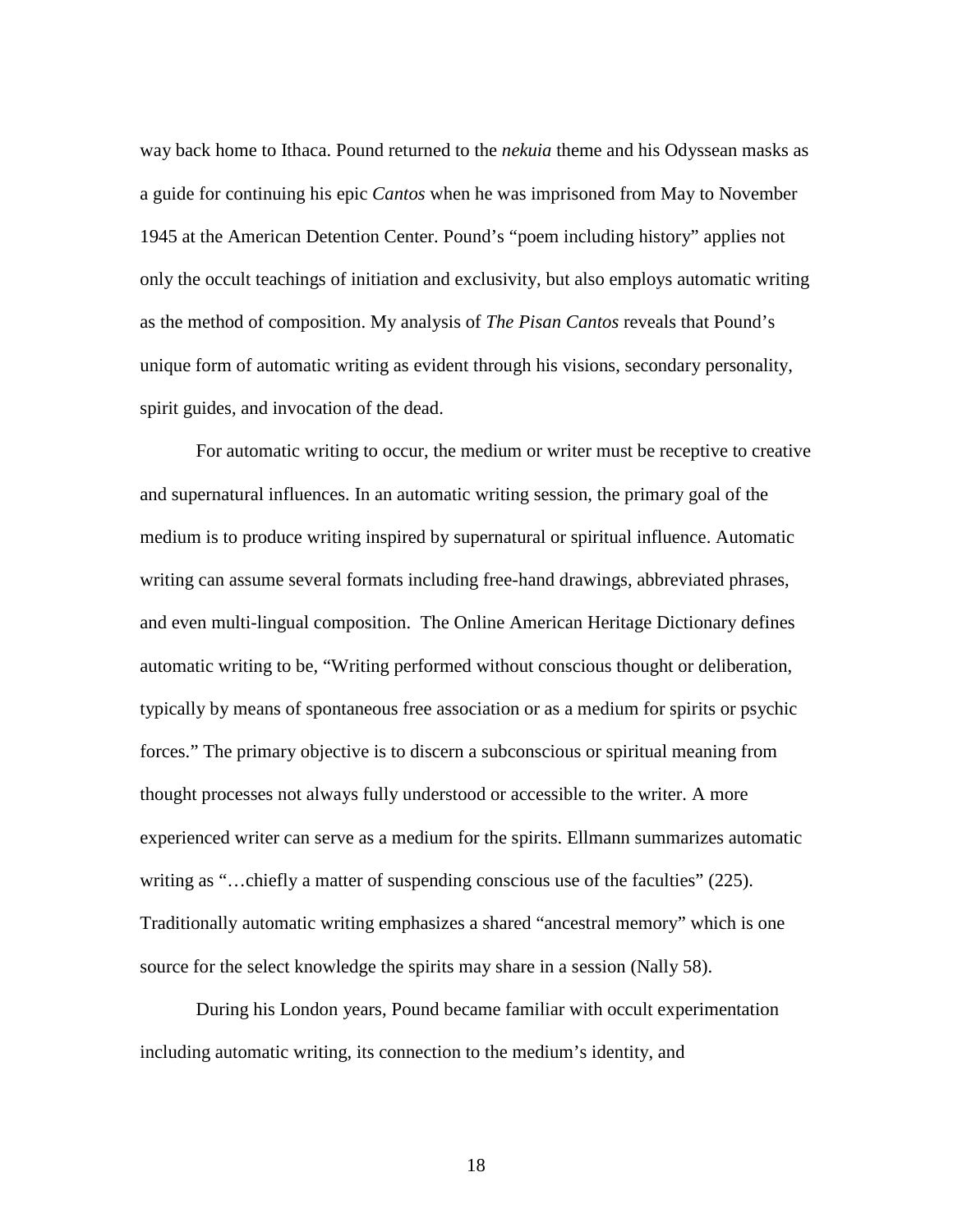autobiographical nature. On more than one occasion he witnessed Yeats and his fellow occultists hold séances and practice automatic writing for the purpose of divination or prophesy. Several of George and W.B.'s first automatic writing sessions were undertaken at Stone Cottage. After nearly six years of automatic writing sessions with his wife, Yeats published their results and his theories concerning esoteric thought in *A Vision*. The perspective of many self-proclaimed occultists concerning automatic writing is that the practice is more parlor trick than serious research. Even amongst occult circles Yeats was sometimes regarded as having a peculiar obsession with the occult. In *The Birth of Modernism*, Surette points out that many writers in the modernist clique tried to disassociate themselves directly with occult activities. He writes "Pound, Joyce, and Eliot are all on the record with disparaging remarks about Yeats's ghosts." (12). Despite the cold reception to all things magical and mystical, Yeats and his closest occult associates engrossed themselves in automatic writing and its sister activity, the séance, in their quest for divine knowledge.

Yeats firmly believed that "life carries on in the spirit world" which "emphasizes that the spirit is never value neutral, and always seeks to sustain or reinforce the beliefs of the sitter and/or the medium" (Nally 58). As Yeats grew more experienced in occult experiments, he desired a more personal way to communicate with the spirit world in addition to regular séances and other psychic tests. He dedicated himself to automatic writing for the purpose of "charting the odyssey of the Soul" (Harper "Unbelievers" 4). The need to gain access to the spiritual realm drove Yeats to seek communication with the spirits by assisting his wife, Georgie, who became a medium during their automatic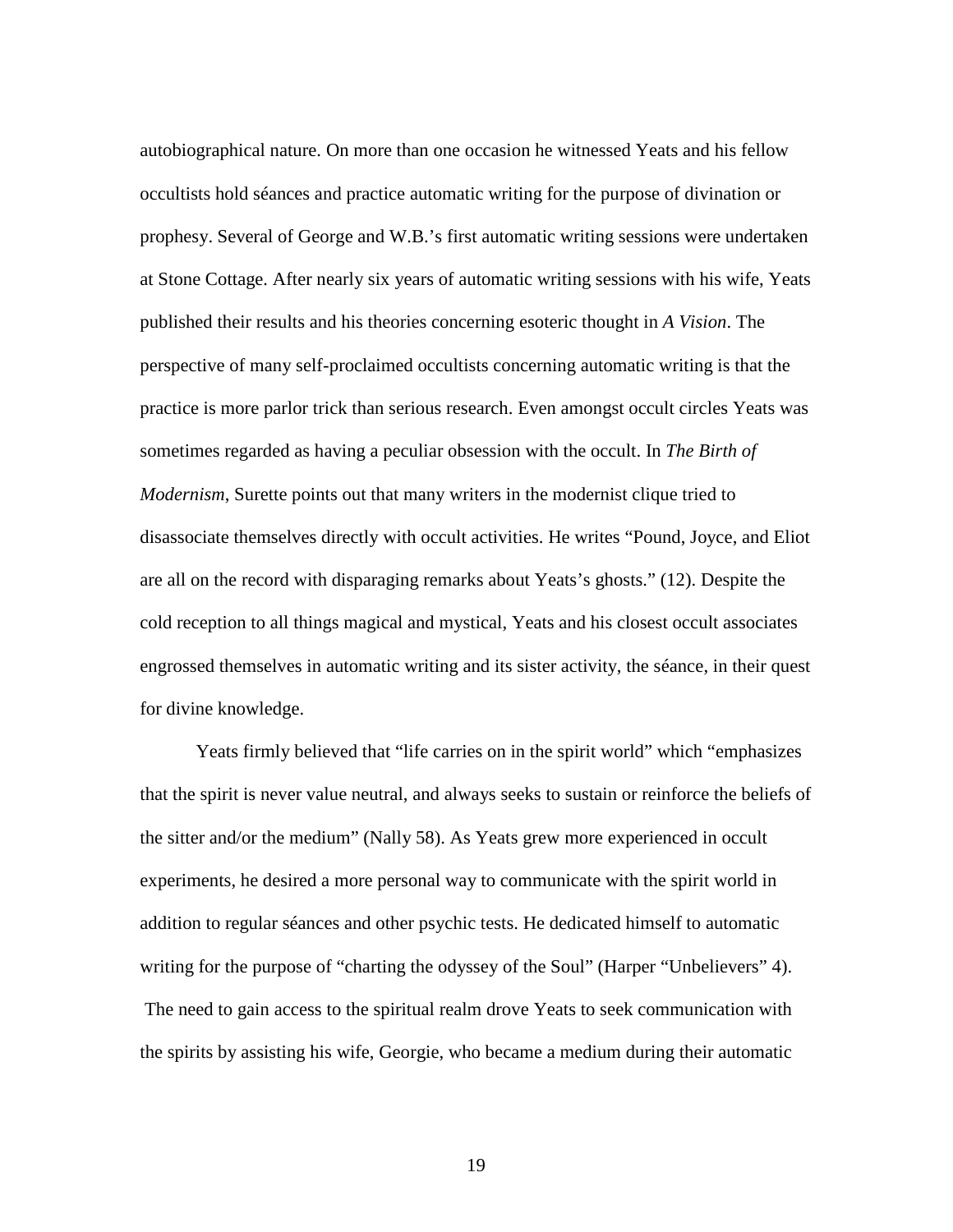writing sessions. Their results are documented in what became Yeats's *A Vision*. Yeats's earlier studies had produced *Per Amica Silentia Lunae* written as a summary of Yeats's belief in the after-life, the role of a daimon, and encounters with the spirit of Leo Africanus. In *The Wisdom of Two*, Margaret Mills Harper gives insight to the details of the Yeats's occultism and their writing of *A Vision*. In their pursuit of automatic writing, Yeats and George explored how the mind can be used as a powerful tool for channeling the spirits. Harper discusses an essay Yeats wrote to attempt to define the myriad of occult and religious beliefs pervading his poems and plays:

> The topic of faith in this essay then acts as W.B.Y.'s other occult prose does, as an enchantment, best to a rhythm of sound and rhetoric reminiscent of spoken ritual or oral rhetoric, syncopated by a tome that vacillates between assertion and imaginative contrarily, and bracketed by social and political contexts that do not define the subject, as culture might be expected to do, but rather are used by that subject. (*Wisdom of Two* 62)

Yeats, his wife, and even Pound gave their study of the occult a sense of academic purpose. Although Pound did not embrace his occult education as a fully religious experience, Yeats was able to make connections between his faith and occult studies.

At Stone Cottage Pound generally held himself aloof from the many of Yeats's occult practices since he had dedicated his attention to the Fenollosa papers, but he gained familiarity with its purpose as Yeats grew more deeply involved in his studies. Ellmann discusses one of Yeats's ongoing tests with automatic writing which took him more than two years to complete beginning in 1912. In this experiment, Yeats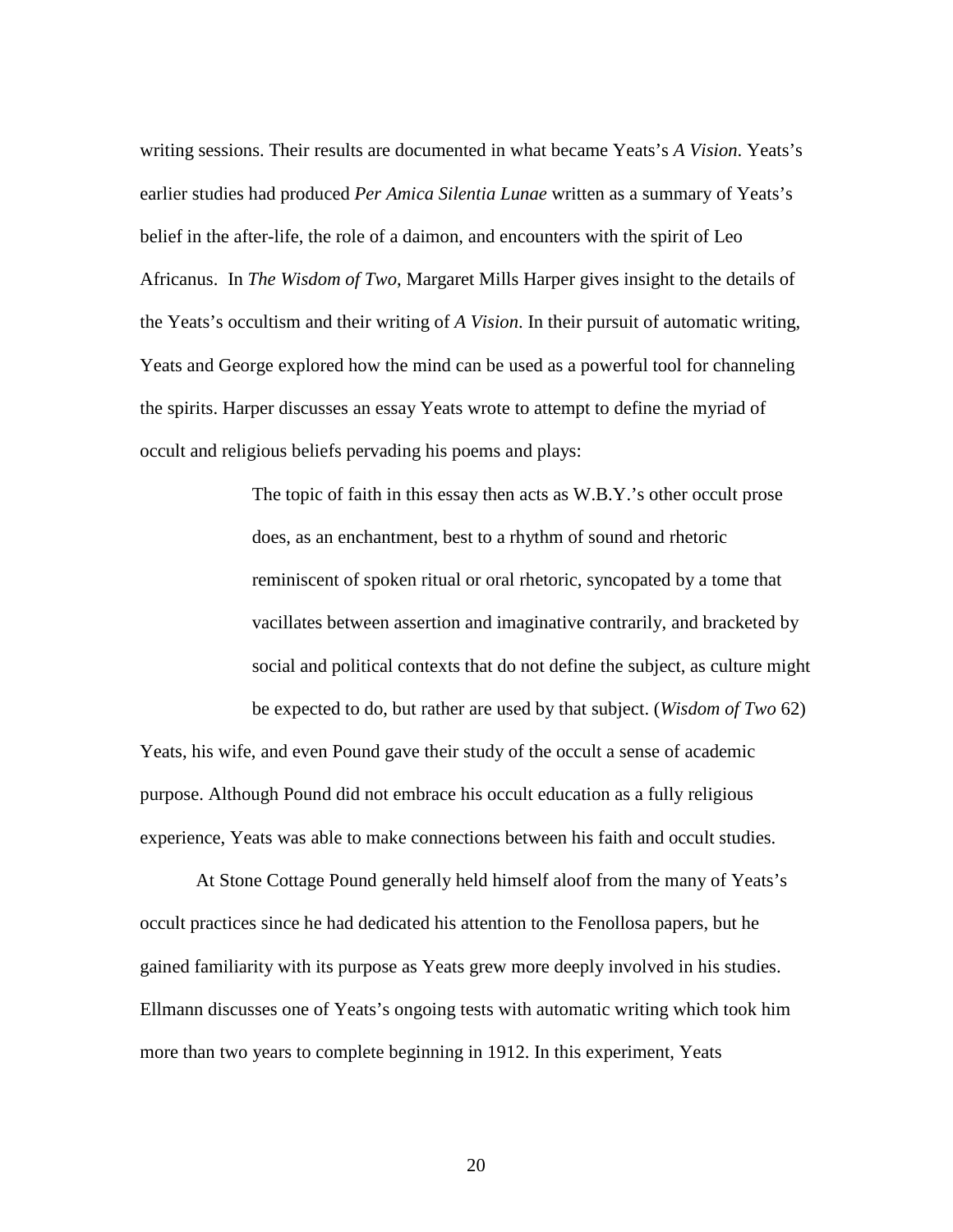endeavored to ask questions by method of telepathic communication and have them answered by one of his automatic writing participants. He became unfailingly convinced that "a living mind could serve as a medium for departed spirits" (198). This test is among many that Yeats conducted while sharing a close association with Pound in London. Although Pound never became fully ingrained in the occult as his mentor did, he found value in retaining elements from his occult education in his *Cantos*. Pound remembers his Stone Cottage studies in *The Pisan Cantos* when he thinks of "Uncle William / downstairs composing" (83.165-166). He writes regretfully:

well those days are gone forever

 and the travelling rug with the coon-skin tabs and his hearing nearly all Wordsworth

for the sake of his conscience but

preferring Ennemosor on Witches (83.184-188)

As Yeats's secretary, Pound's duties included reading aloud to the elder poet. There is little surprise that Yeats preferred Ennemosor's text over the Romantic Wordsworth. Ennemosor's book includes investigation into animal magnetism and occult science, which would have been a primer for Yeats and Pound who were "scientifically illiterate" (Surette 150). The occult sciences were an aside to Yeats's progression in psychical research which Ellmann writes was a product of Yeats's quest to find "irrefutable evidence of the supernatural" (196). Pound took an interest in reading those occult texts alongside Yeats and developed a more latent occultism which was exposed in his *Cantos*.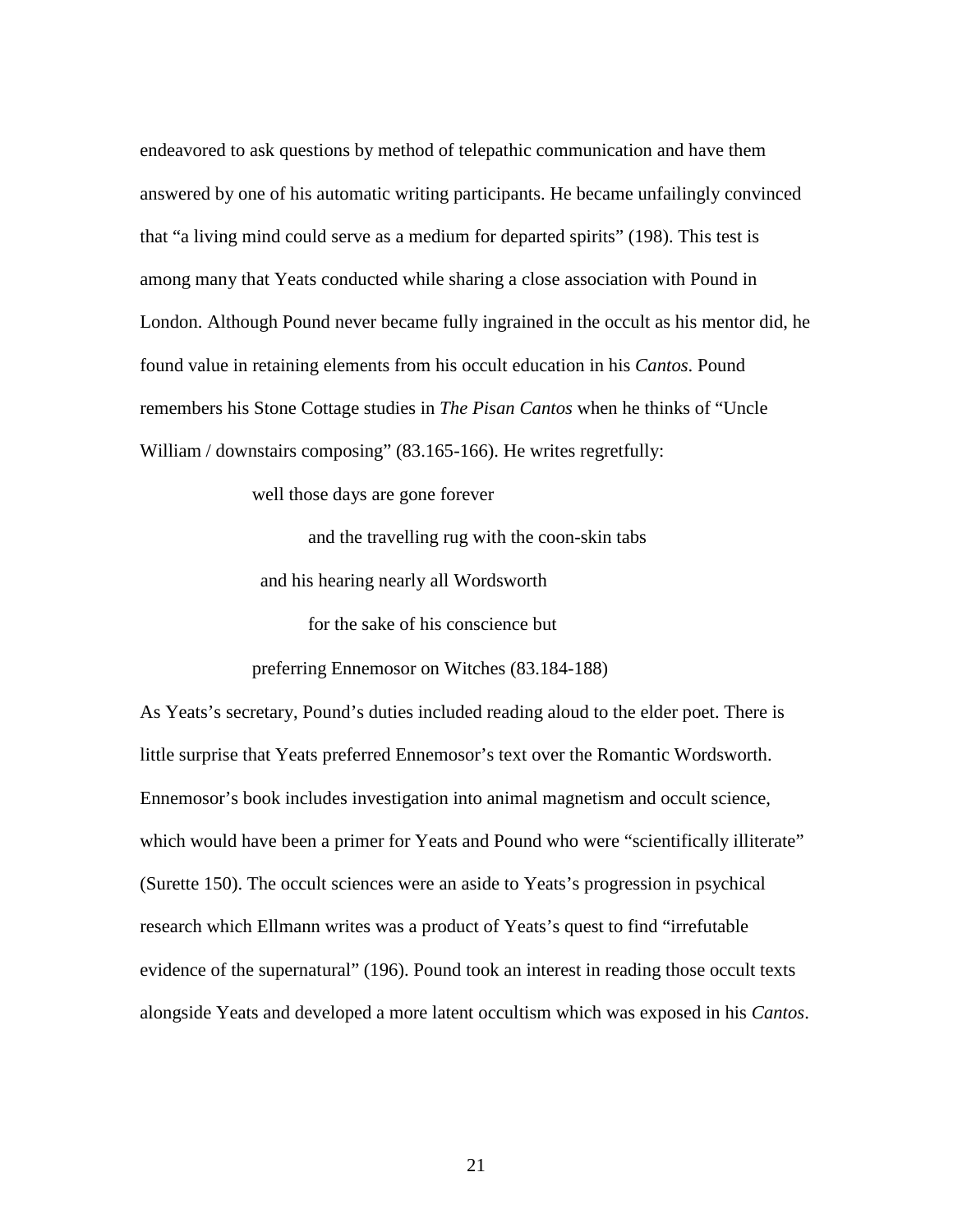The occult education Pound underwent more than thirty years prior to his imprisonment in 1945 is an important factor in his composition of *The Pisan Cantos*. The occult overtones of the *Pisans* are generally ignored in favor of discussing Pound's politics and autobiography. In a reflection of his first canto, *The Pisan Cantos* are written as Pound's "nox animae magna" where he is both Odysseus descending to Hades and "no-man" (74.431). James Longenbach addresses the underlying question as to other motivations for composing *The Pisan Cantos*. He writes, "The *Pisan Cantos* are Pound's autobiography, his own genealogy of the dream of nobility." His legacy is inherently tied to Yeats since, "Even when Yeats is not mentioned in *The Pisan Cantos* (and he does appear more often than any other ghost) the presence of his sensibility is always felt" (Longenbach 175). Pound lists the ghosts whose presence he is aware of including:

Fordie that wrote of giants

and William who dreamed of nobility

and Jim the comedian singing… (74.69-71)

He notes in this passage what Sieburth calls the "shades" of Ford Madox Ford, W.B. Yeats, James Joyce, Victor Plarr, Edgar Jepson, Maurice Hewlett, and Sir Henry Newbolt. These men are all part of Pound's "aristocracy of the arts" that lived on well past his London years. This aligns with Surette's opinion that modernism and occultism both share the elitist approach, acceptance of secret histories, and pursuit of wisdom within their respective canons (122-123). He writes, "Yeats, Orage, Upward, Mead, and Weston all endorsed the theosophical story of ineffable wisdom surviving from great antiquity" (123). Pound wrote *The Cantos* based upon secret history while weaving *The*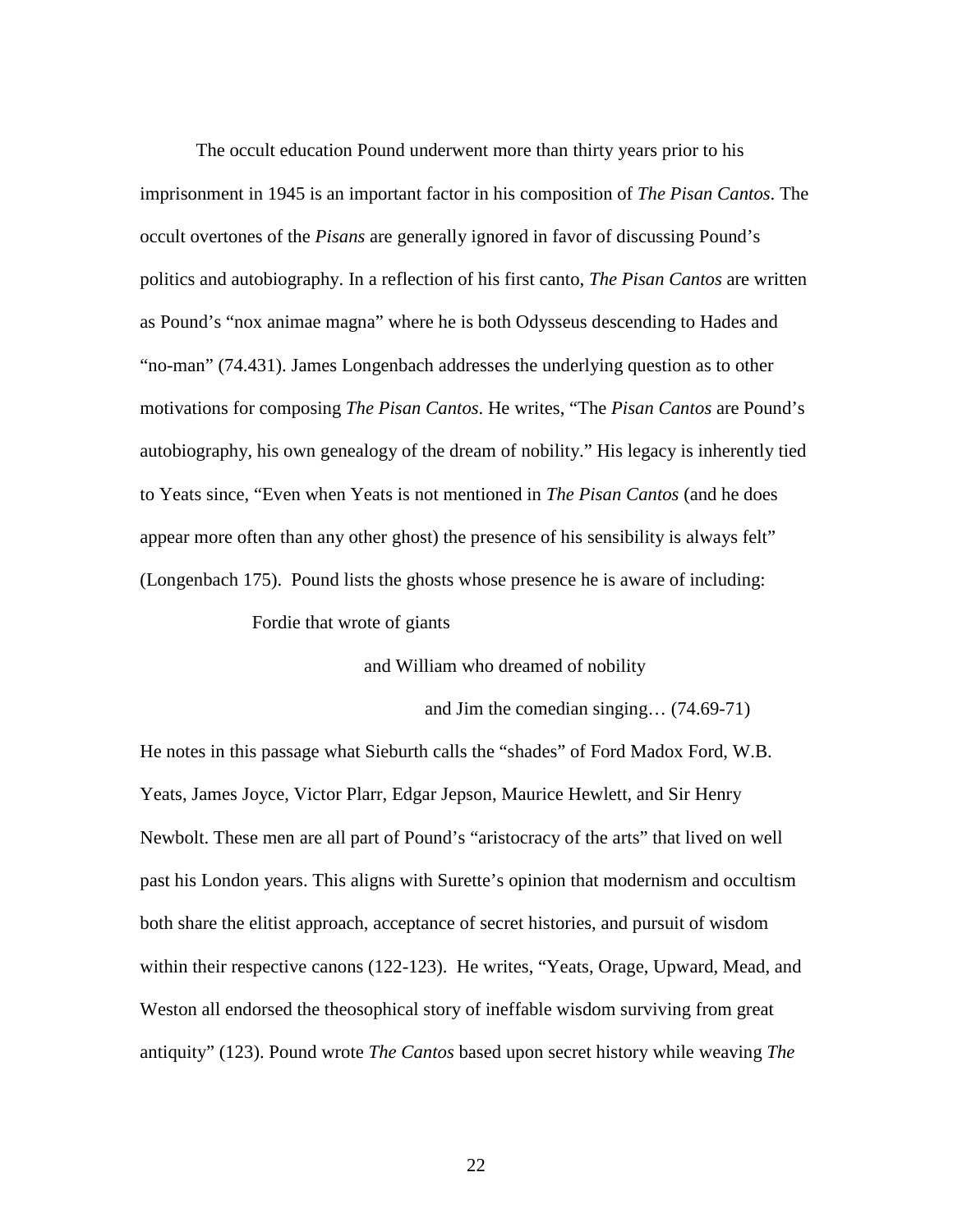*Odyssey* into its fabric to complete the formula for his epic. Yeats once said that Pound's epic ambition was "'constantly interrupted, broken, twisted into nothing by its direct opposite, nervous obsession nightmare, stammering confusion…'" (Longenbach 172). Yeats's analysis of Pound's work offers a deeper understanding of the poet who has relinquished himself to become a medium for his ghosts and the dream of an epic legacy within the *Pisans*.

Sieburth's introduction to *The Pisan Cantos* presents the idea that because Canto I is based upon Book 11 of *The Odyssey*, Pound wanted his epic to take a similar journey "back into origins, sacrificing blood to give voice to the shades of the heroic past." He points out that, "the anamnesia enacted by the *Pisans* is far more internalized or subjective, turning as it does on the poet's free-associational excavation of the various buried strata of his own personal past…" (Sieburth xxviii). Pound wrote under the pressures of war and possible death as he channeled his inner thoughts as if this set of cantos would be read as his final broadcast set to paper. Through mental and physical duress, Pound sets forth to create a poem which he knew might be his last opportunity to derive meaning from the war which had gained him an unwelcome position as the celebrity prisoner of the DTC. The fact that Pound wrote earlier drafts of *The Pisan Cantos* series does not prohibit argument that the poems he wrote while imprisoned are a product of his unique style of automatic writing and mediumship. Sieburth writes that "the sheer velocity at which Pound's pencil riffs down the page nonetheless points to a compositional technique rather different than the one which had informed his previous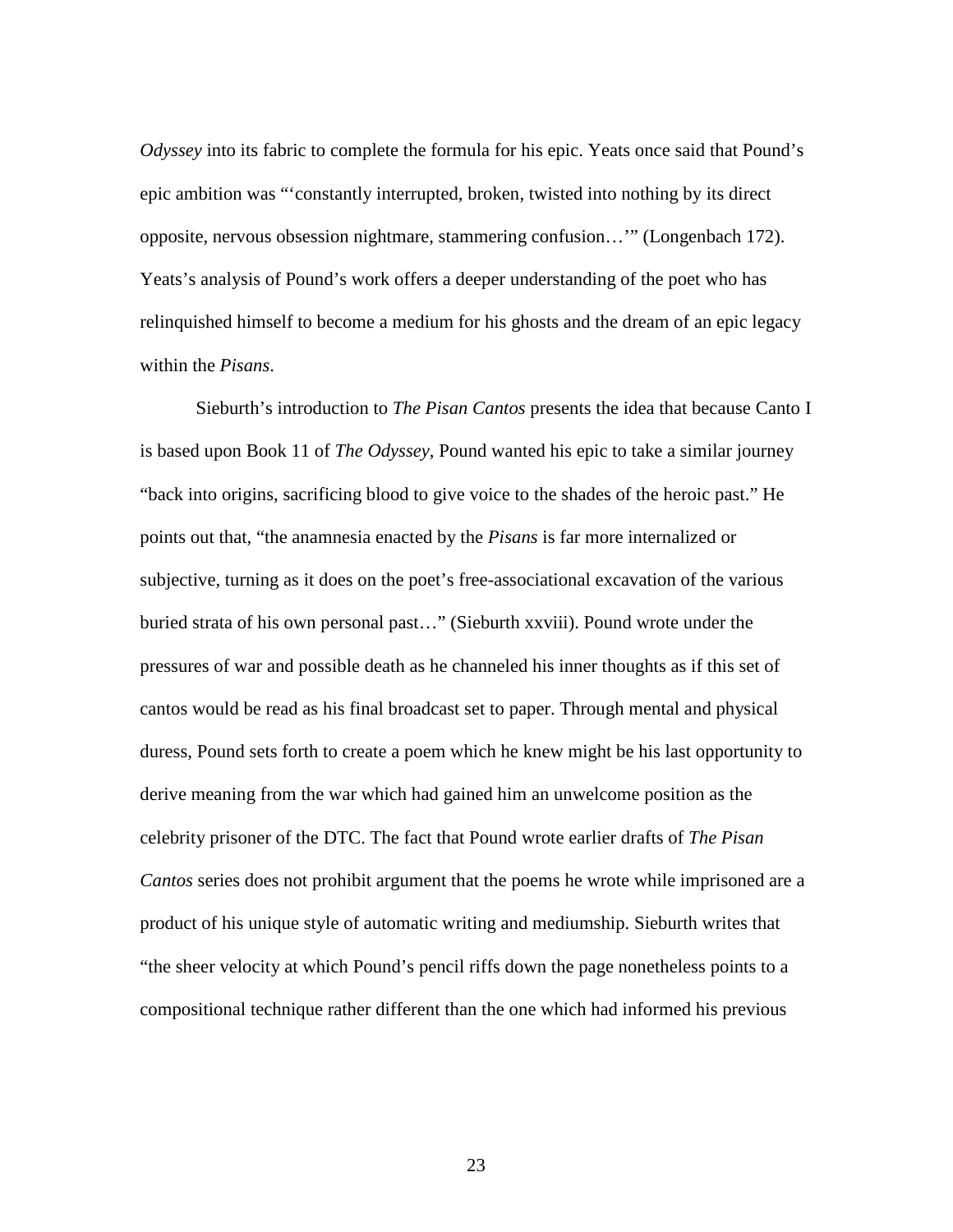Cantos." (Sieburth xxiv). He gives himself to mediumship as he channels his epic through the realm of myth.

The ghosts who haunt *The Pisan Cantos* guide Pound from the road to hell and onto the path towards a meditative close as the poet becomes possessed by the Odyssean spirit as he believes death is imminent. He begins Canto 80 with an adamant plea against his imprisonment as he channels the conversation of his fellow inmates:

Ain' committed no federal crime,

jes a slight misdemeanor" (80.1-2)

Pound never apologizes for his controversial stance concerning fascism and carried this loyalty with him through *The Pisan Cantos* and into his stay at St. Elizabeth's after his release from the DTC. His indignance at the war and his forced silence in the DTC is evident in his derision of all things American from politics to dialect. Pound's later incarceration at St. Elizabeth's only solidifies his love and admiration for Italy, its language, and sometimes misguided government. The inmates surrounding Pound in the DTC creates distaste for America's brand of justice as he sat alongside serious criminals his only crime having exercised his freedom of speech. He reminisces about his peers and old literary theories in an attempt to retain his composure in the unforgiving environment of the DTC.

From this point onward the canto carries Pound's "death-chill" (80.33) into automatic script conjuring the ghost of friends and colleagues who: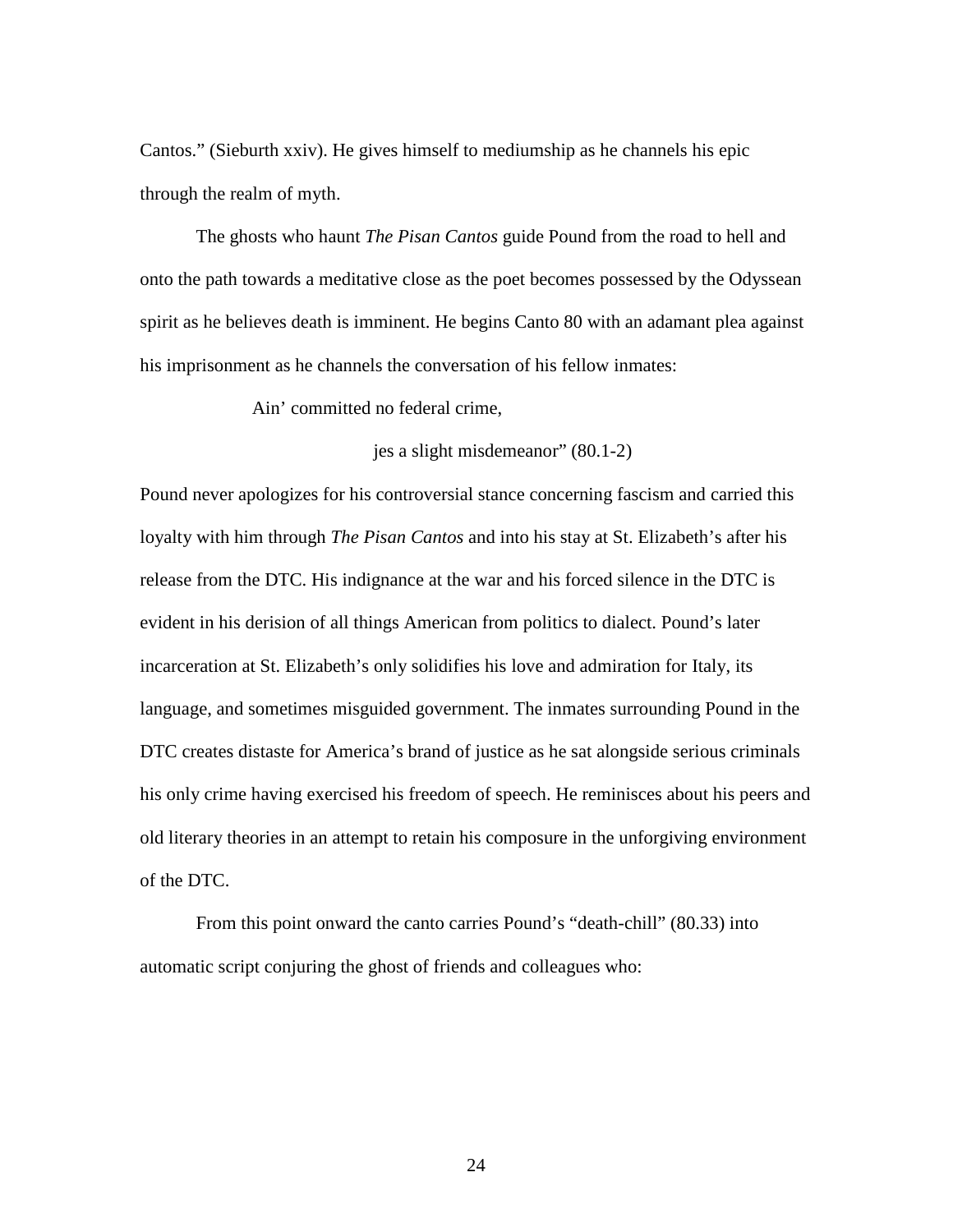…as Santayana has said:

They just died They died because they

just couldn't stand it (80.86-87)

George Santayana is quoted here because Pound must have been familiar with his theories concerning metaphysical naturalism and may have possibly read his *Realms of Being*. In addition to Santayana's cultural significance which Pound's initiated readers would understand, Pound reflects on his shared acquaintance with several of Santayana's students such as T.S. Eliot and Gertrude Stein. His concerns about solidarity and epic legacy undermine his ability to peacefully accept his own death which leads him from death to resurrection theories. He considers Thomas Beddoes and his theory of resurrection after death based upon the bone *luz* as well as the partial resurrections of corpses during Cairo's all souls day (80.160-169). The idea of resurrection is only briefly entertained before he admits to approaching the end of his wits at "the gates of death" (80.660-661). With no hope of escape from mental and physical duress, Pound allows the Odyssean spirit and his occultism to emerge as sources of strength and inspiration.

Pound's use of his Odyssean ego is a conscious application of a developed secondary personality. I will use the terms "personality" and "mask" interchangeably here because of their varying interpretations in Poundian scholarship. Most studies of automatic writing I've researched support the possibility of a secondary personality as a type of shield for the medium's hidden emotions. As mentioned in Chapter One, mask theory functions in an almost identical manner by allowing the author an escape duress or persecution through the protection of a mask.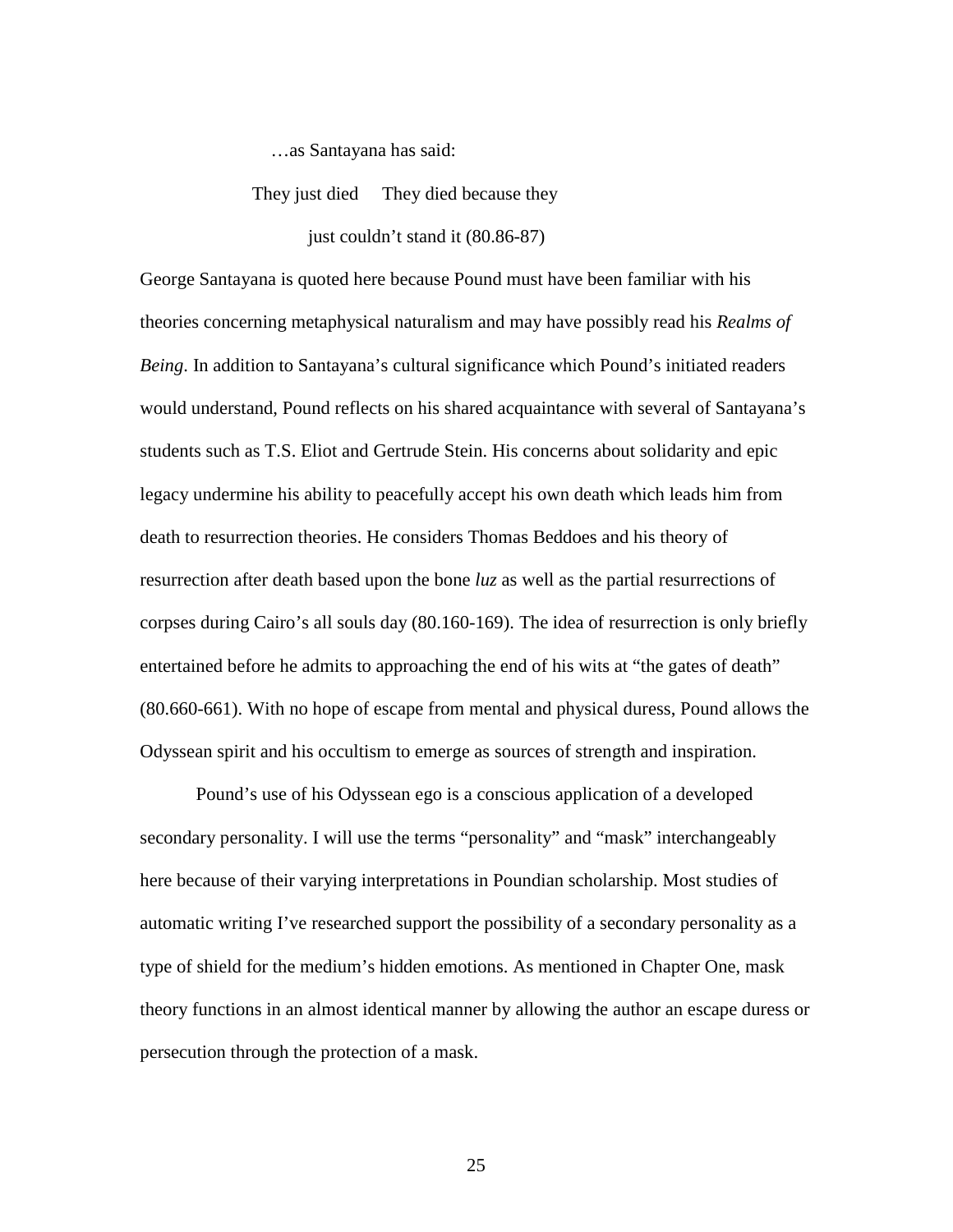From an academic or scientific perspective, automatic writing is more than just a tool to contact the spirits or to gain supernatural knowledge and guidance such as Yeats and his wife did. In her scientific exploration of automatic writing Dr. Anita Muhl finds that the practice does not have to be a mysterious or curious endeavor. Muhl's work as a psychoanalyst led her to study the practice of automatic writing as a therapeutic tool, and she published her findings in her 1930 book of the same title. The perception upheld by Muhl is that automatic writing can be utilized as a way to clear the mind, the practice is influenced by the writer's personality, experiences, and memories. In opposition to Muhl's scientific use of automatic writing is the perception that it may be practiced by a mentally unstable individual. In *An Encyclopaedia of Occultism*, Lewis Spence says that automatic writing can be produced as a result of "a slight disturbance in the nerve centres occasioned by excitement or fatigue to hystero-epilepsy or actual insanity" (56). Spence's analysis of automatic writing as a symptom of fatigue is applicable to Pound as he suffers through imprisonment. Spence's explanation is an example of Tryphonopolous's argument that the study of the occult is widely viewed as a superstitious and disreputable activity. Spence's stance assumes that only mental or emotional instability would influence someone to undertake automatic writing. I agree with Muhl's argument because based on her research automatic writing can actually combat and heal emotional stress by providing the medium an outlet for expression. Muhl's argument offers a much more charitable explanation for the belief that Pound must have suffered from insanity and his emotionally charged Pisan poems are the result.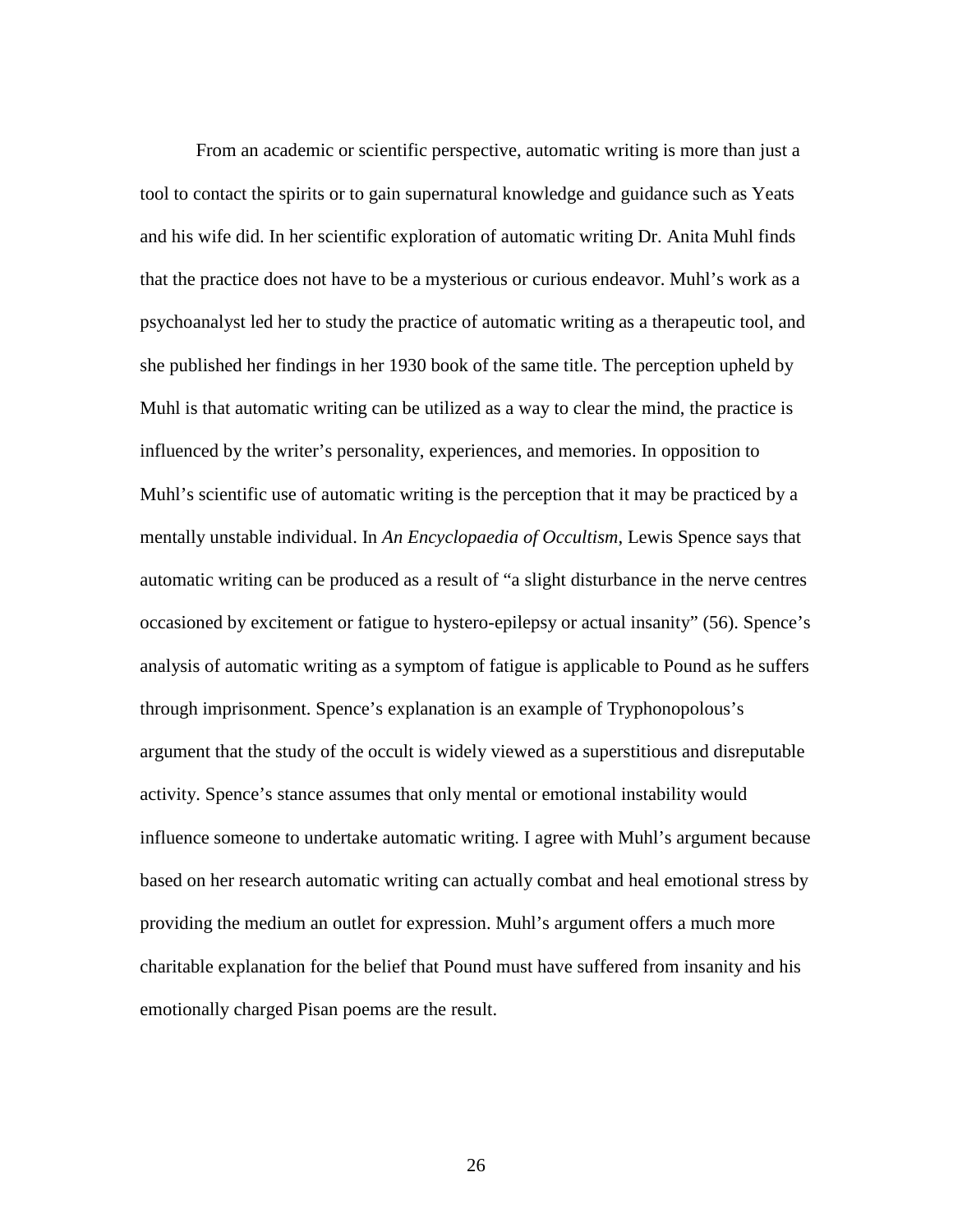In my efforts to understand the automatic writing, I created a project built on the idea that automatic writing can be used in the therapeutic sense to support my argument that Pound uses automatic writing in his *Pisans*. Pound's fusion of therapy and the writing of poetry is intriguing. I asked ten people to follow the basic rules Muhl outlines in her text to identity the purpose behind practicing automatic writing. The participants were asked to sit quietly for ten to twenty minutes, clear their minds, and simply write or draw what they felt. Summarily, all the participants said they felt a sense of emotional release from stress. Several of the results included pictures, phrases, and nonsensical sentences one participant said was the inspiration for a new story he intended to write. The effect of automatic writing is difficult to execute for those who were self-described as "stressed out" and "too tired to think." Overall the clinical applications of Muhl's automatic writing analysis proves to be applicable to Pound's situation as he sat under the burden of emotion caused by his imprisonment. As I discovered as a result of my project, automatic writing takes a great deal of silence and concentration to be used effectively. This supports my argument for Pound's use of automatic writing since the results of my exercise are remarkably similar to Pound's method of composition for *The Pisan Cantos*.

Muhl's analysis of automatic writing as a form of therapy also reveals that developing a secondary personality, or as Ellmann calls them, "masks" is a common development amongst mediums. For many automatic writers the secondary personalities revealed in their sessions is connected to their formative years and do not have to be linked to a mental imbalance or a spirit guide per se. This is evident by how the Pound-Odysseus character in the *Pisans* wanders freely between Pound's memoir and a mythical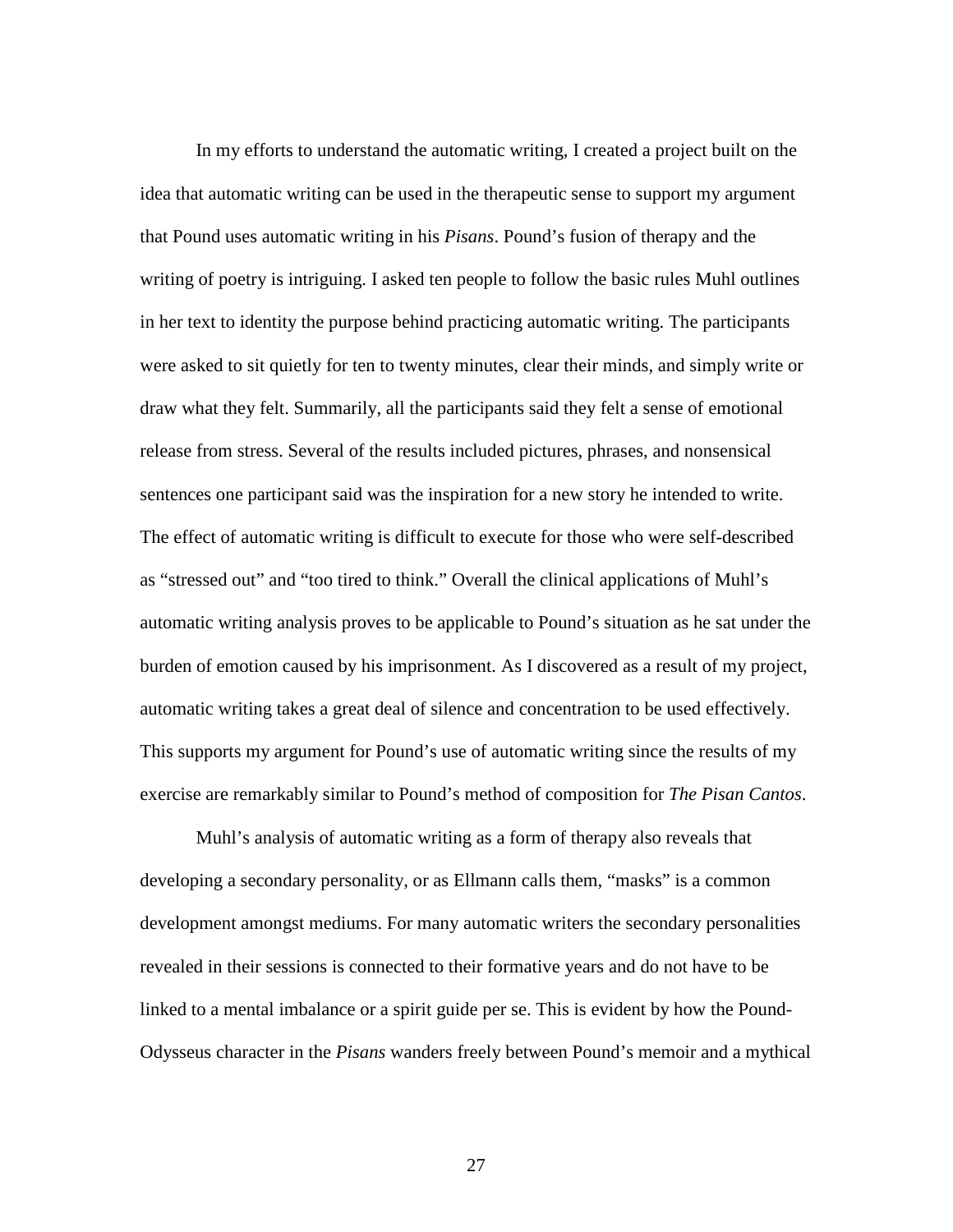Homeric landscape. In Canto 82, Pound combines his translation of Aeschylus's *Agamemnon* with a roll call of figures whose presences are important in Pound's past. He introduces the scene reference to Agamemnon's murder and a watchman standing by, "On the Atriedes roof"/ "like a dog...and a good job" and (82.23-28). He stops the Agamemnon story to recount several important figures John Masefield, Stanislawa Tomczyk, and Richard Reithmuller among others. I argue that Pound's recollection of a reknown medium, Miss Tomczyzk, is proof of how important his occult education was to his work.

> Miss Tomczyk, the medium baffling society for metaphyscial research and the idea that CONversation…..

> > should not utterly wither (82.52-55)

In keeping with Muhl's perspective, it is evident how Pound's automatic writing as a therapeutic tool helps him retain the memories he so feared to lose. The peculiar method of combining myth with his past suggests that Pound finds value in maintaining a balance between biography and mask. Pound's use of memory and myth in Canto 82 is a tool to deal with the stresses of the prison environment. In addition to promoting secondary personalities, automatic writing is useful in revealing a writer's previous experiences in a safe and therapeutic manner.

Pound's contribution to the scholarly argument surrounding occultism is based largely on how he approaches the practice of automatic writing. It is his adamant opinions about the necessary changes required to modernize literature and art that makes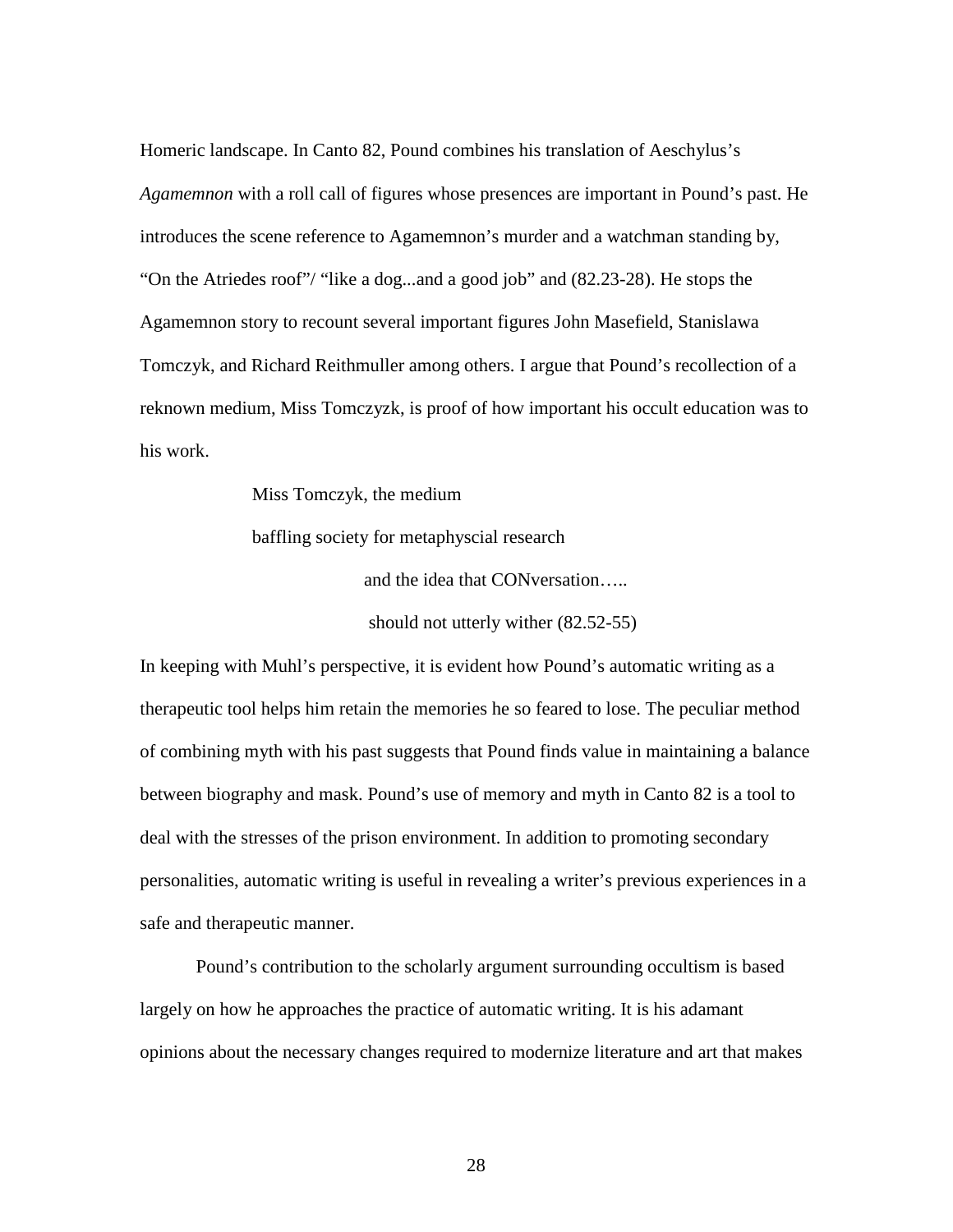his poetry the foundation for modernism. Aside from the obvious experimental aspects to composing in automatic script, Pound is a proponent for making literature and poetry "new" by employing different techniques and theories. As will be discussed in Chapter Three, Pound's theory of the occultist birth and death cycle, palingenesis, is directly connected to his use of automatic writing. He takes a traditional occult practice and reinvents it as a method for composing poetry. While writing *The Pisan Cantos* Pound uses automatic writing as a therapeutic tool for channeling a séance. The seemingly nonsensical jumble of subjects in the *Pisans* assumes a more coherent structure when viewed through the lens of automatism*.* 

Automatic writing can function as a way to dispel personal fears since the act of automatic writing is the tool for releasing emotional energy. Spence writes, "As a rule automatic speech and writing display nothing more than a revivifying of faded mental imagery, thoughts, conjectures, and impressions which never come to birth in the upper consciousness" (56). With this method a writer can access hidden feelings or memories which give an autobiographical or narrative focus to their sessions. In her analysis of automatic writing from a medical academic perspective, Muhl explains some of its uses:

> In obtaining quickly the subject's own explanation of delusions, fears, obsessions, and hallucinations. As a means of bringing phantasy into actual expression. As a means of recalling forgotten incidents. To explain and elaborate other visual imagery. (38)

Pound's automatic writing enables him to come to terms with his fears and state of exhaustion. Physically and emotionally fatigued, Pound scrambles to write another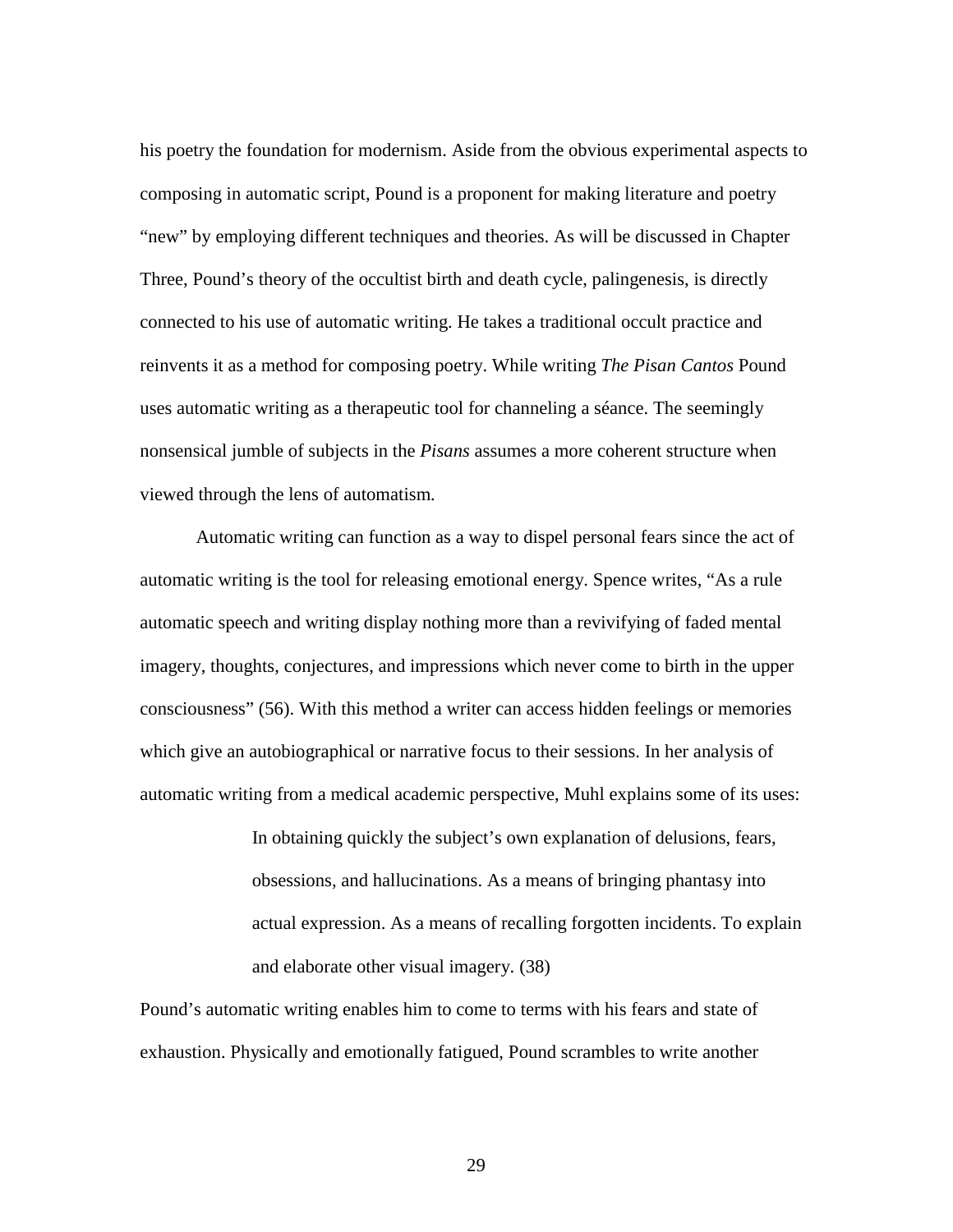chapter for his epic and to support his brief attempt at an autobiography. Pound drafts his poems as quickly as he can in an effort to preserve his memories. He applies the emotional distress from his imprisonment to create a set of poems so unique with his automatic writing style that they were given the Bollingen Prize for poetry after his release from the DTC.

As we see in *The Pisan Cantos*, Pound continually invokes the aid several spirit guides in the form of gods and ghosts as a method of coping with his demons in the DTC. In Canto 76, Pound sees:

But on the high cliff Alcmene,

Dryas, Hamadryas ac Heliades

flowered branch and sleeve moving

Dirce Ixotta e che fu chiata Primavera

in the timeless air (76.6-10)

The unfamiliar surroundings of the DTC put Pound in a morbid and rapidly disintegrating state of mind. He seeks hope and solace in the figures of the nymphs and muses from his view of hell provide him comfort. The muses, Dirce, Isotta, and Giovanna are symbols to Pound to grasp as he feels helpless amongst the "cages" of the DTC. These women and the figures of nymphs and ghosts become Pound's guardians throughout the *Pisans*. As Ronald Bush discusses in his article, the "suave eyes" watching Pound belong to otherworldly female figures in a passive but protective manner (189). Through the filter of a séance, Pound is calling forth spirits who can aid him in his passage through hell.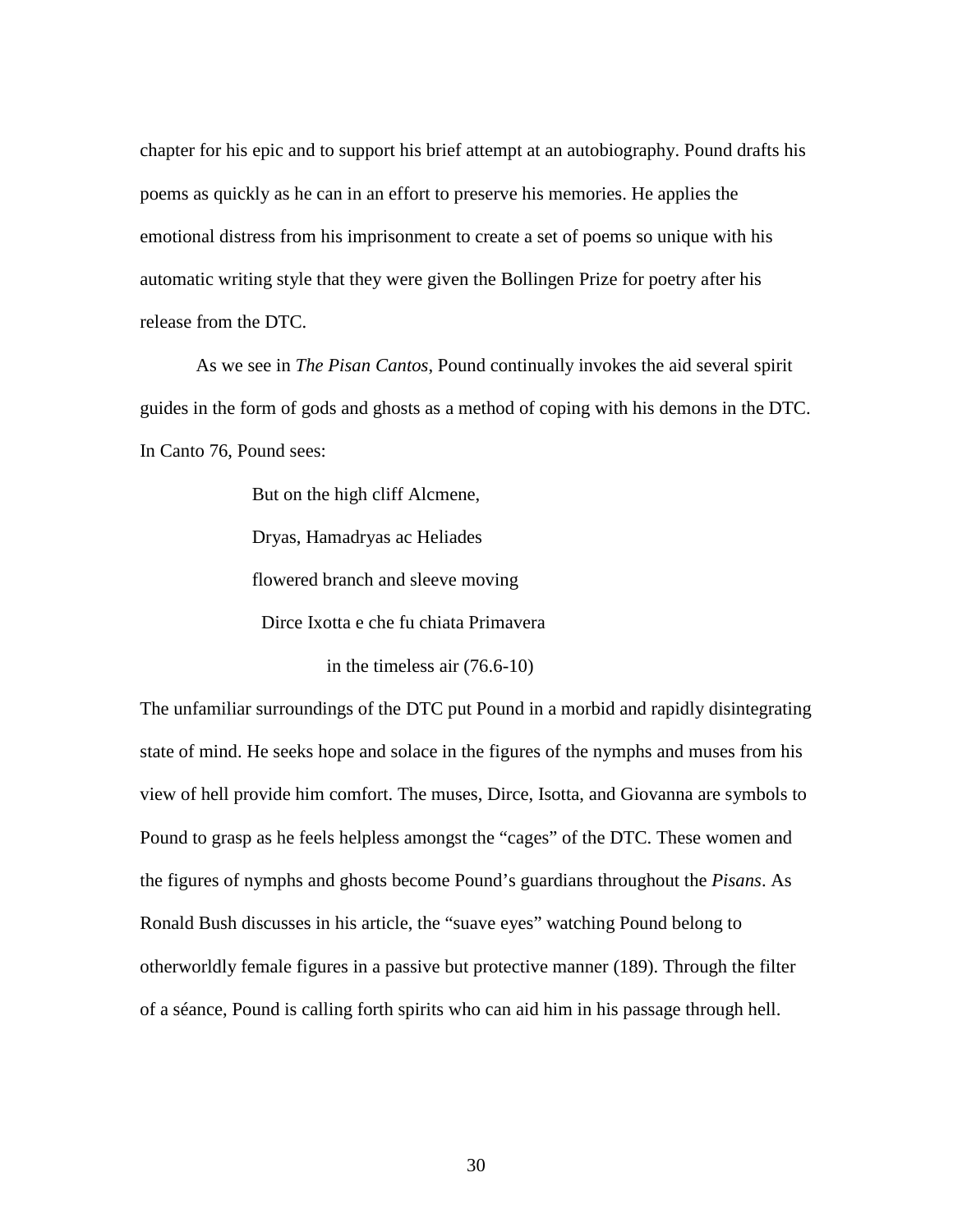Bush notes how just before his imprisonment Pound's writing reflected the political turmoil in Italy. After being taken to the DTC, Pound begins keeping a "diarylike notebook" of his thoughts. At first he "laments a world in ruins and seeks consolation in a landscape suffused with Greek and Confucian presences" (171). These presences are a few of the spirit guides we encounter throughout Pound's Pisan journey. His ever increasing fear of memory loss and death leads him to hold a séance of ghosts and continual "testimonials to the dead" (197). His séance is filled with friends who have passed away and Pound looks to them for hope of his much sought-after Paradiso. By attempting to retain his memories, Pound's mnemonic exercise becomes "like a mantra that sidesteps physic resistance and discovers sympathetic powers beyond the ego" (197). Pound imagines seeing guiding goddesses:

"With us there is no deceit"

 said the moon nymph immacolata give back my cloak, *hagaromo*. had I the clouds of heaven as the nautile born ashore

in their holocaust

as wisteria floating shoreward (80.260-266)

Taken from one of Pound's earlier Noh plays, hagaromo refers to the cloak lost by an "aerial spirit" or the moon nymph (Sieburth 146). Pound also sees Venus as born ashore perhaps in reference to Pound's longing for the safety of home and the love of a woman. These female apparitions appear indirectly too when Pound's encounters "suave eyes,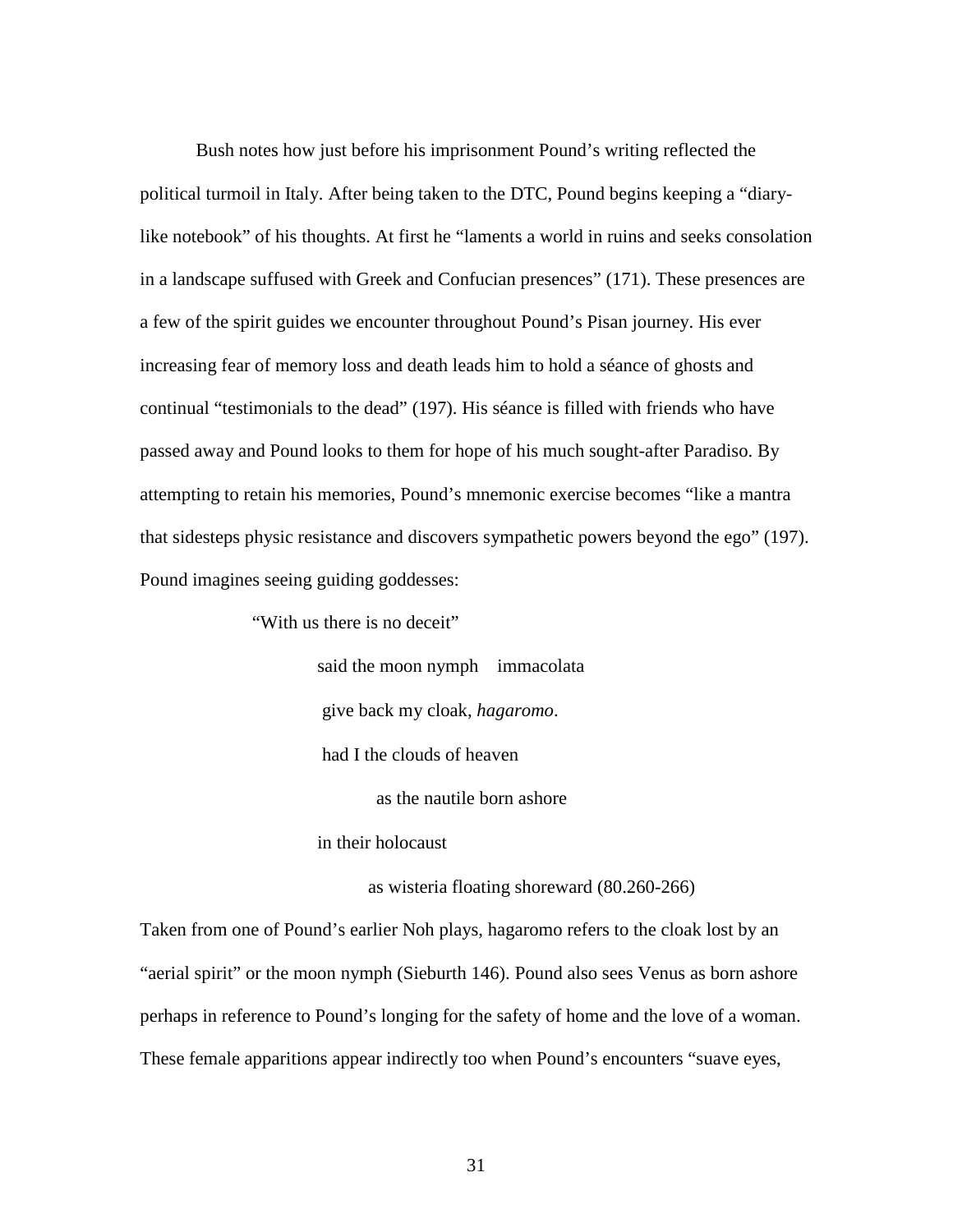quiet not scornful." Although the figures that possess these eyes vary between each canto, Pound navigates the landscape of his poem under their gaze. Bush writes "the suave eyes then initiate a poem whose theme involves the redeeming energies of light and reason." Where they belong to Aphrodite in Canto 80 with "pale eyes without fire" then the more subtle eyes Pound sees in Canto 81 (189-190). Pound immerses himself in his visions of Paradise, aware of the eyes watching over him. These goddesses Pound sees throughout the *Pisans* are similar to Yeats's experiences during their Stone Cottage years. As Pound learned from his occult education, one objective for an automatic writing session is to reveal supernatural visions outside of the medium's physical reality. Pound believes in Paradise but questions:

I don't know how humanity stands it

 with a painted paradise at the end of it without a painted paradise at the end of it the dwarf morning-glory twines round the grass blade magna NOX animae with Barabbas and 2 thieves beside me,

the wards like a slave ship, (74.389-394)

Within a few weeks of his imprisonment, Pound loses his hope of freedom and his thoughts turn towards the possibility of death. In these lines he falters between faith in the "painted paradise" beyond his prison walls and the damnation of hell. His vision of heaven becomes connected to his loss of freedom in the DTC. At one moment he can see Paradise and then as it slips away he searches in vain for something to renew his faith. Pound places himself in the role of the crucified Jesus experiencing his soul's darkest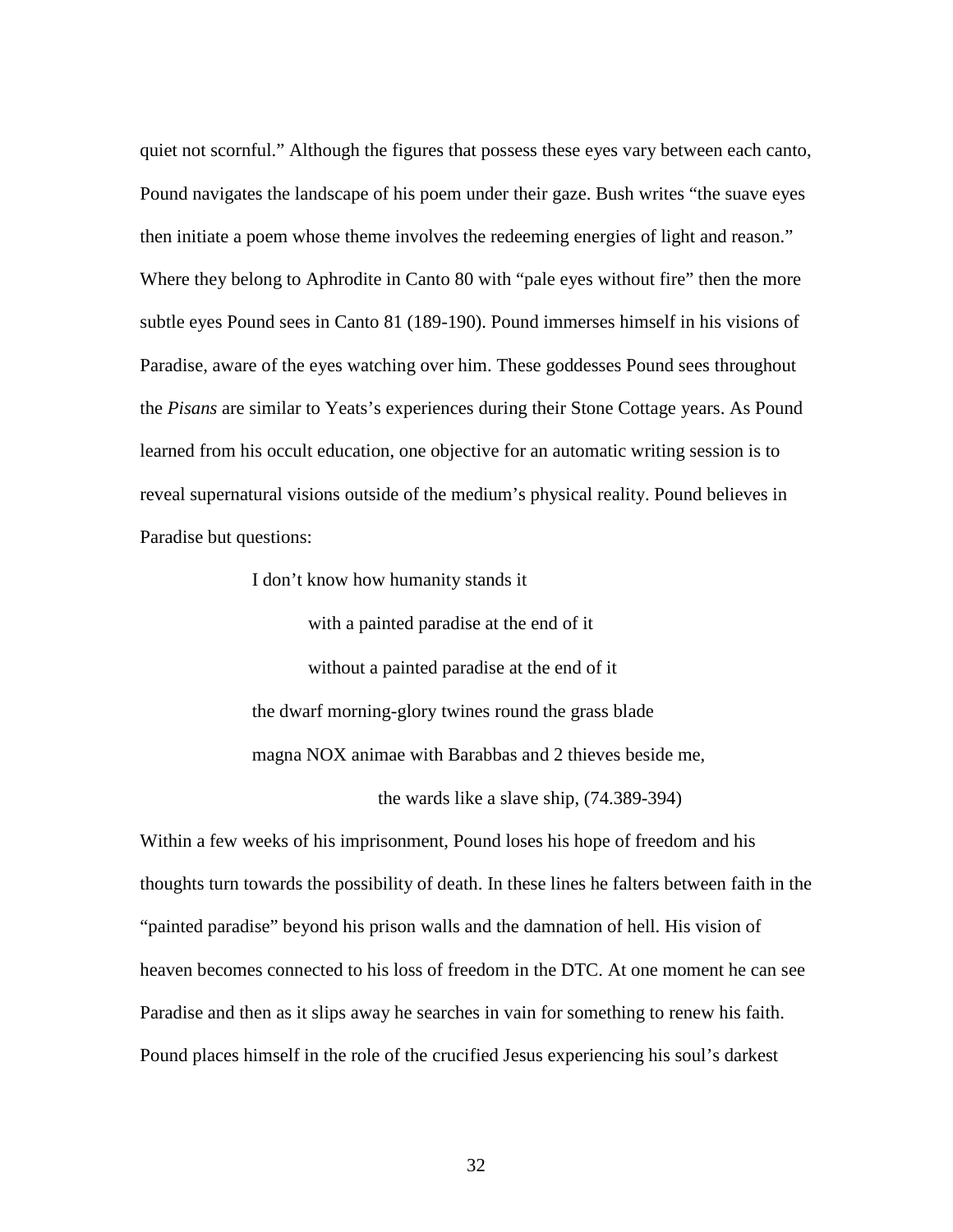hour. He employs the symbolism of a savior put to death for the sins of others to represent his feelings of betrayal at his detainment. Over the course of *The Pisan Cantos* it is Pound's sense of loss and unfulfilled faith that brings him to an emotional breaking point. As he searches for solace in the midst of his *nekuia*, Pound resumes the occult speculation of the afterlife and its connection to humanity. Pound's automatic writing is driven by the ghosts and spirits he raises throughout his Pisan séance.

Another primary component for automatic writing is the personality and identity of the writer. Pound uses these characters as masks to portray himself under the shroud of a mythical hero—Odysseus. Pound became familiar with invoking a mask to cover personal shortcomings or feelings when he lived and worked alongside Yeats. Ellmann argues that the poet needed a way to resolve his internal conflicts (199). Yeats uses his masks as a protective shield from rejection and insecurity. He also sought to bring forth the spirits of the dead through the masks of his daimons. Pound's ideal mask is the illusion of a hidden hero. In his study of mask theory in his book *Ezra Pound and the Pisan Cantos*, Anthony Woodward posits that Pound is fully absorbed into the use of masks and they take over his performances in *The Cantos*. Woodward writes, "In the *Pisan Cantos* the poet's own self, having been largely absorbed into mask, pastiche, and translation in earlier *Cantos*, for the first time appears on stage—a histrionic image that comes naturally to the pen and has its odd appropriateness" (12). In contrast with Woodward's argument for Pound's complete absorption in the masks of his characters, I argue for the use of masks as a tool for automatism. To summon a large number of characters from varying histories and traditions to the stage of his *Cantos* Pound needs a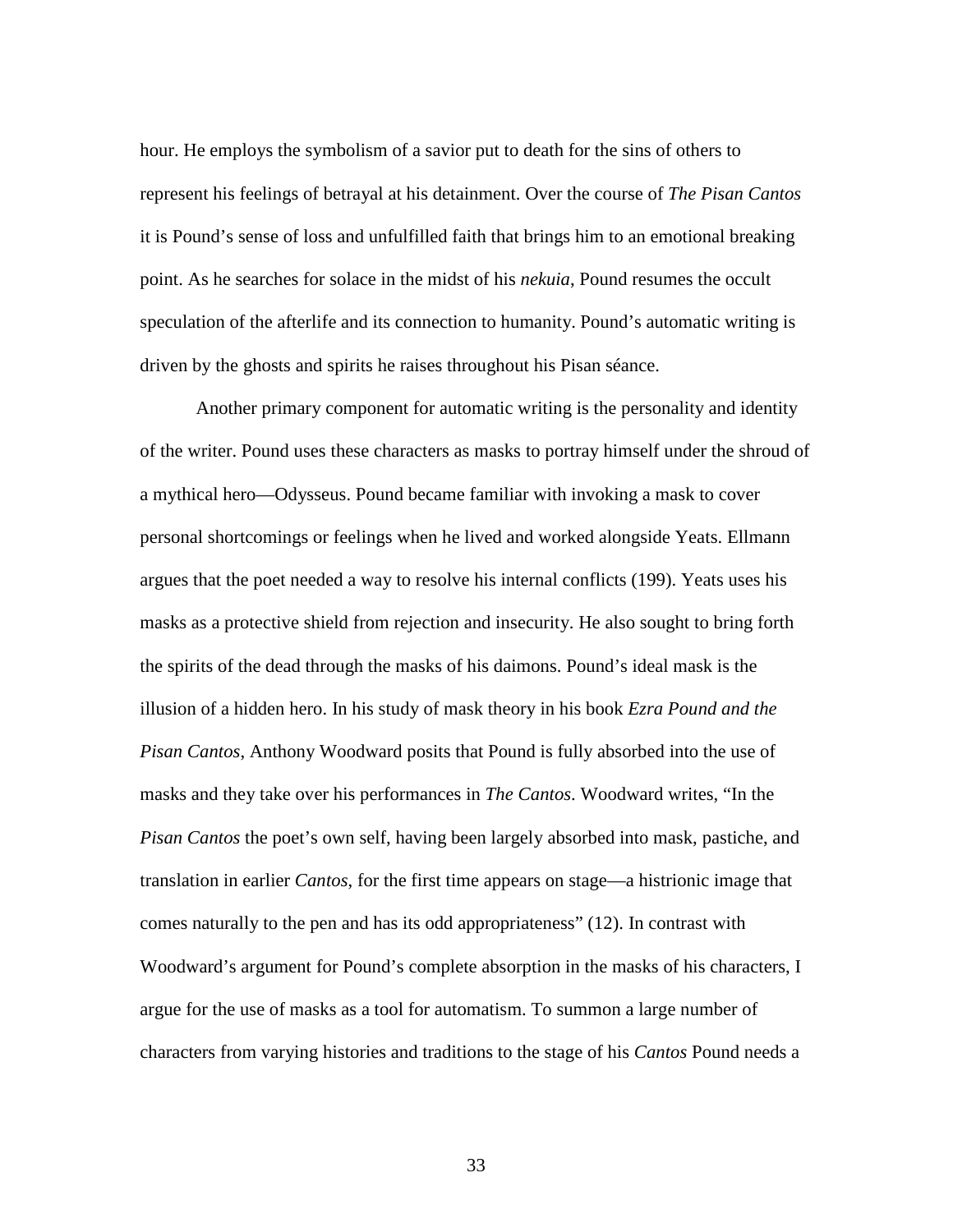method for easy transition making the mask tool particularly effective. Odysseus, as Pound's stronger personality, shoulders the duress of imprisonment and carries Pound through the *Pisans* as a victorious warrior instead of a disheartened poet. Pound develops his hero-identity through Odysseus and uses this mask regularly throughout the *Cantos*. These many sides of himself which come together in the chaos of his *Pisans* are similar to the struggle Yeats endured with the self and anti-self. Ellmann's biography of Yeats posits that this concept of anti-self is the driving force behind Yeats's use of masks within his work. Ellmann writes Yeats's mask is a construction of the poet's social self which cannot merge self-perception with how the world perceives him (175-176). For the purpose of writing his epic, Pound crafts his own Odyssean mask and occult "Higher Self."

From the first canto in the *Pisans*, Pound identifies himself through his Odyssean personality. In *The Pisan Cantos,* his Odyssean character fulfills the dual role of mask and spirit guide for Pound's automatic writing. He identifies:

#### OU TIS, OU TIS? Odysseus

#### the name of my family (74.23-24)

The Greek translation Sieburth offers is "no man," which is the name Odysseus adopts to trick the Cyclops (Pound, *Pisan Cantos* 120). This merging of personalities consistently reappears throughout the *Pisans* as Pound's defense against his journey through the hell of the DTC. He reasserts again in Canto 74: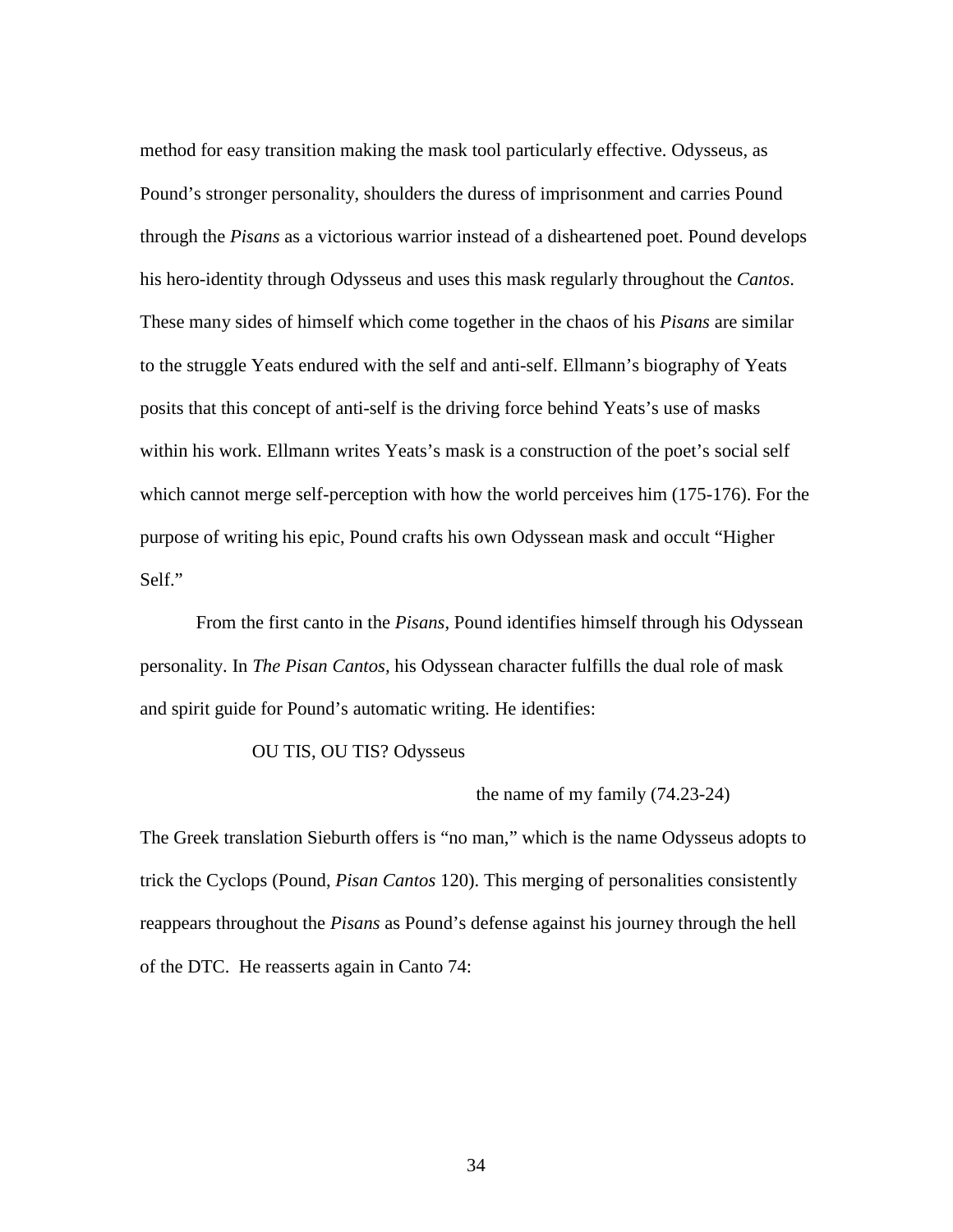#### in telling the tales of Odysseus OU TIS

#### OU TIS

"I am noman, my name is noman"

but Wanjina is, shall we say, Ouan Jin

or the man with an education

and whose mouth was removed by his father

because he said too many *things* (74.61-67)

Sieburth's notes discuss the fact that tales of *The Odyssey* were similar to those told of the prophet Elijah. In a further blurring between his Higher Self and Odysseus, Pound imagines himself to be both a prophet and a reincarnation of the creator of the world, Wondjina, also called "man of letters." Just as the creator-god has his mouth removed, Pound shares this similarity with the enforced silence of his imprisonment during the first few weeks in the DTC. By composing his *Pisans* via automatic writing Pound regains the control he lost through use of his radio broadcast and then the enforced silence of his jail cell. Pound begins to see himself as:

OU TIS

A man on whom the sun has gone down

Nor shall diamond die in the avalanche

#### Be it torn from its setting

First must destroy himself ere others destroy him. (74.192-196)

In these lines, Pound writes from the perspective of Odysseus, who is battle-weary and far from home. Pound shares with Odysseus a feeling of diaspora. Pound's feeling of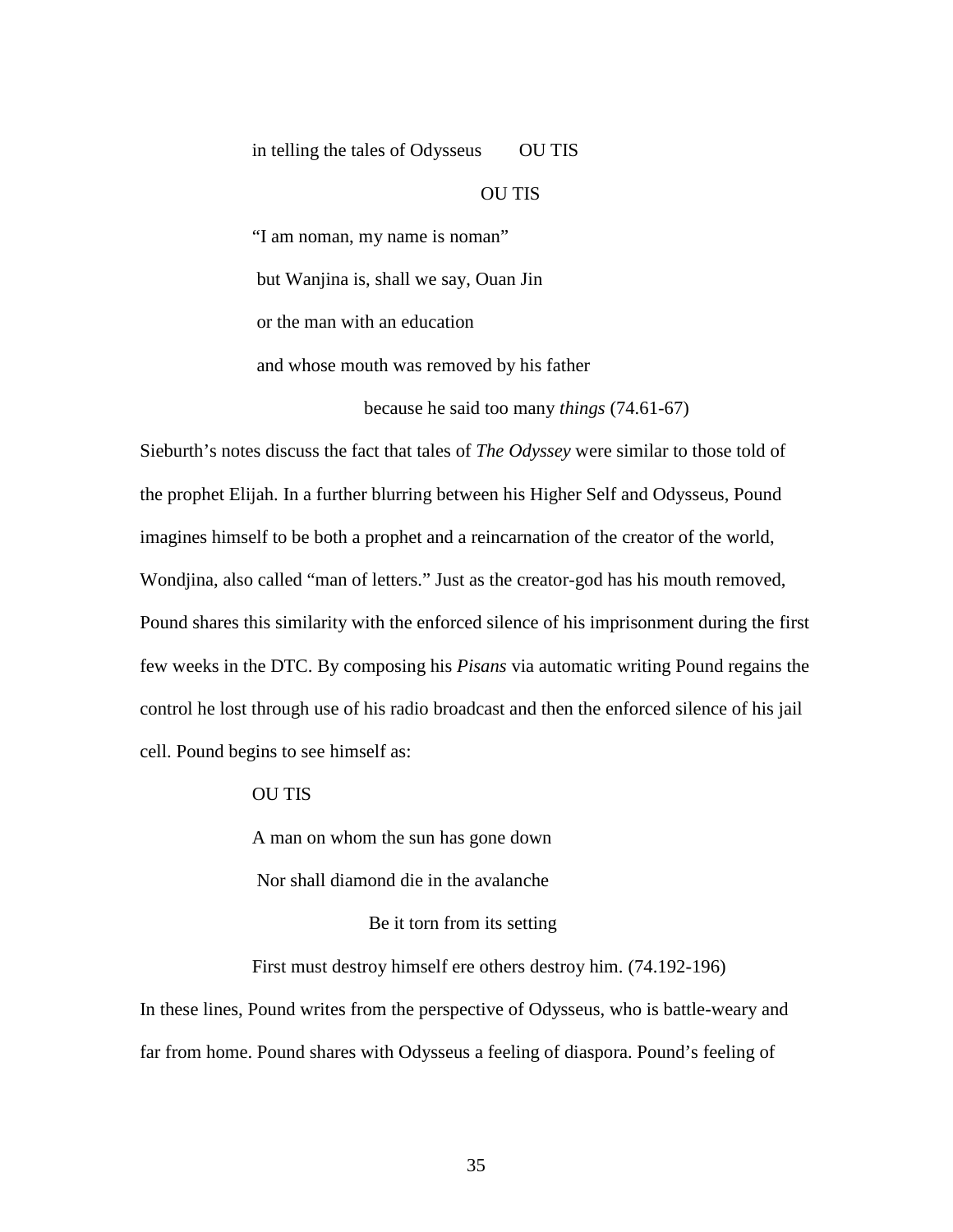displacement shares similarities with Homer's hero whose idealism and resolve is unwavering despite his situation. By continually reasserting his Odyssean personality, Pound creates a guide who navigates the difficult terrain of his *Pisans.* Pound learned from Yeats that to successfully integrate oneself into automatic writing is necessary to have a spirit guide. Pound puts his Odyssean mask as his guide "ere others destroy him." I would like to suggest that Pound naturally uses Odysseus in his automatism because the Homeric spirit had already been with him in his cantos and in his poet's mind for many years.

As his life seems past hope and his imprisonment wears on him, Pound calls forth ghosts and spirits in a séance meant to help him preserve his memories. Throughout the *Pisans* Pound constantly encounters the world of the dead. In the depths of his *nekuia*, Pound communes with ghosts in the séance he hosts in *The Pisan Cantos*. For six months, Pound tries to find his Paradiso and allows the "suave-eyed goddesses" to guide him there. Pound's occultism reaches its climax as he conducts a séance that his automatic writing calls forth.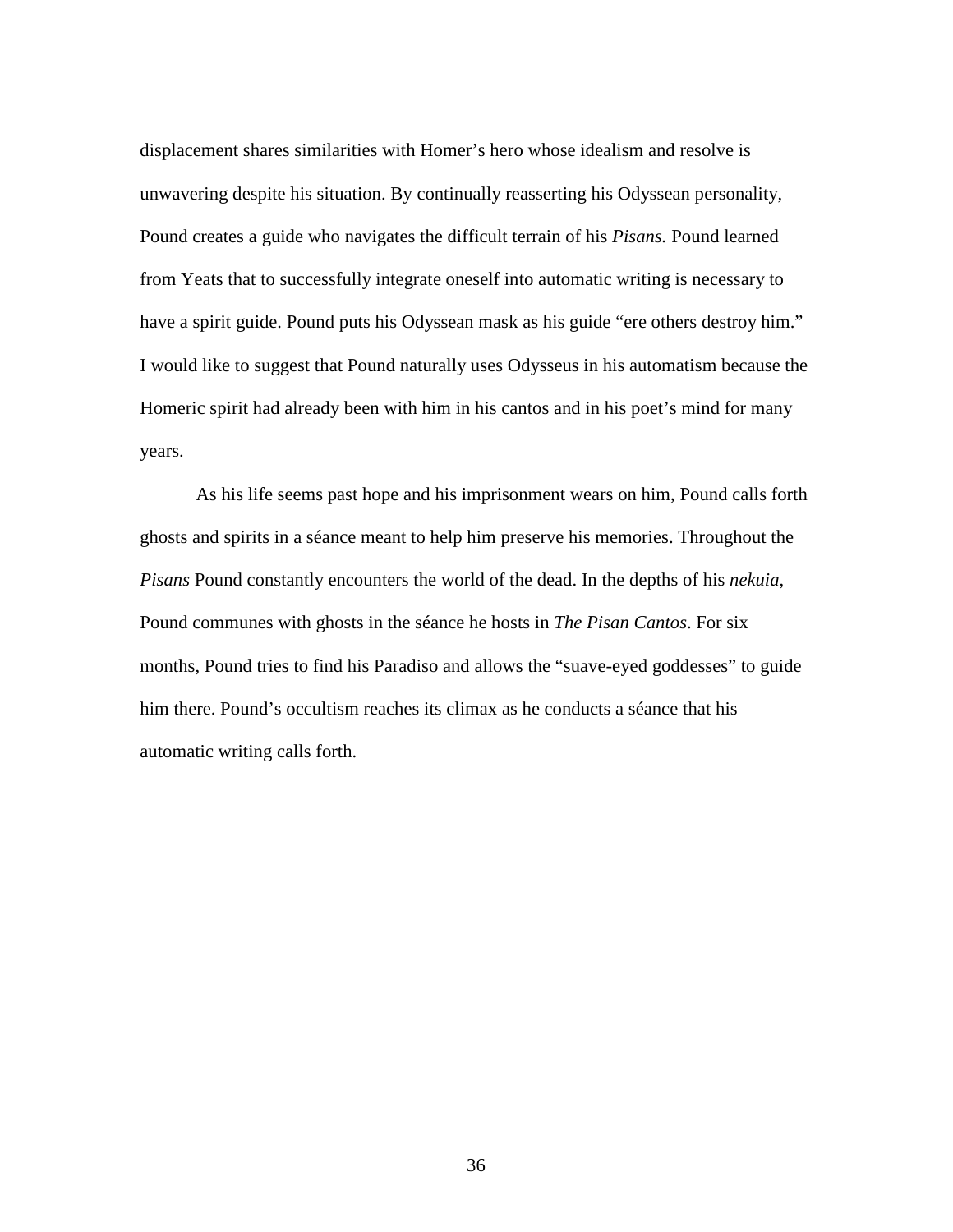#### CHAPTER THREE

#### "DRIVE OUT THE DEMONS": POUND'S PALINGENETIC CYCLE

When examining *The Cantos* as an entire body of work, it is evident that Pound never relinquishes many of the influences of his early years. An analysis of *The Pisan Cantos*, written some thirty years after his first draft of *Three Cantos*, reveals that Pound's occultism, interpretation of cultural history, and passionate political views are themes saturating his entire epic. As Walter Baumann aptly writes, "*The Cantos* is so full of details which are at first sight utterly incoherent that it has been called a rag-bag" (15). As a result of this "rag-bag," the structural and linguistic chaos of *The Cantos* finds resolution through Pound's intention to write poems utilizing the occult education of his youth. As discussed in Chapter One, Pound's occult education extensively influences his use of initiation rituals and exclusivity in his writing. Chapter Two examines Pound's method of composition for *The Pisan Cantos* as a personalized form of automatic writing. Within this chapter I will prove Pound's occultism through his use of palingenesis and séances in *The Pisan Cantos*.

 The belief in initiation through palingenesis, a symbolic death and rebirth into an enlightened state of being, is a remarkably copied motif within the occult societies of Pound's London years. As noted in the first chapter of this thesis, initiation rituals are the primary methods to test new members for their readiness in receiving access to exclusive occult knowledge. When Pound met Yeats in 1909, the elder poet's desire to share his occultism with his new protégé resulted in Pound's introduction to rites of initiation and the ideology of rebirth and enlightenment. Yeats underwent initiation rituals several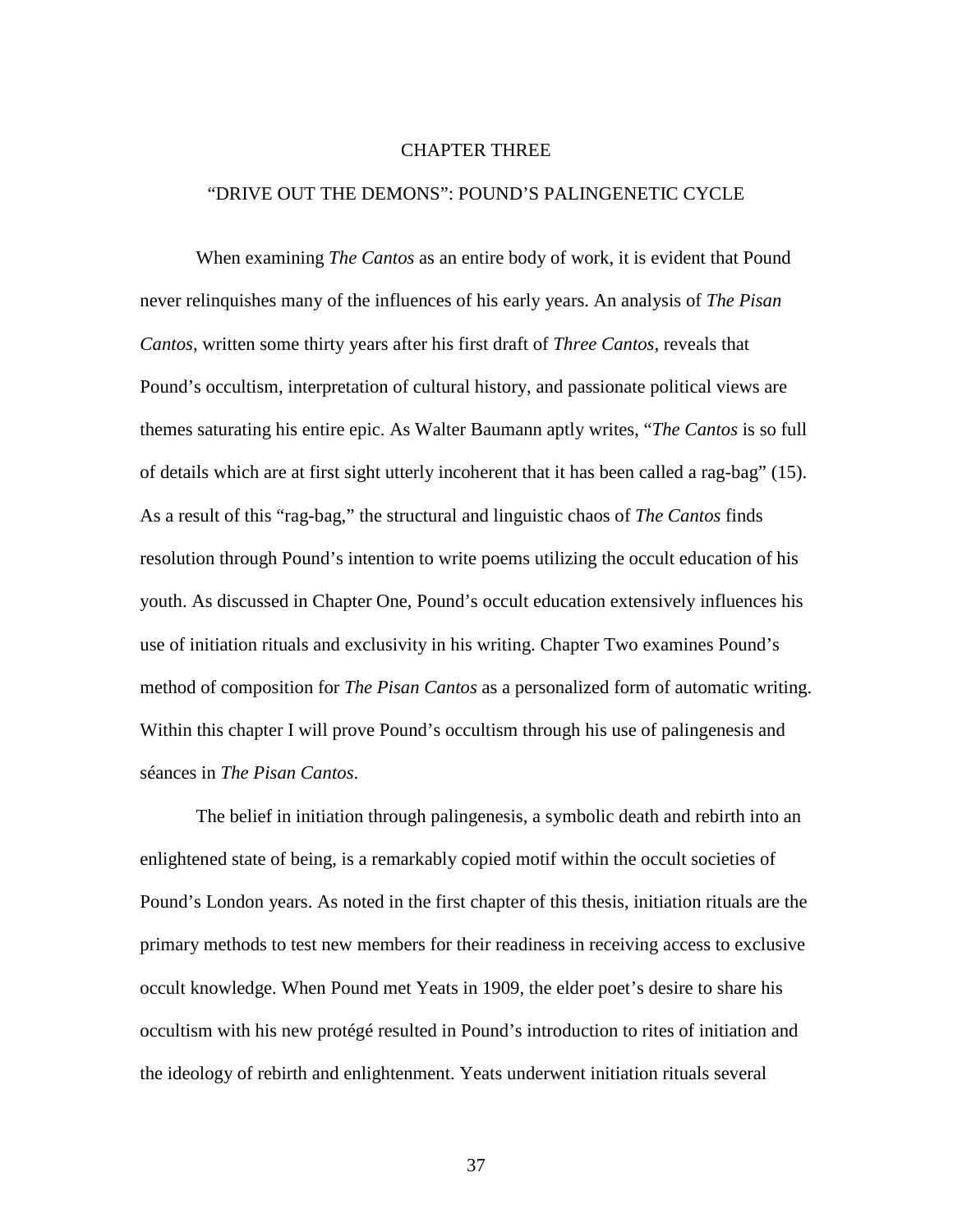times, most notably with the Golden Dawn and the Theosophical Society (Ellmann 89- 101). Ellmann summarizes the necessity of this process noting that, "Secret societies are usually divided up into two parts; when the initiate has passed through the first part he has so purified, so trained his faculties that his earlier self is said to die. Now he centers on a new life…" (91). Joining an occult group as an initiate requires being open to the possibility of supernatural powers and an elevated plane of being through palingenesis (Surette 119). Yeats and Pound share the idealism of attaining a higher plane of existence although with decidedly different goals. Yeats's ambition to prove how the supernatural touches everyday life is evident by his documented research. Pound's "higher plane" focuses on attaining a new perspective with art, literature, and his modernist and political theories. The similarities between the two poet's understandings of an enlightened state of mind are shared through their belief in the afterlife and the purpose of the birth-death cycle. Pound uses this idea in his poetry to combine the Homeric *nekuia* with his modern "epic ambition."

Hugh Kenner's *The Pound Era* acknowledges Pound's ability to reach beyond reality to the "higher plane." Kenner argues that *The Pisan Cantos* contain "an invasion of the great dead, to speak through him [Pound] and receive his signature on their cadences" (486). Pound's *Cantos* are ripe with the words of long-dead and dying men and women whose influence over Pound extends past their graves. Pound makes his poems a bridge between the life and death just like one of Yeats's séances. This connection between Pound's occult education and the appearance of ghosts in his cantos is a remarkably ignored theme in his work. The premise of Pound's séance not only exists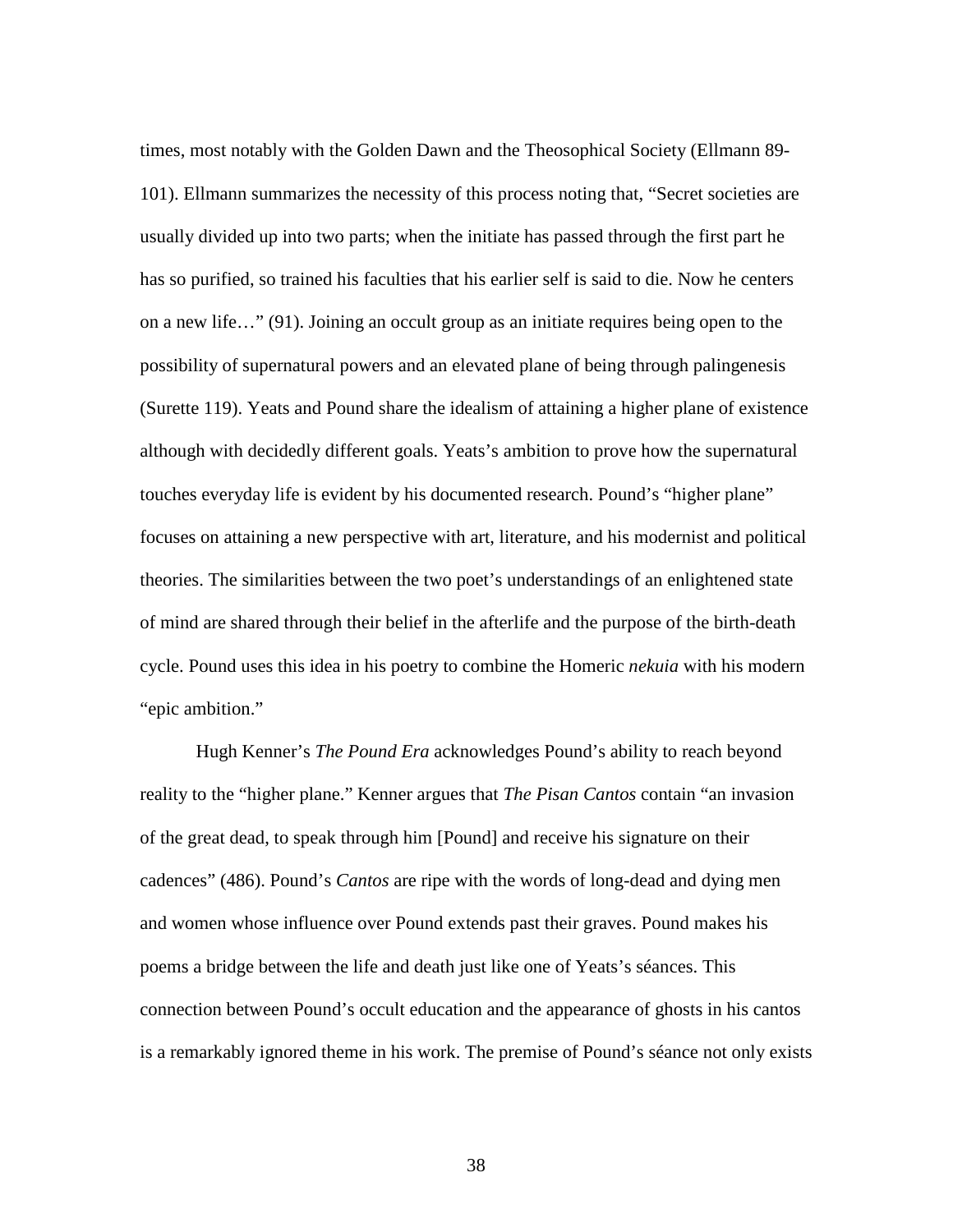to call forth the dead but also to highlight his theories concerning palingenesis. His occult education taught him that the way to gain to be reborn must be to figuratively "drive out the demons" to make a place for the enlightened mind of an initiate. Kenner and Surette argue that Pound makes his *Pisans* both a séance for communing with the dead while himself being reborn. I propose adding discussion of Pound's interest in history to Kenner and Surette's point of view. I argue that Pound's cyclical perspective on history is directly connected to his occult perspective regarding palingenesis. Pound's experience with the devastation of two global wars gives him the unique point of view that war, death, and birth are irrevocably connected to the afterlife. At Stone Cottage Pound is only an observer to the passing regiments of soldiers. His disapproval of the politics motivating World War I is echoed through *The Cantos*. He considers war an unnecessary bi-product of political waste. This distaste turns grief as Pound mourns friends lost to both sides of the war. This solidifies his need to call forth the dead via séance throughout *The Cantos*. Friends and loved ones are dead, but not forever gone. The occult palingenetic cycle gives Pound the promise of enlightenment through the death.

Pound is drawn towards the descent to hell in *The Odyssey* because it symbolizes his own personal journey between the war and his séance for the dead. This is one of the primary purposes of the *nekuia* in *The Pisan Cantos*. Surette writes that Pound's Odyssean theme of descent and subsequent communication with the dead is itself a palingenetic motif (115). In his first canto, Pound aligns himself and Odysseus with the idea that enlightenment must be born from death. This thought is identifiable in his much later *Pisans* as he considers the impact of the war. Pound says in Canto 77: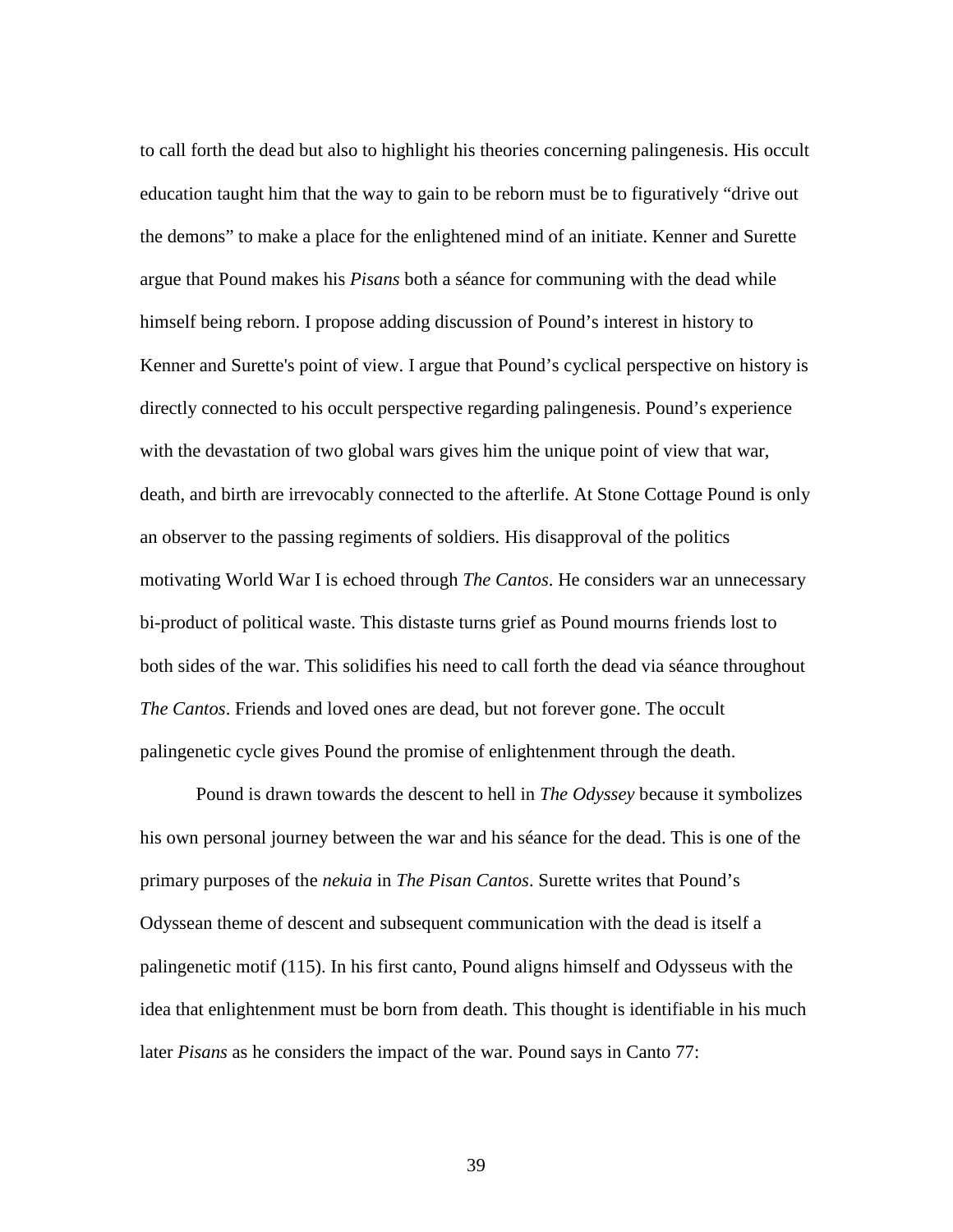With drawn sword as at Nemi day comes after day and the liars on the quai at Siracusa still vie with Odysseus seven words to a bomb

the rest is explodable (77.95-101)

dum capitolium scandet

The Latin references *Ode III* by Horace translated as "I shall arise with fresh praise in the future, as long as the High Priest climbs the Capitoline Hill with silent virgins" (Sieburth 146). Pound begins this passage with a reference to the sacred Lake Nemi where Diana's temple stood guarded by a priest who is murdered by another jealous of his position. Horace calls Diana the "three-form goddess" as she is thought to represent the goddess of the underworld, a huntress, and goddess of the moon. Diana is also symbol of fertility and childbirth. Her juxtaposition with the atomic bomb exploding on Hiroshima brings the image of the cycle of birth and death. Pound's point in this passage is to reveal the unforgiving ferocity of the cycle of destruction and death; he focuses on how man can be enlightened through learning from history. Pound understands history to be itself palingenetic but irrevocably caught in a cycle of death. Similar to the stories of Odysseus told again and again, Pound watches war repeat itself with no knowledge as to how to stop the process. Pound views himself as trapped in a vulnerable state of being where his beloved Italy, his memories, and life are at stake. He is haunted by the memories whose solidity is slipping away. He considers the emotional pain of the people and places he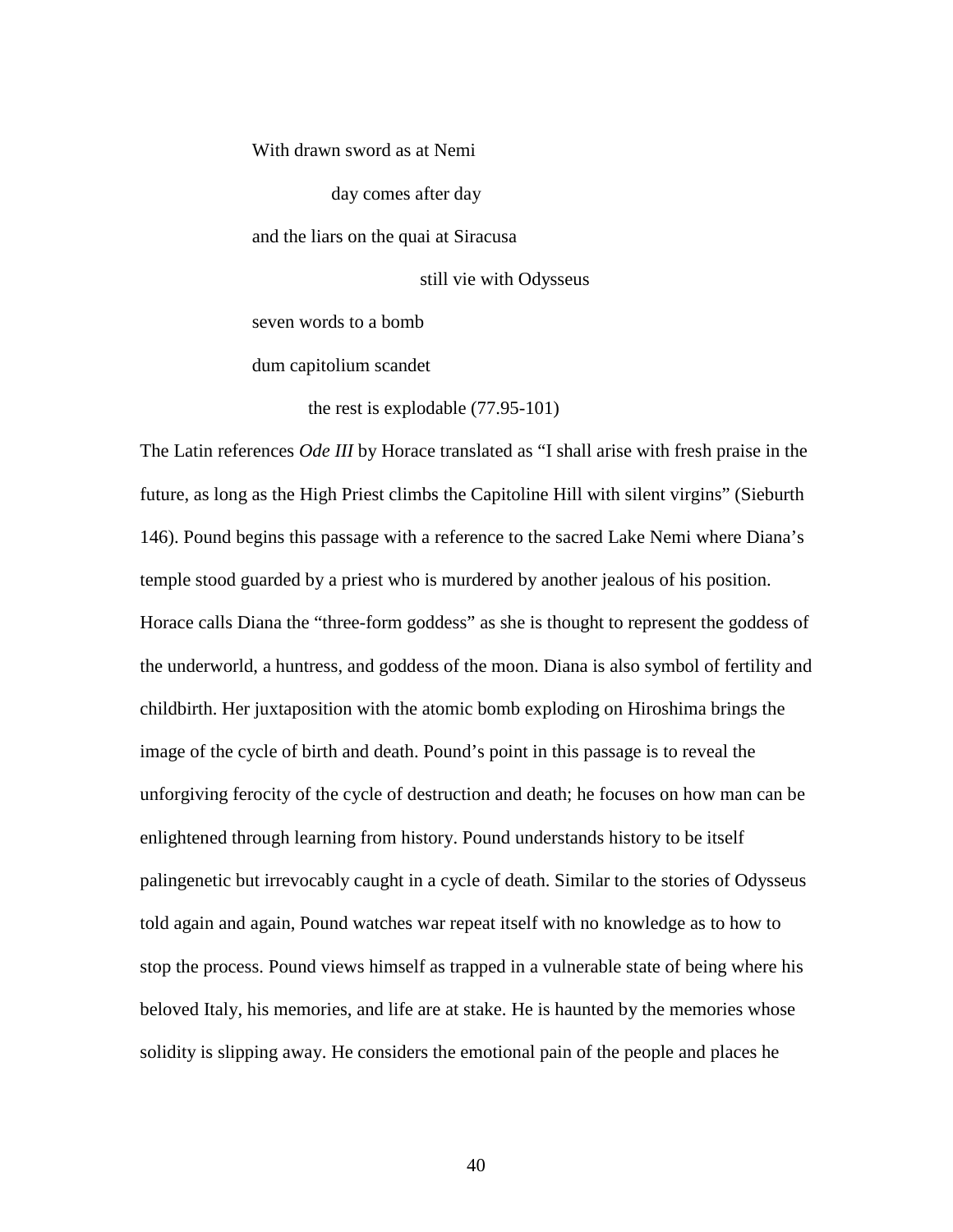loves destroyed by a useless war. In his journey to rebirth, Pound steps toward the "timeless air over the sea-cliffs" seeking freedom from hell (76.92).

 The motif Pound uses over and over again throughout *The Pisan Cantos* is the image of a precipice in contrast to the *nekuia*. Pound views his detainment in the DTC as the symbolic death of his old life and searches for glimpses of Paradise beyond his cell walls. He draws from the Homeric perspective of the underworld in contrast with the image of the ocean and a barrage of waves mercilessly pounding the shore. The image of the sea in the *Pisans* becomes muddled between his Odyssean story and the pool of his memories. He writes in Canto 83:

A fat moon rises lop-sided over the mountain

The eyes, this time my world.

But pass and look *from* mine

between my lids

sea, sky, pool

alternate

pool, sky, sea, (80.196-202)

Longenbach sees in this passage the comparison of Pound's imprisonment in the DTC and his altercation with police at Stone Cottage so many years before Pisa. Although I do not share the same perspective as Longenbach, his analysis of the importance of Pound's memories is applicable to the argument in this chapter. Longenbach writes, "The memory of this event, a symbolic end to the noble dream of the Brothers Minor, must have been especially charged for Pound….Authorities had come for him the second time, and there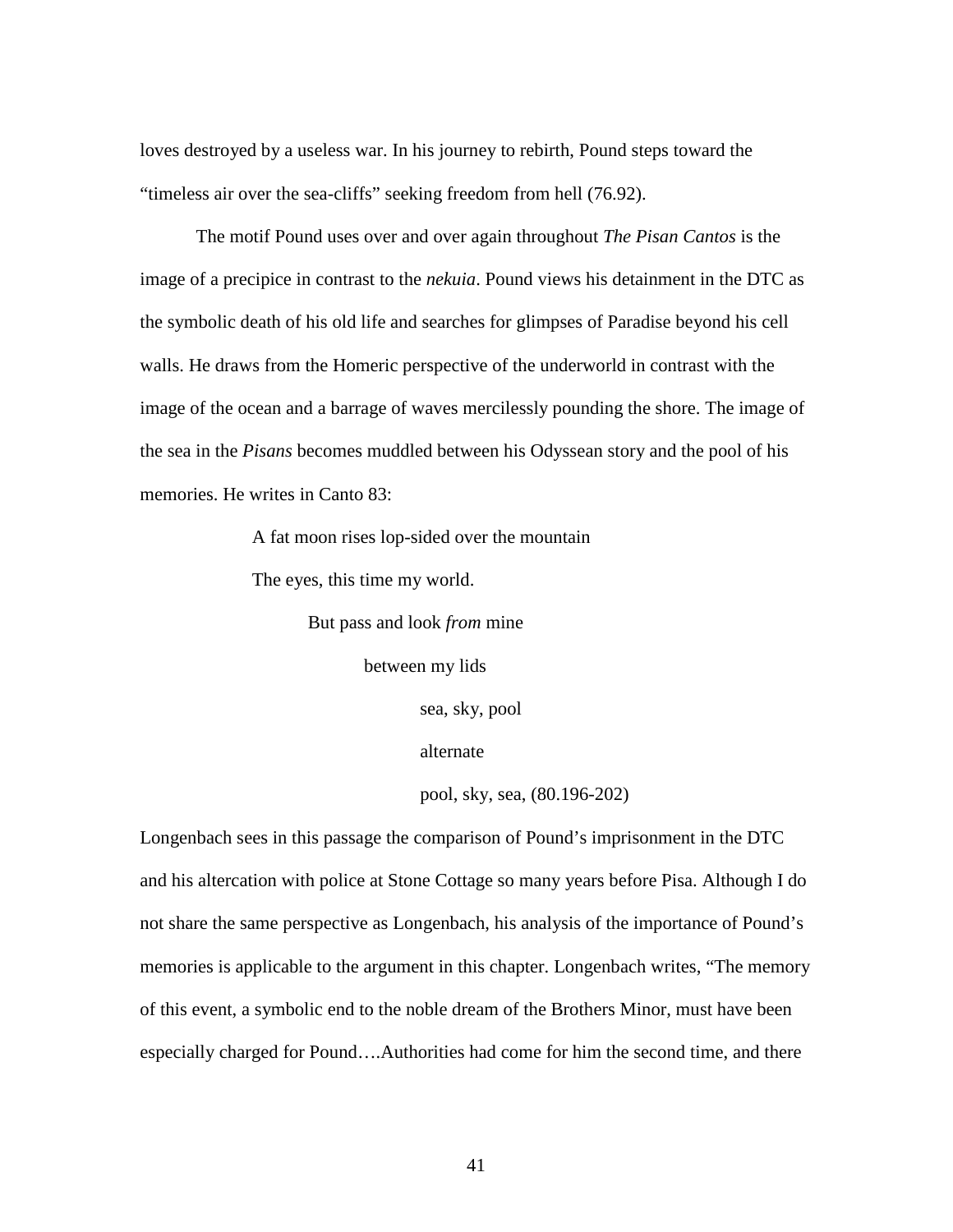was no one left to write to" (263). In this passage Pound becomes as one of his spirits in the Pisan séance, present yet without the ability to influence change. In contrast to Longenbach, Ellmann argues that Pound's use of the elements is linked to his memories and his ongoing séance. In these lines there is Pound's point of view from his mind's eye of the moon literally in the landscape of his mind's eye. Ellmann argues that the *Pisans* fit elementally into earth, air, water, and light. The importance of these elements is how they work with Pound's other motifs. Throughout the Pisans, Pound grasps tightly to his memories and calls upon the dead in an attempt to stay the onslaught of waves assaulting his memory. Ellmann eloquently writes that it is Pound's memory which brings "strange phantasms into the dusty place" (476). Fading like a ghost, Pound begins to use the séance as a method for dealing with his varying emotions. By freeing his mind of its emotional burden Pound succeeds in establishing a recurrent séance in the Pisans.

As discussed in Chapter Two, Anita Muhl's analysis of automatic writing argues for its indispensable use as emotional therapy. As Sieburth notes in his introduction, the process of writing *The Pisan Cantos* becomes a séance "during which the poet takes dictation from all the various voices and personae that have been summoned…" to Pound's consciousness (Sieburth xxiv). Under the watchful eye of his "suave eyed" goddesses, Pound hosts conversations with spirits of the dead. These personae join Pound in his descent to hell as he becomes another "noman" no-name prisoner "with an education" (74.63-65). He removes the cloak of self-importance he assumes during his Radio Rome broadcasts and finds himself alone with his hero-identity in shambles.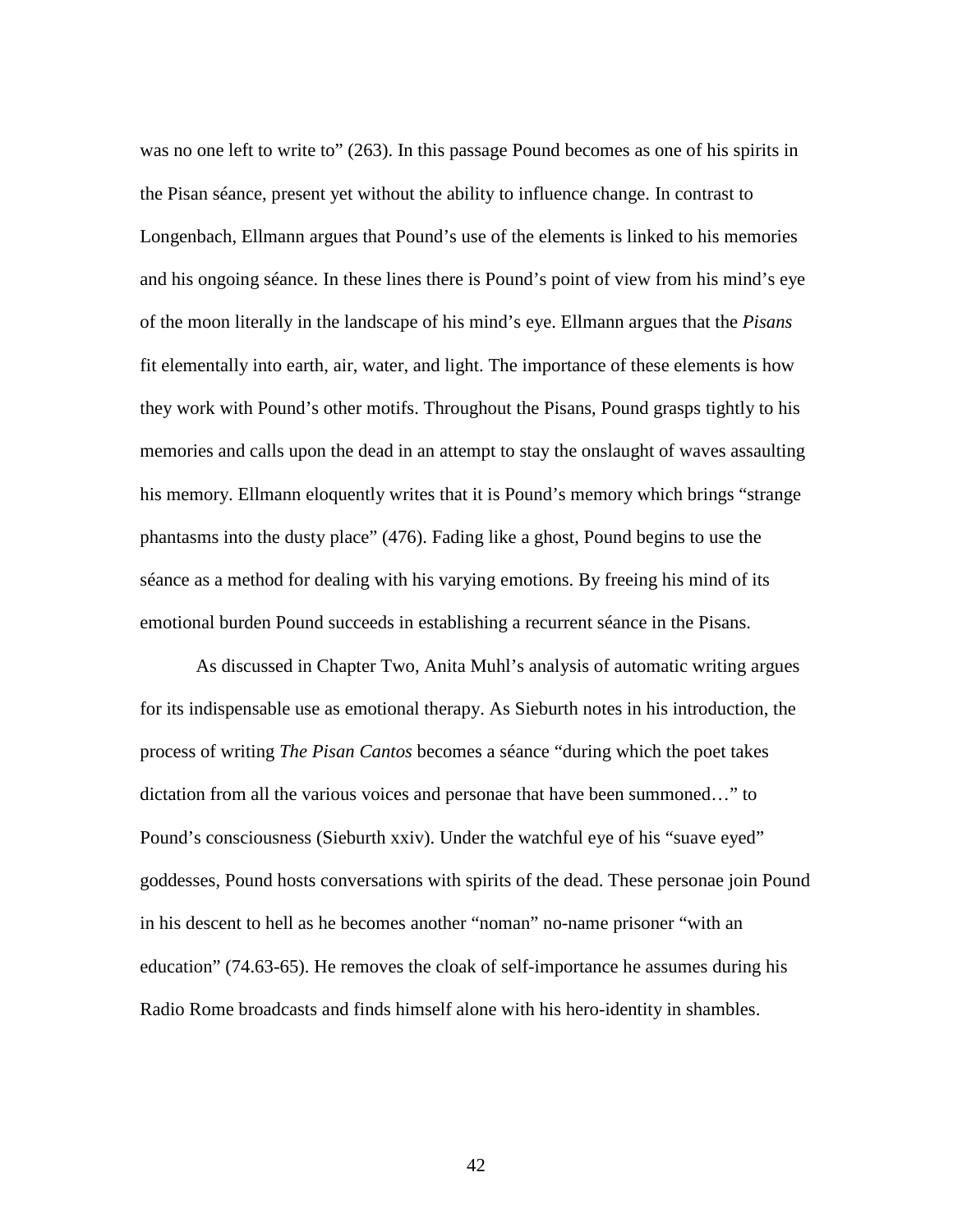Similar to Odysseus's search for redemption and home, Pound's journey through the world of death and decay puts him onto the path of enlightenment towards heaven.

In his examination of Pound's *Cantos*, Leon Surette argues that Pound's Paradiso is obtainable by undergoing a palingenetic initiation. According to Surette, visiting the underworld like "Orpheus, Odysseus, Lazarus, Dante, and the questing knight—are in truth exoteric representations of palingenetic initiation" (106). Pound perceives his *nekuia* through the perspective of one who seeks the guidance of the dead to reach gnosis. I agree with Surette's argument that Pound's palingenesis must go through the death stage and as a result *The Cantos* and his *Pisans* are filled with a "summoning of the dead." The problem in classifying Pound's writing as a séance is that his *Cantos* do not follow a specific pattern or chronological order. This presents an issue for identifying ongoing themes and motifs since Pound can briefly write about one subject and without transition begin speaking of something entirely unrelated. There is an overall difficulty in arguing for a consistent séance in Pound's writing except that it is, as Surette argues, "the only embracing structural principle possessed by this enormous poem" (125). There are other structural theories to be considered other than a séance of course. Walter Baumann's examination of Pound's writing generally lends a historical connection between the poems. This is not incorrect, but I argue that it is Pound's use of cyclical history combined with the rebirth idea which gives the *Pisans* a connection to his other *Cantos*. Pound questions his mortality and turns to his ghosts to aid him in his search for Paradise. In *The Pisan Cantos* Pound continually wonders: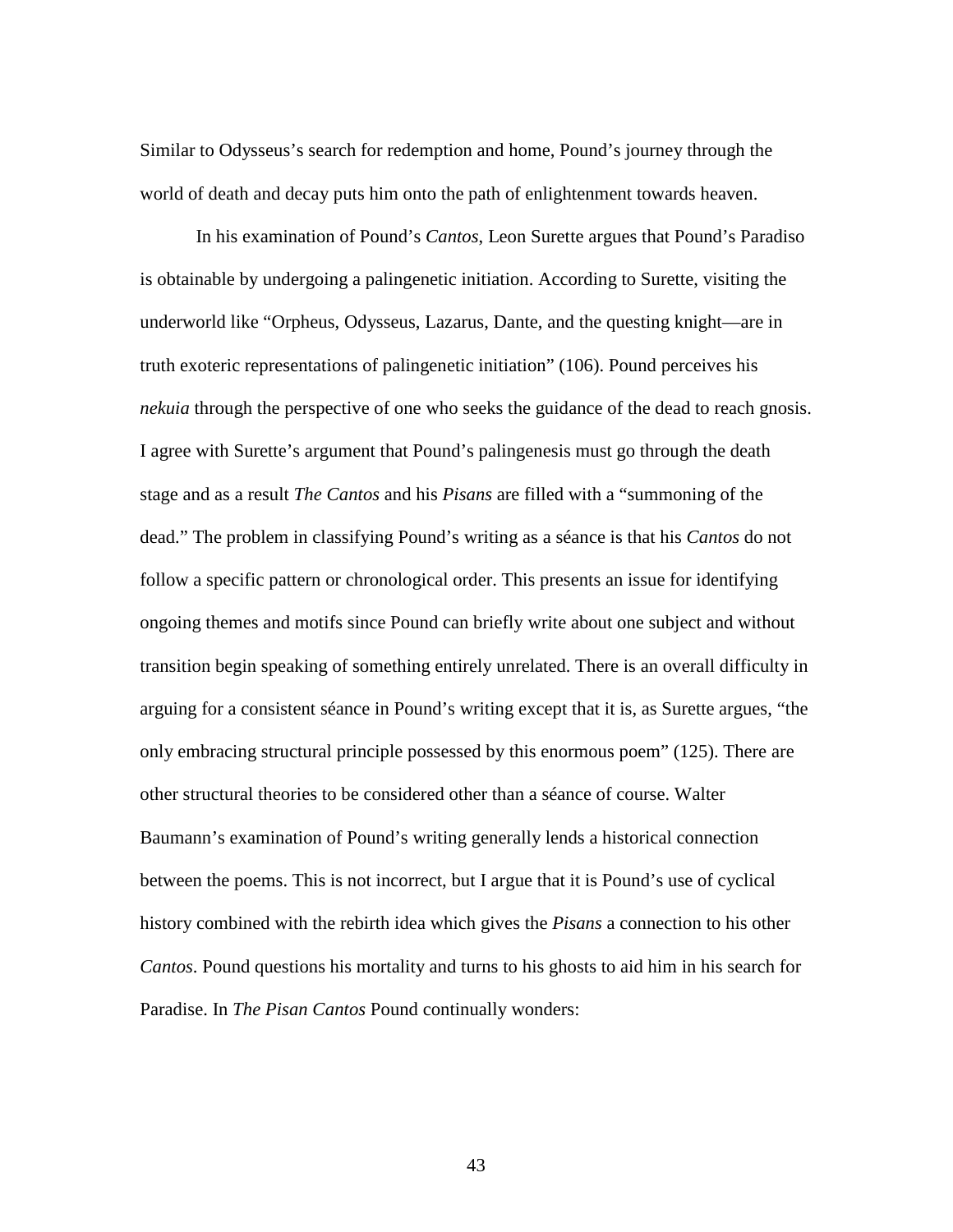we recall him

and who's dead, and who isn't

and will the world ever take up its course again?

very confidentially I ask you: Will it? (76.36-39)

His poem is rooted in the uncertainty of the death and irreparable damage caused by the war. He remembers World War I and the impact it has on him personally as well as his writing. Sequestered at Stone Cottage, Pound and Yeats heard about the goings on of the war from a considerably safe distance. However, it is this first contact with the violence and propaganda of war that propels Pound's political interests for the remainder of his life. Longenbach writes that Pound's "...fanatical interests in social and economic programs grew from his desire to save civilization…" (132). Pound views his duty as a poet and political activist to encourage the rebirth of society and culture.

Many secret societies, including Mead's Gnostics and Yeats's Theosophists, believed that séances could provide a way towards palingenesis. Pound recalls the connection between the gnostic belief in palingenesis and its connections to séances. G.R.S. Mead, one of Pound's closest occult associates, put forth the idea that esoteric tradition is responsible for the secret societies favored by modern occultists and religious faith alike. Mead's influence is even noted in *The Pisan Cantos*:

> "ghosts move about me" "patched with histories" but as Mead said: if they were,

*what have* they done in the interval,

eh, to arrive by metempsychosis at…? (74.34-36)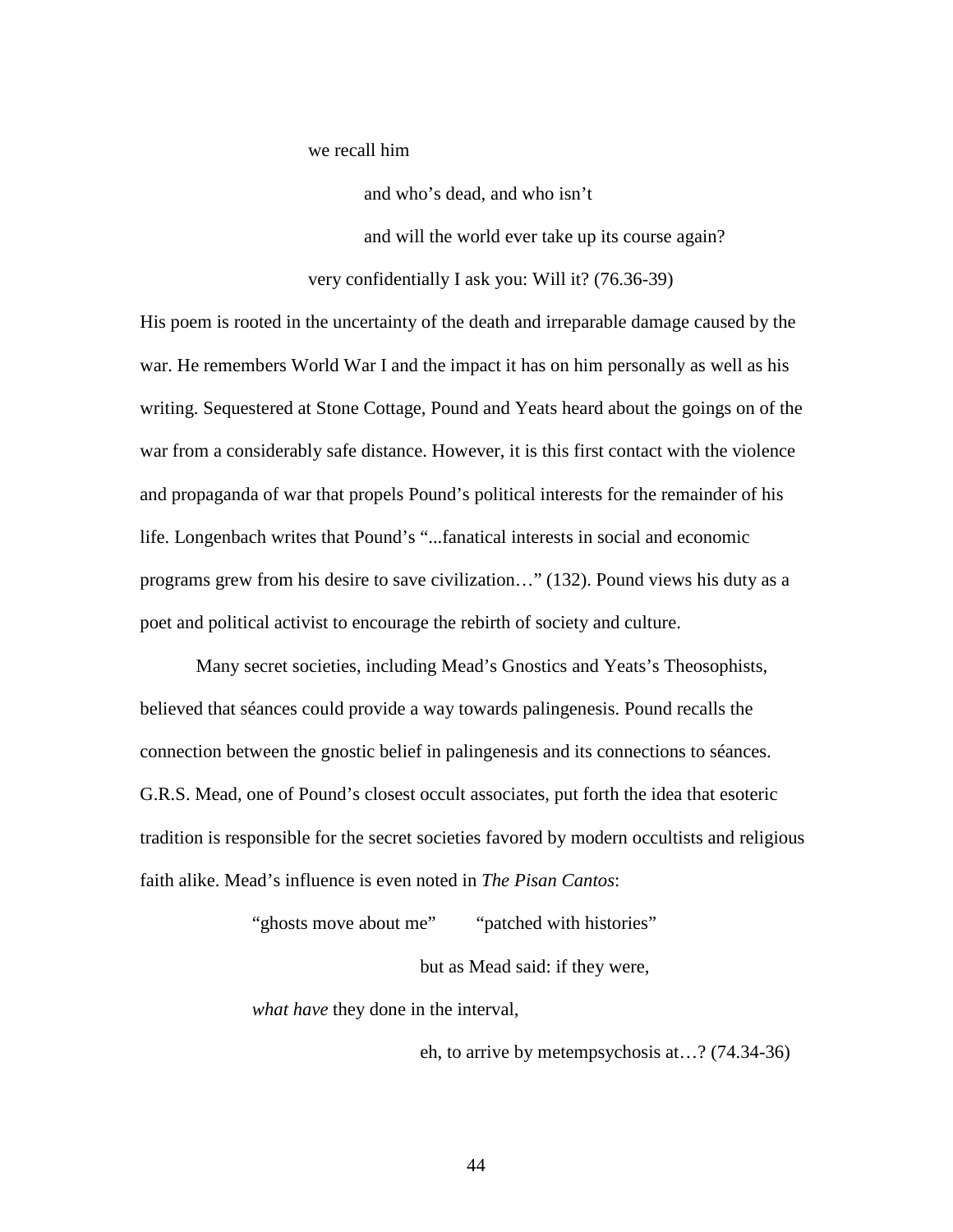Although Pound's skepticism of ghost-conjuring activities such as automatic writing and séance has been pointed out, I believe that his acceptance and gradual turn to belief in the occult has been overlooked. Pound's acquaintance with Mead gave him an academic resource with which to compare Yeats's blind belief in the supernatural. Tryphonopoulos writes that Pound's exposure to Mead's Gnosticism influences him in his "conception of the 'celestial tradition,' his formulation of fantasy theory, and his theory of palingenesis or soul-making" ("Occult Education" 89). Although Mead's interpretation of palingenesis favors sexual symbolism, Pound accepts Mead's idea that wisdom can be gained through experiences which enlighten the soul. The "light from Eleusis" and wisdom of the true initiate resounds throughout Pound's writing.

In addition to the occult applications of palingenesis Pound sees similarities in Mussolini's desire for a rebirth of the Italian state and the need to initiate citizens to a better form of government. As Pound adopts Mussolini's teachings as his own, he adapts his occultist initiation ritual and exclusivity to his views of Fascism. Mussolini's own writing assumes a semi-spiritual or prophetic tone at times lending an authoritarian overtone to his manifesto. Mussolini proclaims that the Fascist state is "a higher and more powerful expression of personality" and a spiritual force (3). In *The Doctrines of Fascism,* Mussolini writes:

> Fascism...sees not only the individual but the nation and the country; individuals and generations bound together by a moral law, with common traditions and a mission which suppressing the instinct for life closed in a brief circle of pleasure, builds up a higher life, founded on duty, a life free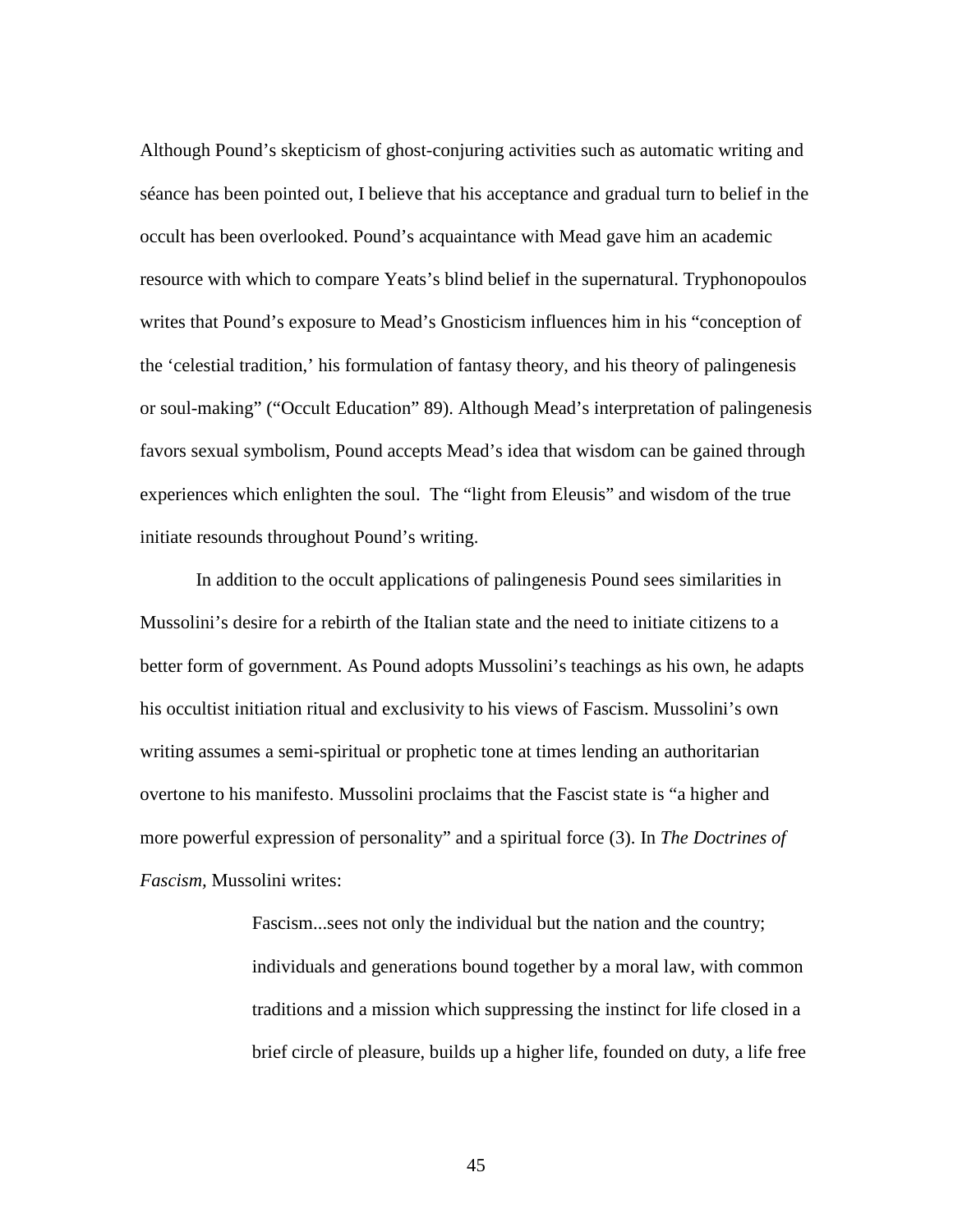from the limitations of time and space, in which the individual, by selfsacrifice, the renunciation of self-interest, by death itself, can achieve that purely spiritual existence in which his value as a man consists. (1-2)

One of the reasons Pound accepts Mussolini's teachings is the foundation that fascism has in the belief of a higher form of government and the goal of achieving a more divine plane of existence. This ideal resounds with Pound's earliest goal for modernist art and literature to be unrestrained by old Victorian rules by creating a society of forward thinking artists. This modernist aristocracy was Pound's way of achieving palingenesis "in the arts." In his search for connections between history, politics, and the occult Pound analyzes the key to becoming an artist who is capable of producing not only a legacy by a tool to connect to his Higher Self. In an essay written during the Stone Cottage years, "I Gather the Limbs of Osiris," Pound discusses the soul in a manner similar to Mussolini in his manifesto:

> The soul of each man is compounded in all the elements of the cosmos of souls, but in each soul there is some element which predominates, which is in some peculiar and intense way the quality or *virtù* of the individual; in no two souls is this the same. (*Selected Prose* 28)

Nearly four decades later Mussolini's own words are, "The Fascist State...stands for a principle...sinking deep down into his personality; it dwells in the heart of the man of action and of the thinker, of the artist and of the man of science: soul of the soul" (3). It is the soul of the artist and the foundations of mankind's beliefs that fascinate Pound. This is what draws him to discover more about the inner workings of the occult meetings and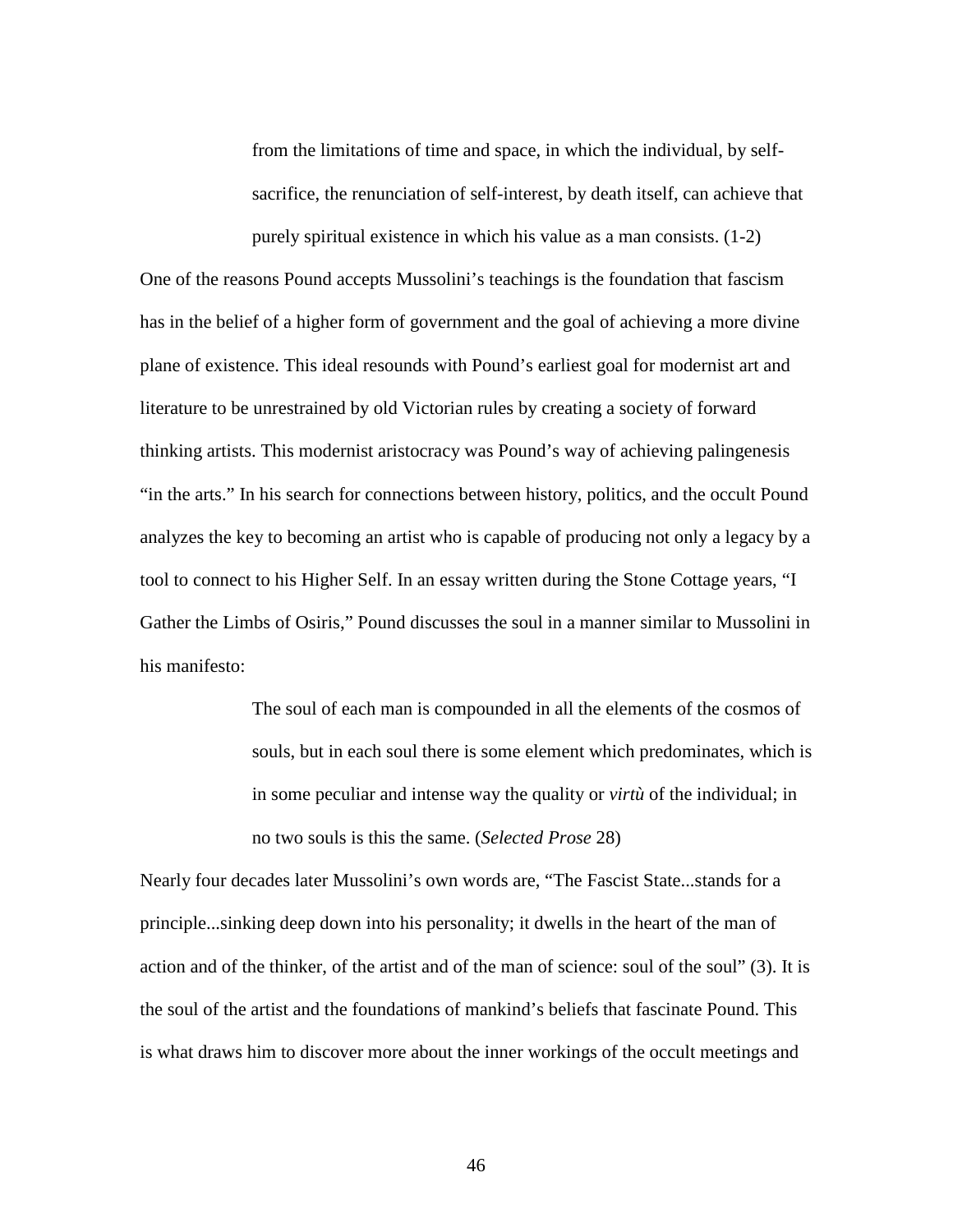later what motivates him to accept the ideas Mussolini has about the principles of government. As Longenbach points out, "Pound was able to idealize the Italian state not because he extrapolated the values of a secret society of artists into a political world, but because he ultimately did the opposite" (266). In Canto 81 Pound puts forth the cry to "Pull down thy vanity" and discusses the importance of action during war:

But to have done instead of not doing

this is not vanity

To have, with decency, knocked

That a Blunt should open

To have gathered from the air a live tradition or from a fine old eye the unconquered flame This is not vanity. (81. 166-172)

Here is a snapshot of Pound as a man of action. He adds the example that he is comparable to Wilfrid Scawen Blunt who wrote a book indicating British imperialism and was jailed for his statements (Sieburth 153). Pound shares with Blunt the feeling of being imprisoned for one's beliefs. In a politically unstable environment, both Pound and Blunt tackle countries whose ideologies stand directly against a socialist government. As a part of his "live tradition" Pound's radio broadcasts were meant to bring his ideas about Fascism to a wider audience. Although his role in the war is undefined in Canto 81, Pound does not regret his cry to "pull down the vanity" of the American appetite for war.

As Longenbach discusses in *Stone Cottage*, the political and mystical elements from Yeats's poetry directly inform Pound's attraction to the work of Sigismondo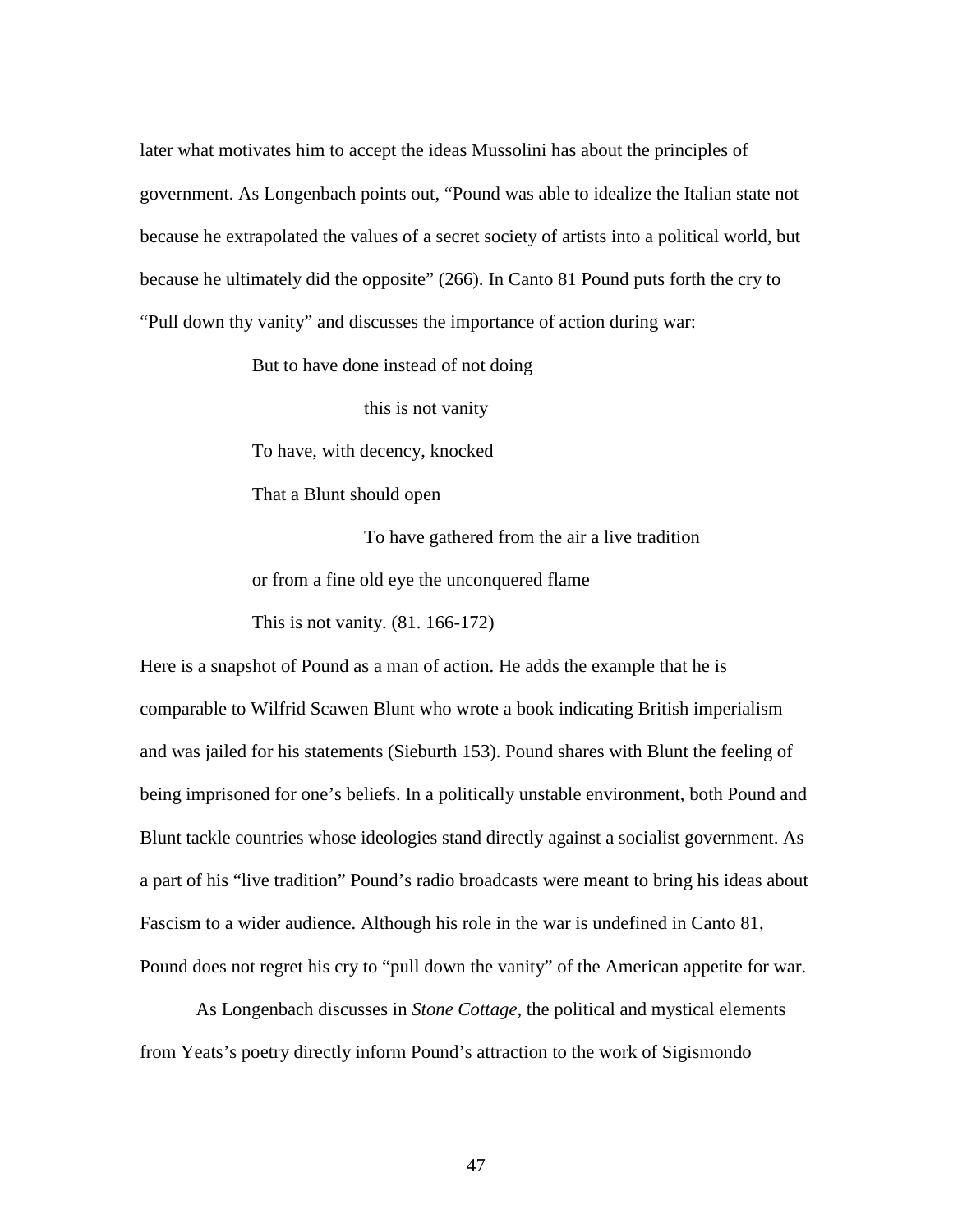Malatesta and his adoption of Fascist beliefs later in life. Longenbach writes, "If a political leader such as Yeats's Cosimo or Pound's Malatesta provides properly for his artists, all manner of political atrocity might be excused. For Pound it was the '"state of mind" that mattered (77). Pound sees similarities between the exclusivity of the occult search for supernatural knowledge and the Fascist idea that man should share a single guided set of principles. Both the occultists from Pound's youth and Mussolini's Fascism share the belief that in order to gain knowledge or learn from the cycle of palingenesis there must be enlightenment. As discussed in Chapter One at some length, Pound's talent gave him a natural arrogance which he channeled through the Order of the Brothers Minor and the "aristocracy of the arts." I argue that by combining his political ideas with the exclusivity and ritualism of Yeats's occult societies Pound is able to promote modernism through the lens of an occultist. Pound vehemently defends this "aristocracy of the arts" and under Yeats's tutelage ably commands some of the most influential artists in post-World War I London. Pound understands the world to be suffering from a literal and social hunger. He discusses this problem in Canto 83:

And now the ants seem to stagger

as the dawn sun has trapped their shadows,

this breath wholly covers the mountains

it shines and divides

it nourishes by its rectitude

does not injury

overstanding the earth as it fills the nine fields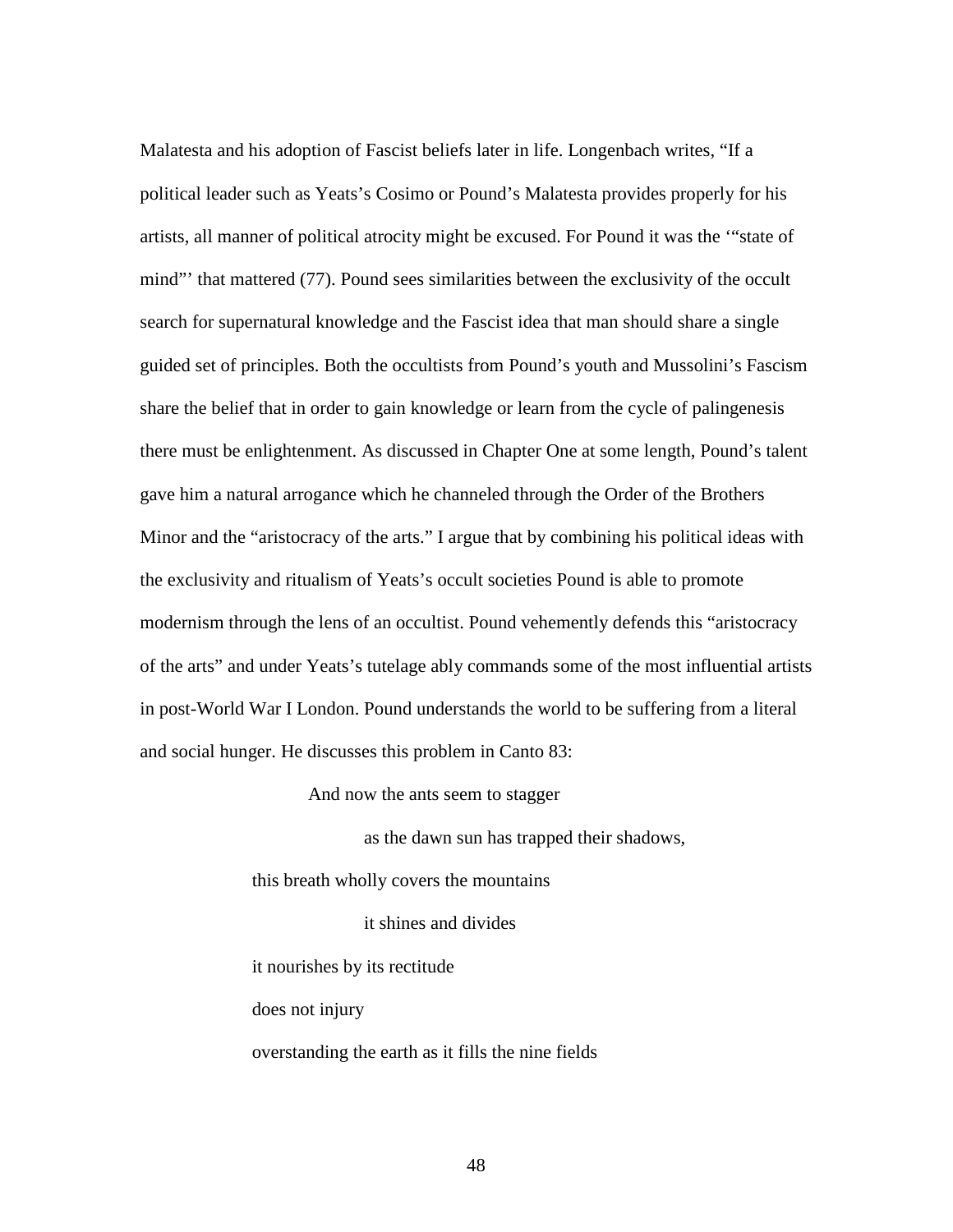#### to heaven (83.87-94)

Pound invokes Ceres as the goddess of harvest to pointedly remark on the emptiness of war and the hunger for a better system of government. The harvest is nine fields of heaven; these fields are a symbol of early Chinese thought that there are nine levels between man and Paradise. As Pound considers the "halls of hell" there is little question as to his hope for his Paradiso beyond the confines of the DTC (81.141).

As Pound approaches the end of his *Pisan Cantos* he returns to fond memories of his time with Yeats. There is a change in this canto as Pound becomes noticeably more sentimental. The séance and demons subside as Pound seems to breathe a resigned sigh at the conclusion of the *Pisans*. Canto 83 finds Pound wandering aimlessly down the hallway of his memories. He describes "Uncle William" and his visit to Notre Dame in 1922 "in search of whatever." Yeats "paused to admire the symbol /with Notre Dame standing inside it" (83.23-27). The portrait of Yeats here is familial. Pound's attention to Yeats here denotes the importance of the Yeats's role in Pound's life. Pound thinks of Yeats's ability to see past reality to the potential ethereal or supernatural symbolism within something ordinary. In contrast to his mentor, Pound nearly always saw importance in the unique and symbolism in the literal. This difference between the two poets is the element that gave their relationship balance. Pound remembers the Blunt dinner peacock which Yeats in his poem memorialized as:

so that I recalled the noise in the chimney

as it were the wind in the chimney

but was in reality Uncle William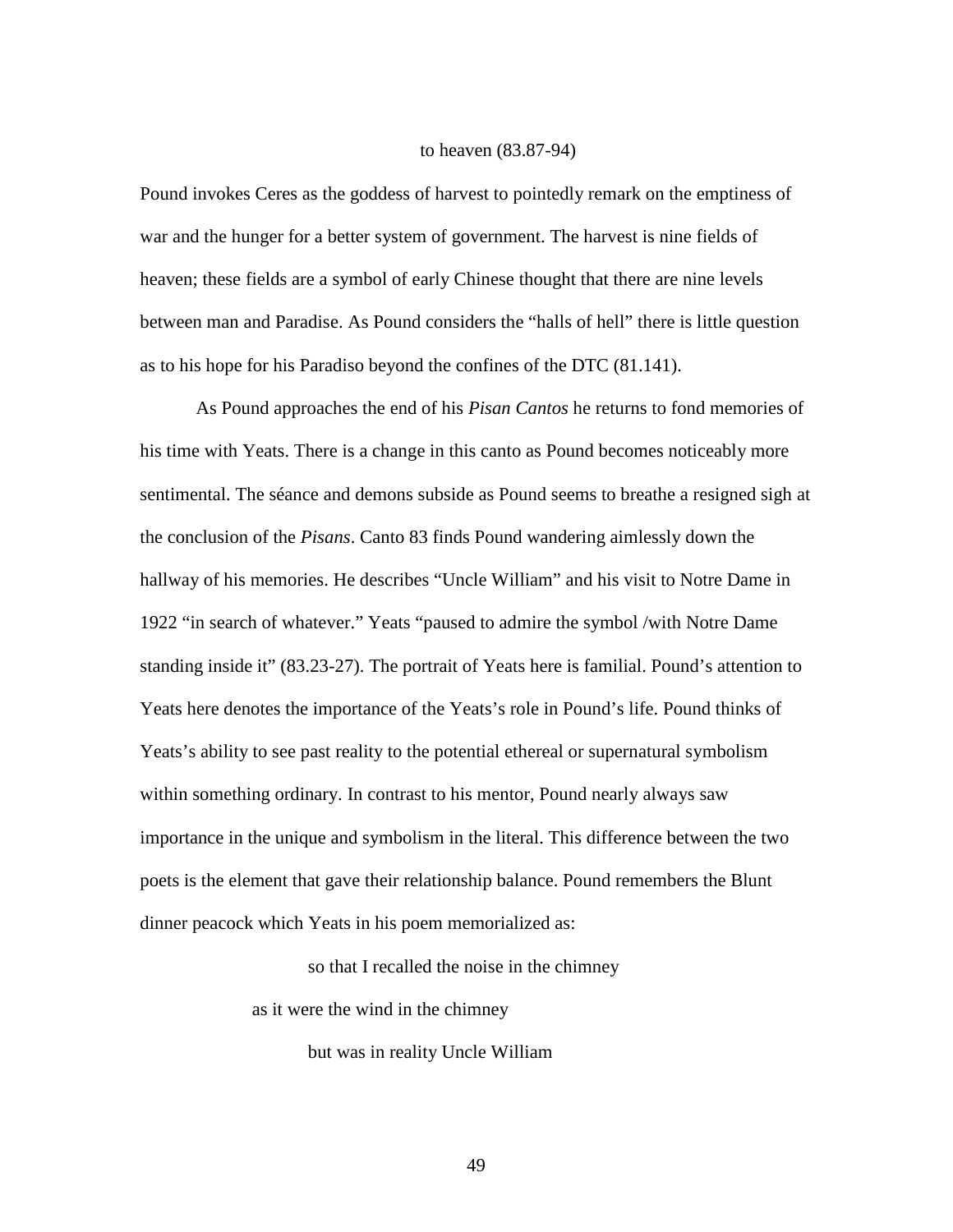downstairs composing (83.163-166)

Even though his memories are comforting, Pound admits "well those days are gone forever" (83.184).

As Pound's comes close to the final canto of his *Pisans* he looks forward to the end of his journey "Under the white clouds, cielo di Pisa" (84.70). The argument made in this thesis for the occultism evident in *The Pisan Cantos* is intended to bring more attention to, as Tryphonopoulos says a rather overlooked portion of Pound's writing. His occultism, although admittedly not as dedicated or life-consuming as Yeats's studies, is a quintessential part of his overall tome of poems. The intertextual focus of Pound's work is exemplified in his *Pisans*.

In *The Pisan Cantos*, Pound brings a new way to filter occultism from a modernist perspective. Chapter one presents the argument that Pound's occultism is relatively ignored in favor of discussing his politics, Vorticism, and other literary theories. However, my argument throughout the course of this thesis is how the foundation of Pound's work is driven by the occult education he received in London with Yeats as his mentor. His occultism is the motivator behind his literary theories and much of his poems in *The Cantos*. Sadly, only a few scholars including Tryphonopoulos and Surette venture to claim that Pound's occultism should be studied as a central part of his *Cantos*. In such a contemporary literary age, it is unthinkable that occultism still carries such negative connotations. In Chapter One, I argue that studying literature from an occult perspective can be academic and not widely misconstrued as the interest of a few mad men. Pound views occultism as a method to bring creativity and innovation to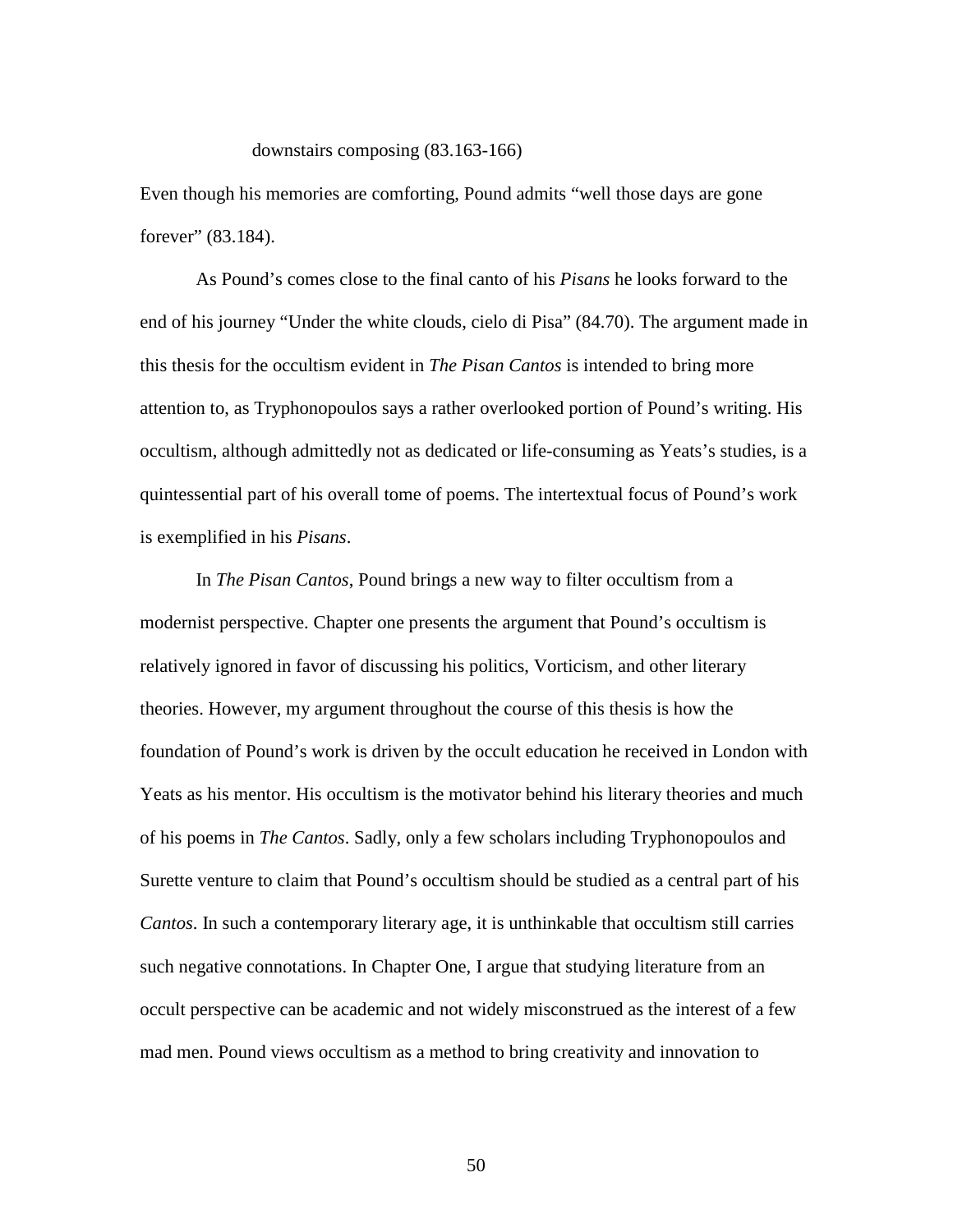literature. As discussed in Chapter Two, by combining his love for the classics and the role of the hero-warrior Odysseus, Pound refashions automatic writing into a useful tool for composing poetry. His earlier occult education is what gives Pound the inspiration for his séance and automatism of the *Pisans*. It is my intention that Chapter Three round out the argument for Pound's occultism by exploring its impact on his philosophical and political theories. By proving how Pound's *Pisans* are inherently an occult piece of literature, it is my hope that this thesis will contribute a new perspective within Poundian scholarship as pioneered by the modernist occult theories of Surette and Tryphonopoulos.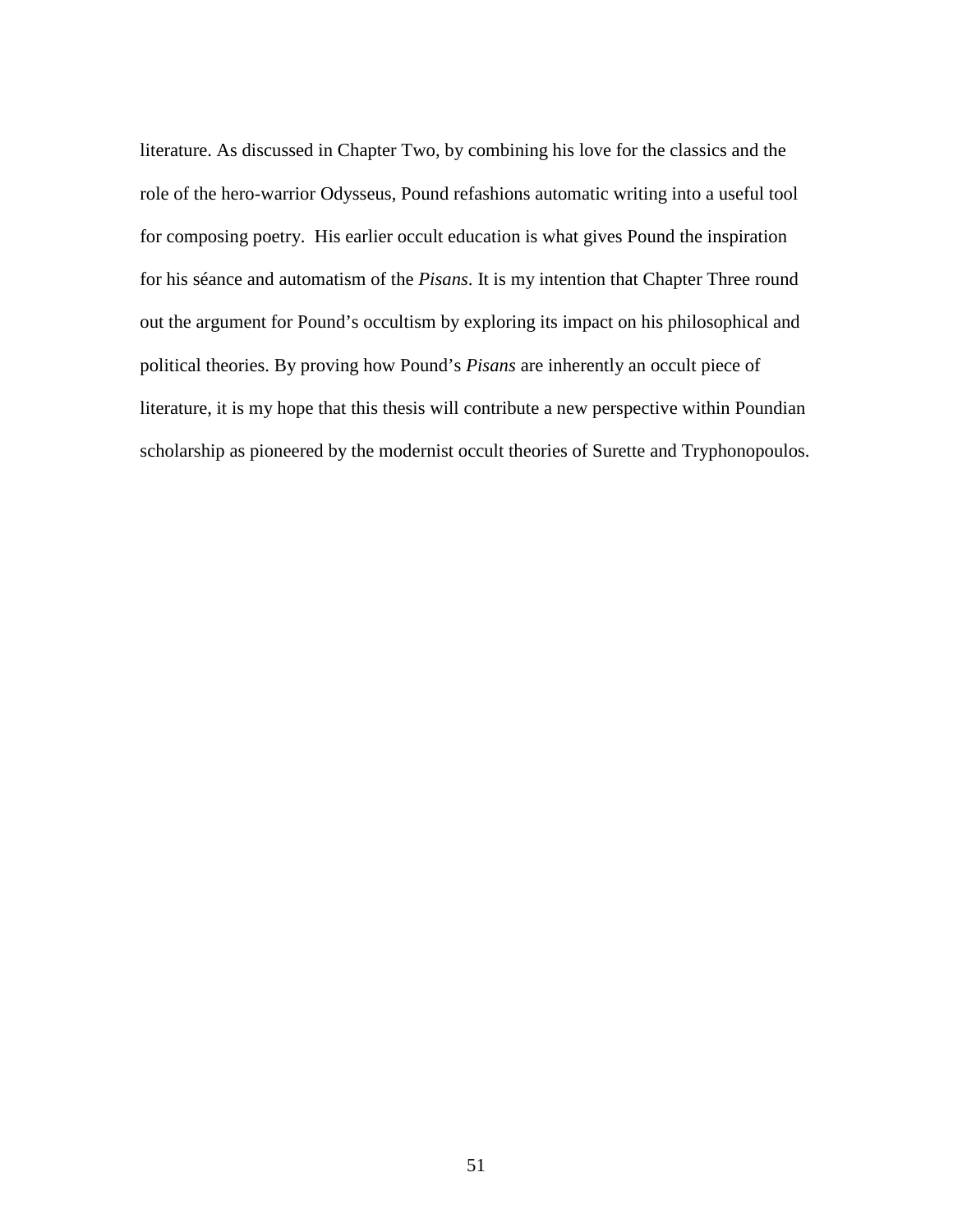### APPENDIX

# Appendix A

# **Automatic Writing**

Sample

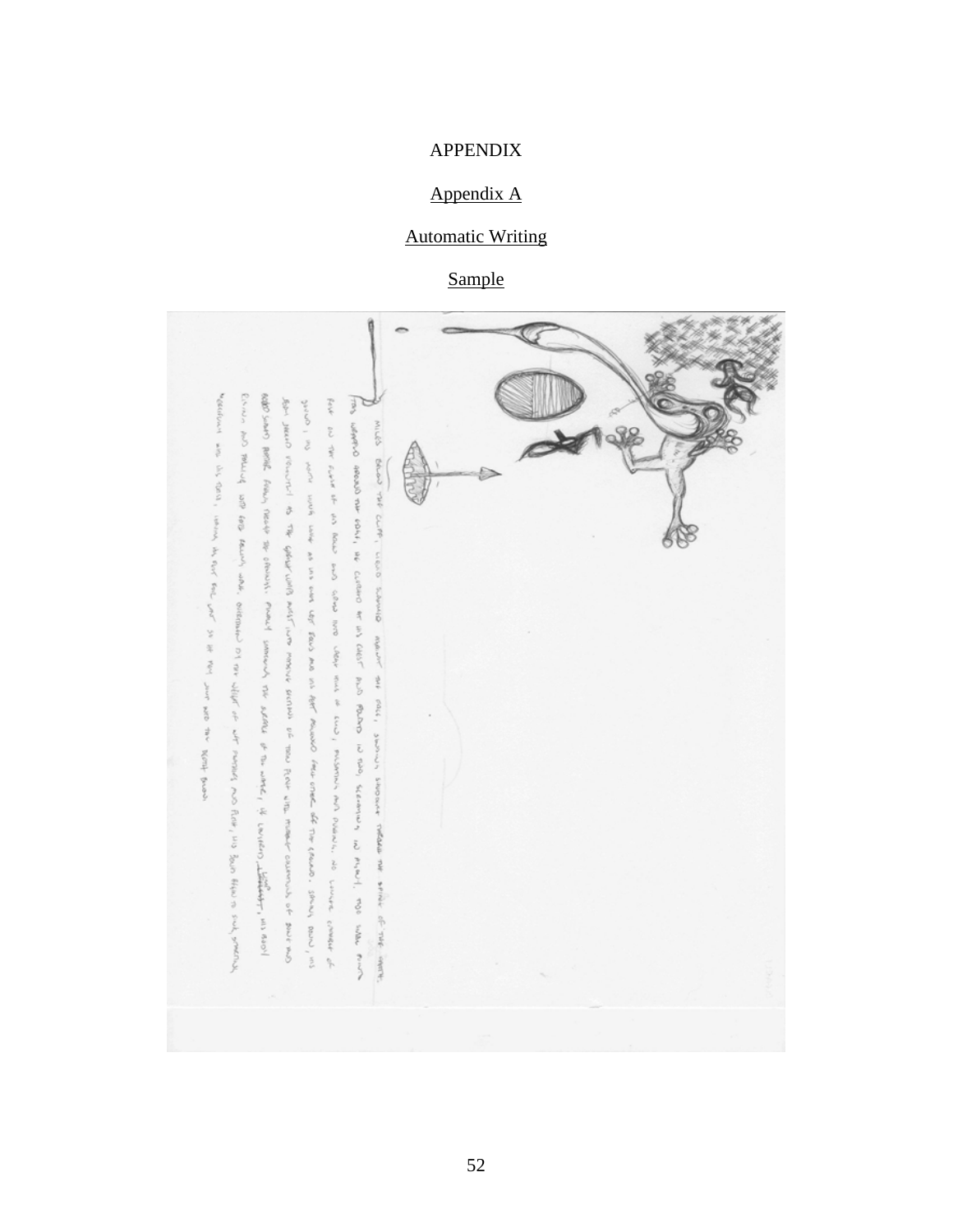#### WORKS CITED

- "Automatic Writing." Def. 1. Online American Heritage Dictionary Online. American Heritage, n.d. Web. 12 Dec. 2012. <http://americanheritage.yourdictionary.com/automatic-writing>.
- Baumann, Walter*. The Rose in the Steel Dust: An Examination of the Cantos of Ezra Pound*. Coral Gables: University of Miami Press, 1970. Print.
- Bush, Ronald. 'Quiet, Not Scornful'? The Composition of *The Pisan Cantos*." In Lawrence S. Rainey (ed). *A Poem Containing History*: *Textual Studies in* The Cantos.
- Ellmann, Richard. *W.B. Yeats: The Man and the Masks*. New York: W.W. Norton, 1999.
- Harper, George Mills. "Unbelievers In The House": Yeats's Automatic Script." *Studies in The Literary Imagination* 14.1 (1981): 1. *Academic Search Premier*. Web. 14 Jan. 2012.
- Harper, Margaret Mills. *Wisdom of Two: The Spiritual and Literary Collaboration of George and W.B. Yeats*. Oxford: Oxford UP, 2006.
- Kenner, Hugh*. The Pound Era*. Berkeley: University of California Press, 1971. Print.
- Lady, Lee. "Reading Ezra Pound's *Cantos."* Web. 10 Nov. 2010. <www2.hawaii.edu/~lady/ramblings/ABC.html>.
- Longenbach, James. *Stone Cottage*. Oxford: Oxford UP, 1991.
- Muhl, Anita. *Automatic Writing*. Washington: Kessenger Publishing, 2003.
- Mussolini, Benito. *The Doctrines of Fascism*. New York: Howard Fertig Publisher, 2006.
- Nally, Claire V. "Leo Africanus As Irishman?." *Irish Studies Review* 14.1 (2006): 57-67.

*Academic Search Premier*. Web. 14 Jan. 2012.

- Pound, Ezra. *ABC of Reading*. New York: New Directions: 1960. Print.
- ---. *Selected Prose 1909-1965*. Ed. William Cookson. New York: New Directions: 1973. Print.
- ---. *The Cantos of Ezra Pound*. New York: New Directions: 1971. Print.